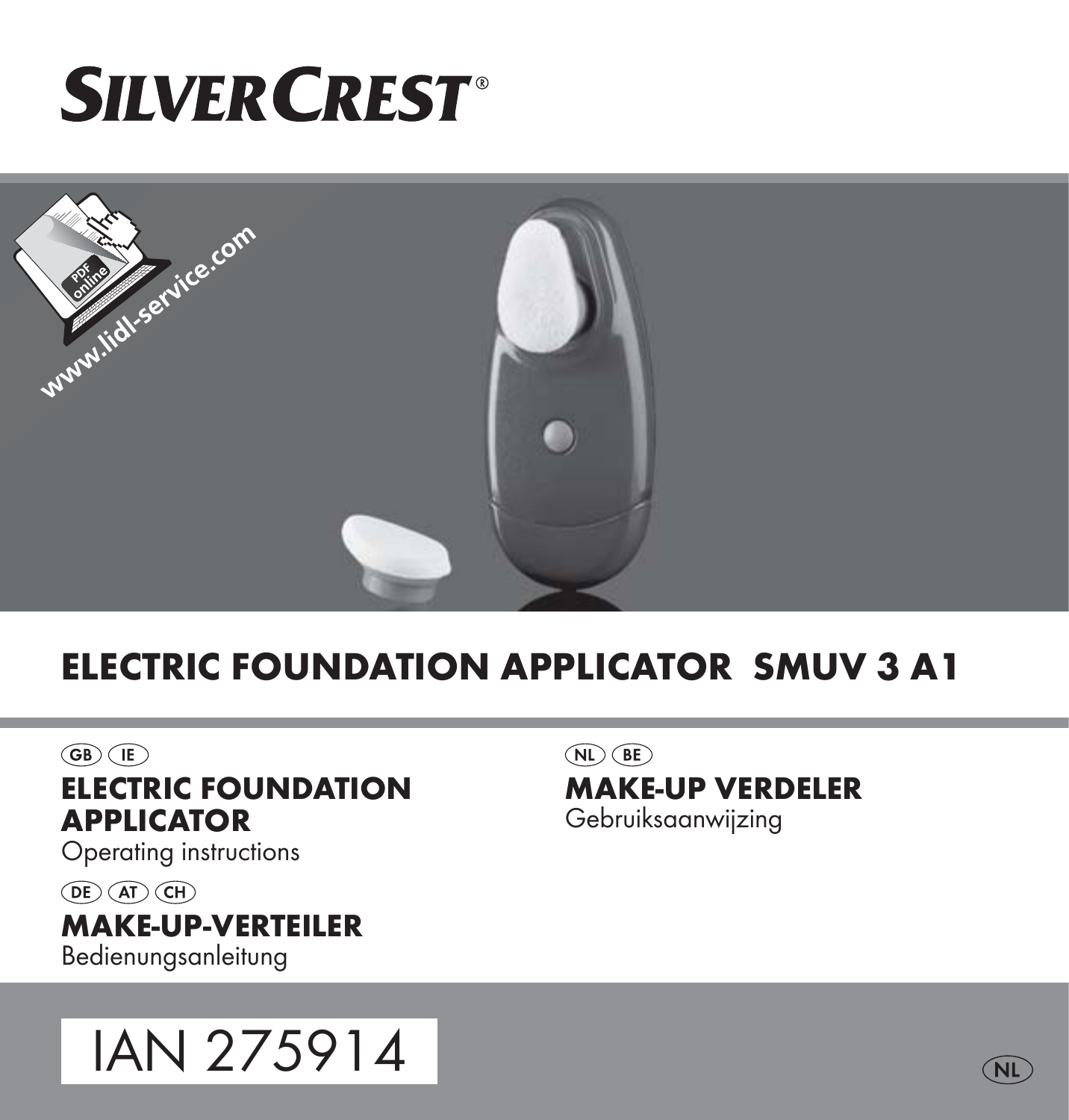

 $GB)$   $(E)$ 

Before reading, unfold the page containing the illustrations and familiarise yourself with all functions of the device.

#### $(NL)$  $(BE)$

Vouw vóór het lezen de pagina met de afbeeldingen open en maak u vertrouwd met alle functies van het apparaat.

 $\overline{(\overline{DE})}$   $\overline{(AT)}$   $\overline{(CH)}$ 

Klappen Sie vor dem Lesen die Seite mit den Abbildungen aus und machen Sie sich anschließend mit allen Funktionen des Gerätes vertraut.

| GB/IE | Operating instructions       | Page      |  |
|-------|------------------------------|-----------|--|
| NL/BE | Gebruiksaanwijzing           | Pagina 23 |  |
|       | DE/AT/CH Bedienungsanleitung | Seite 45  |  |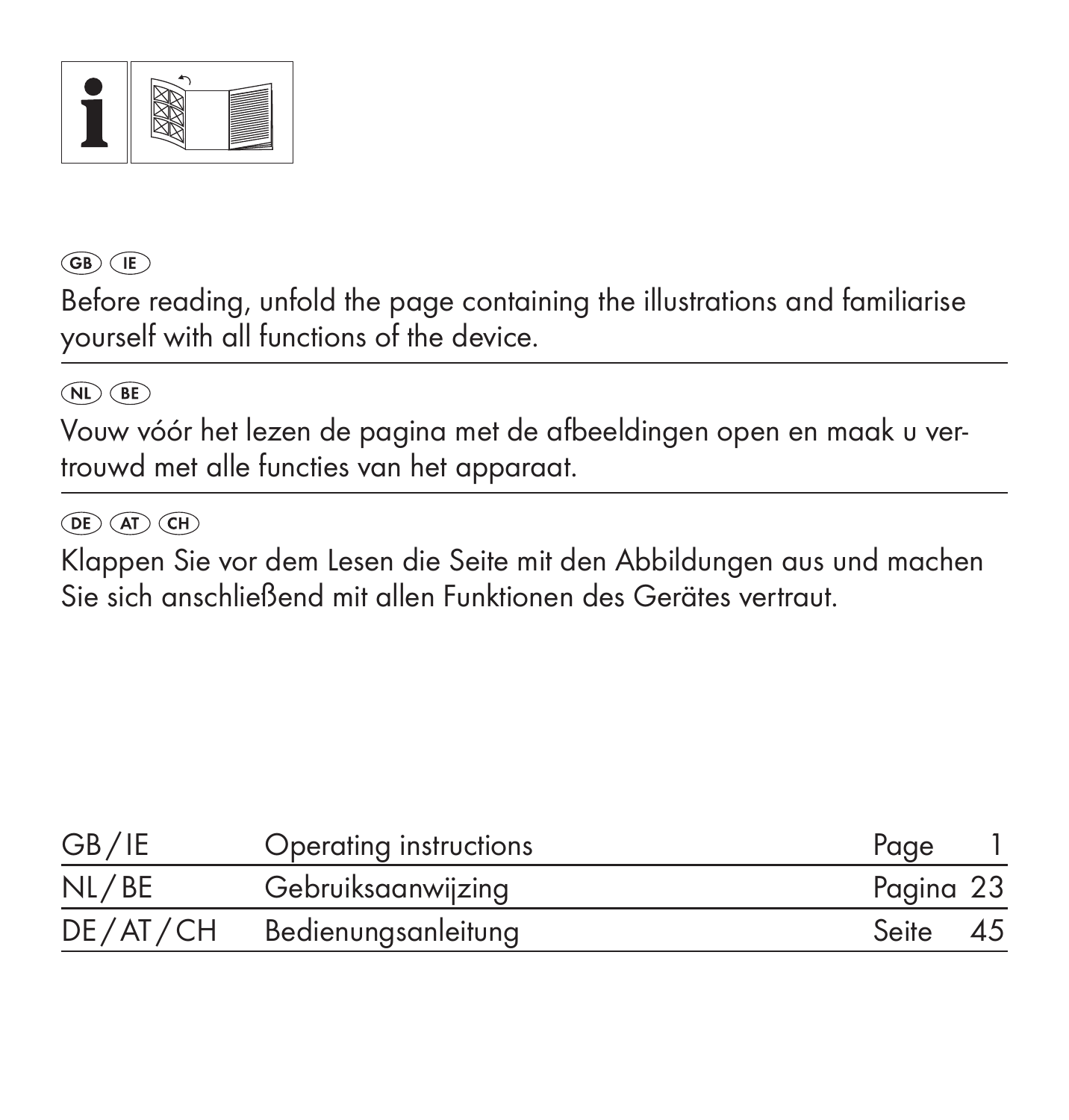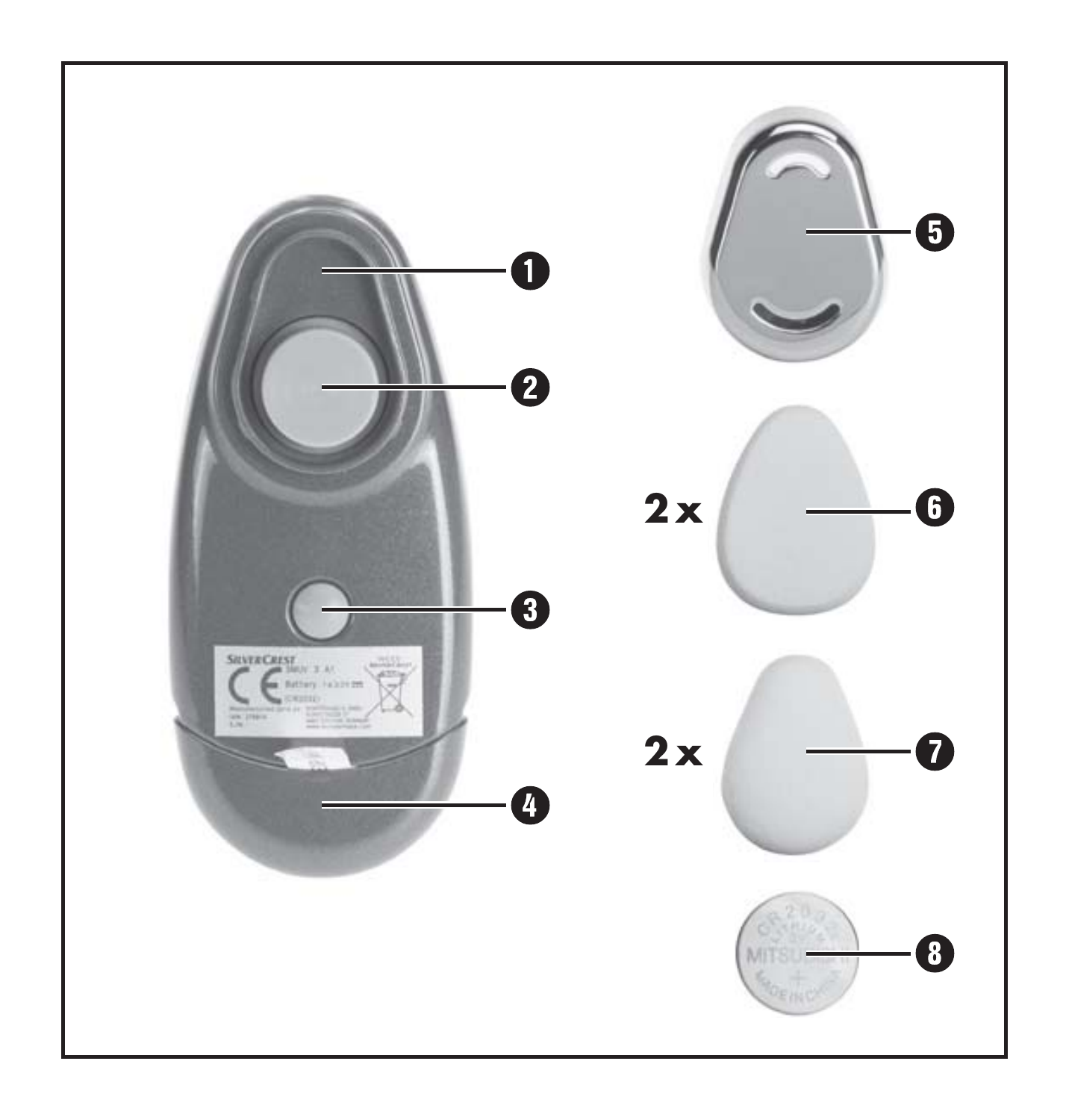### **Contents**

| Information about these operating instructions. 3 |
|---------------------------------------------------|
|                                                   |
|                                                   |
| Safety information  4                             |
|                                                   |
| Notes on batteries and rechargeable batteries 8   |
|                                                   |
|                                                   |
|                                                   |
|                                                   |
|                                                   |
|                                                   |
|                                                   |
|                                                   |
|                                                   |

SMUV 3 A1 GB│IE │ 1 ■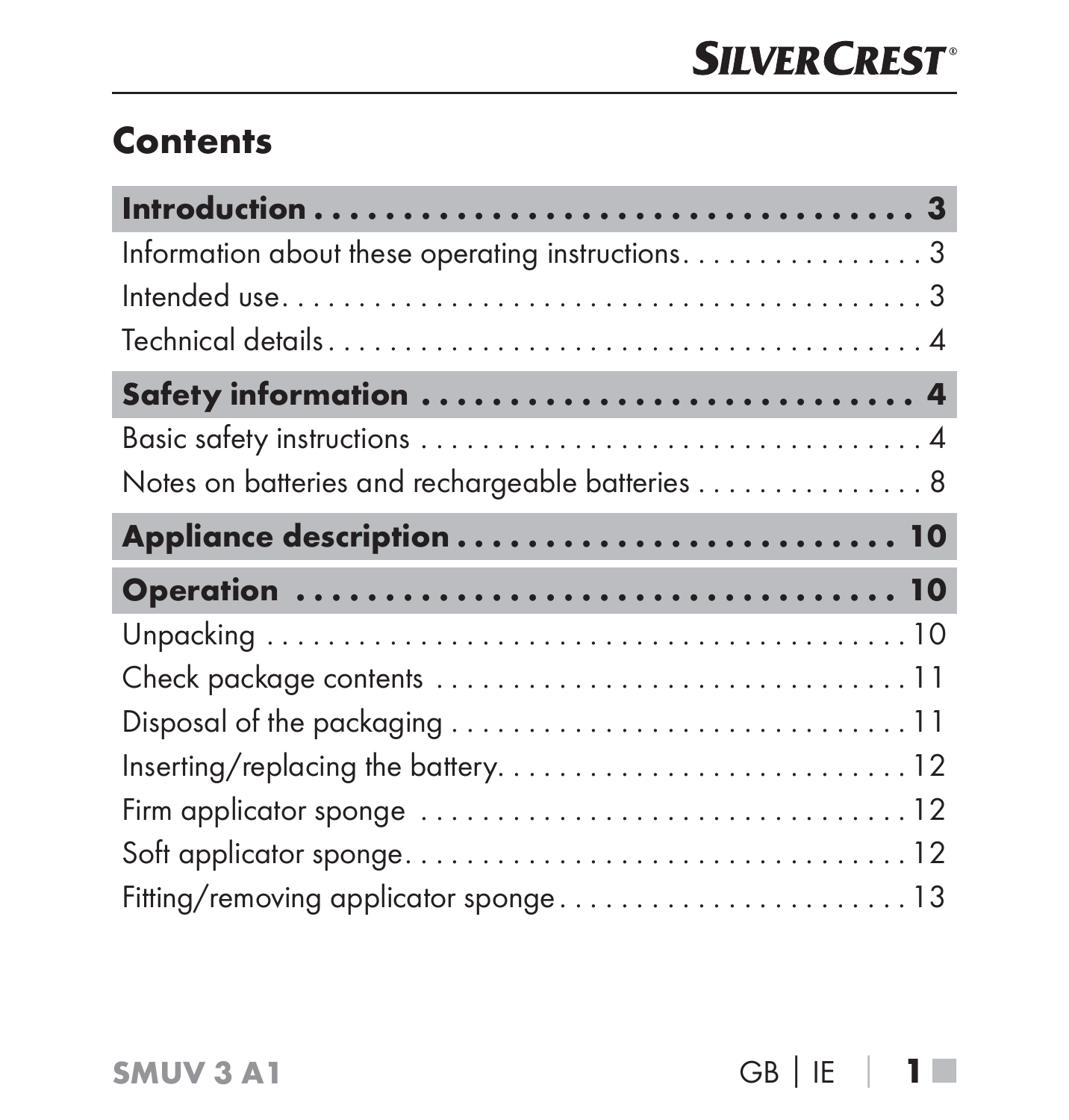| Using the appliance  14    |
|----------------------------|
|                            |
| Storage when not in use 17 |
|                            |
|                            |
|                            |
|                            |
|                            |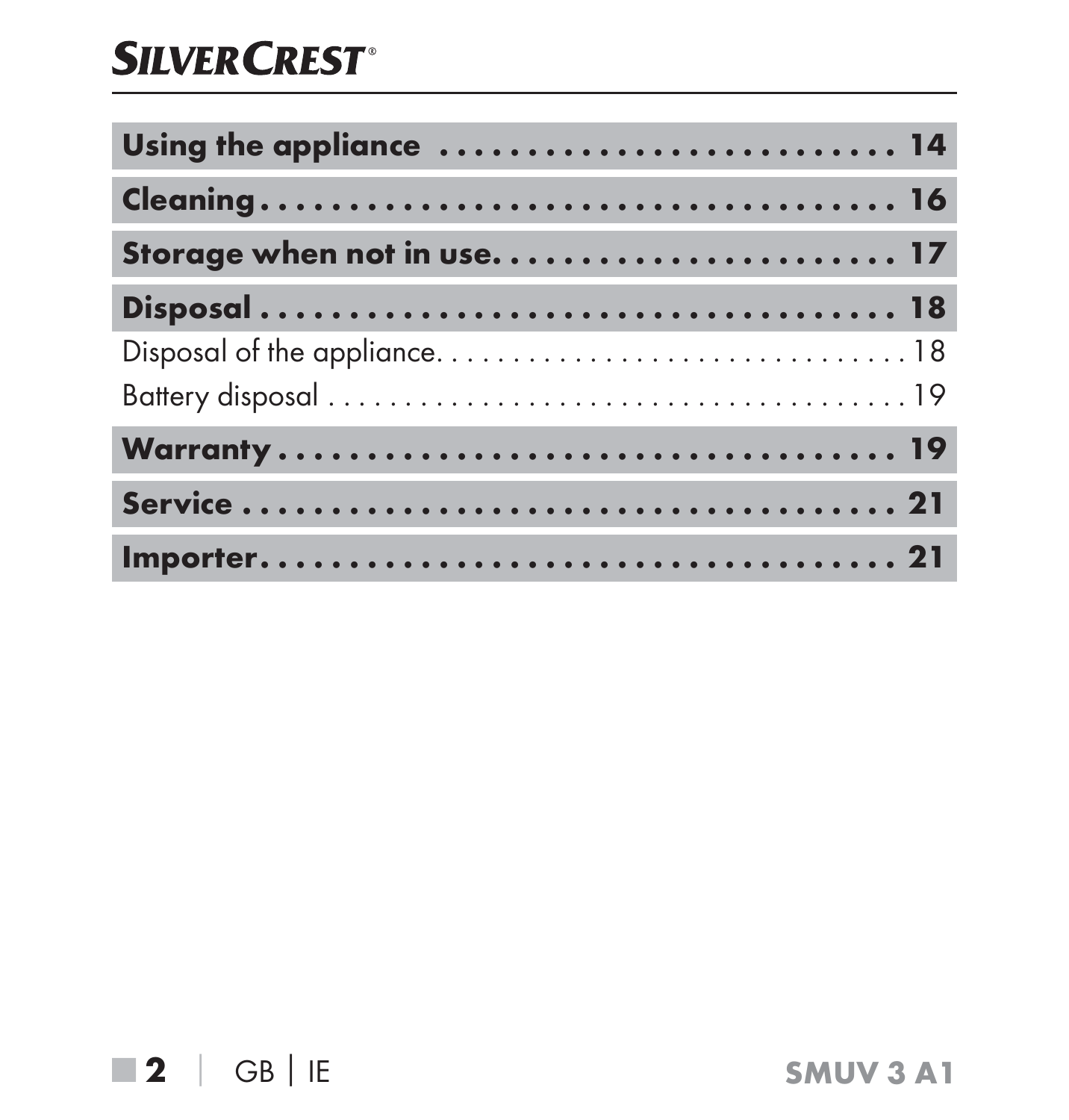## Introduction

#### Information about these operating instructions

Congratulations on the purchase of your new appliance.

You have selected a high-quality product.

The operating instructions are part of this product. They contain important information about safety, usage and disposal. Before using the product, please familiarise yourself with all operating and safety instructions. Use the product only as described and for the range of applications specified. Please also pass these operating instructions on to any future owner.

#### Intended use

This appliance is intended exclusively for applying make-up in noncommercial domestic use. The appliance is not intended for any other purpose, nor for use beyond the scope described.

No claims of any kind will be accepted for damage arising as a result of incorrect use.

The risk shall be borne solely by the user.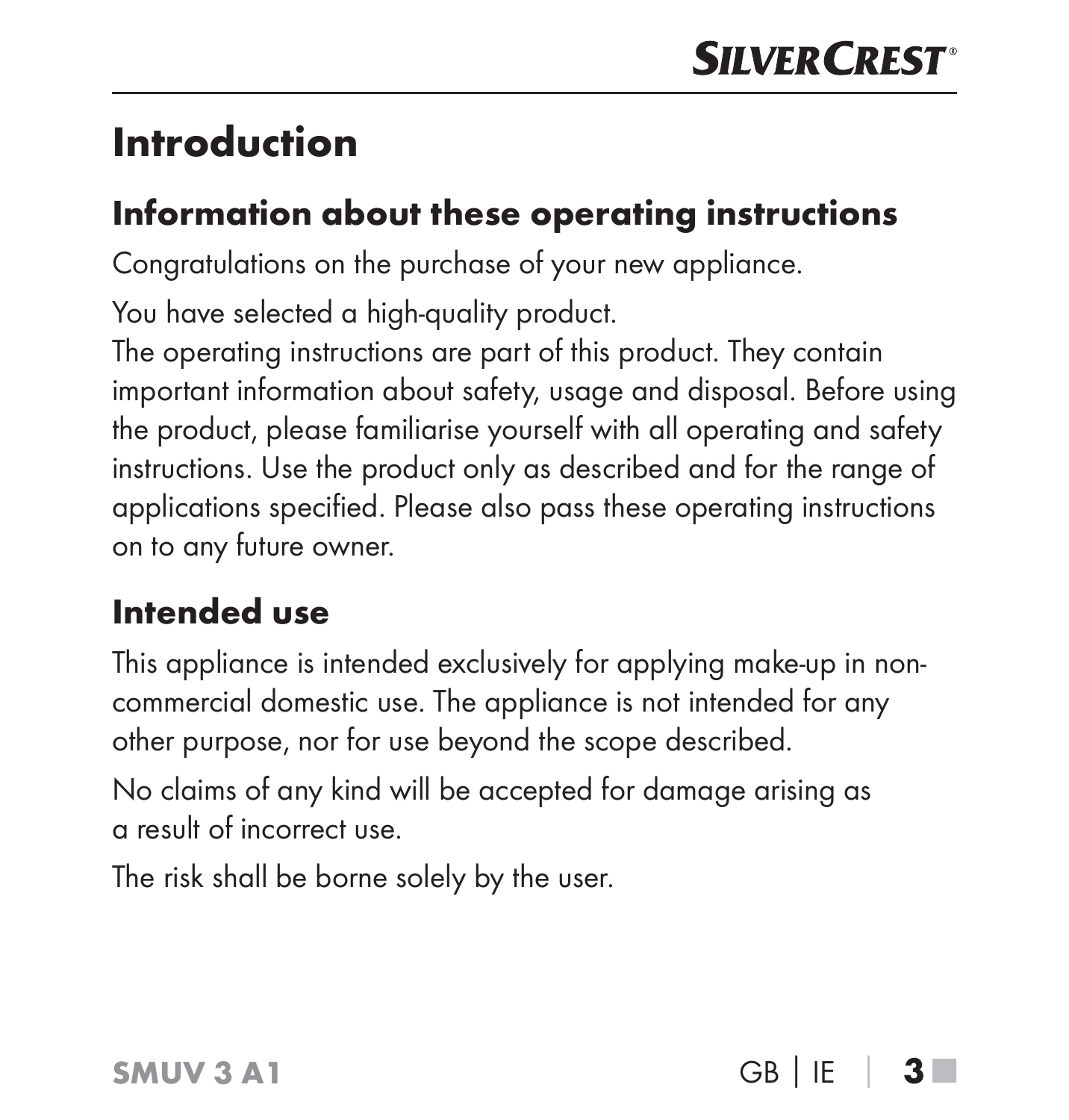### Technical details

Operating voltage  $3 \text{ V} = (1 \times \text{CR } 2032 \text{ button cell})$ 

## Safety information

#### Basic safety instructions

## $\triangle$  DANGER – RISK OF SUFFOCATION!

► Keep the appliance away from children. Small components could be swallowed. There is a risk of suffocation!

## WARNING – RISK OF INJURY!

 $\blacktriangleright$  Check the appliance for visible external damage before use. Do not operate a appliance that has been damaged or dropped.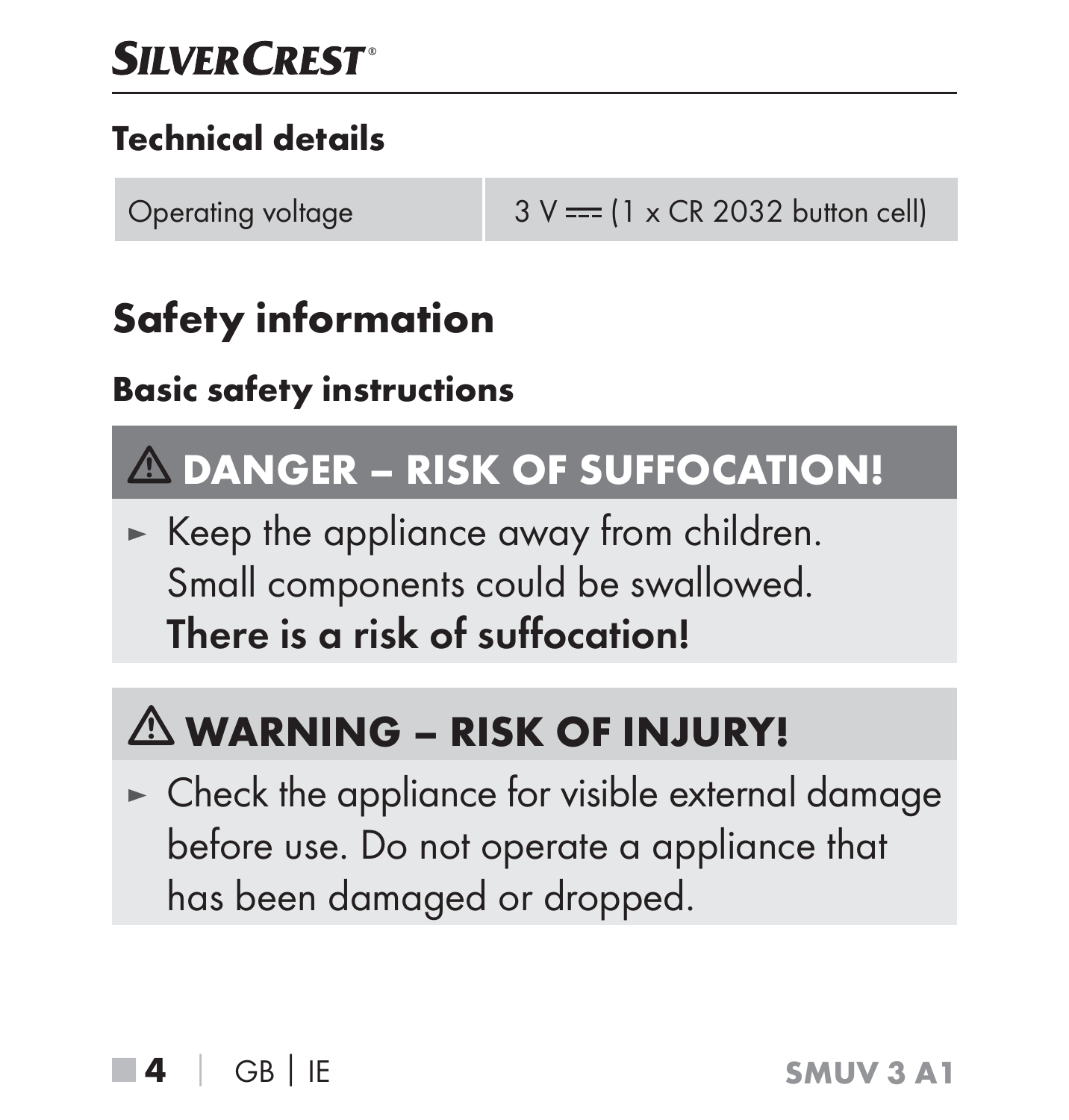# WARNING – RISK OF INJURY!

- ► This appliance may be used by children aged 8 years and above and by persons with limited physical, sensory or mental capabilities or lack of experience and knowledge, provided that they are under supervision or have been told how to use the appliance safely and are aware of the potential risks.
- ► Do not allow children to use the appliance as a plaything.
- ► Cleaning and maintenance tasks may not be carried out by children unless they are supervised.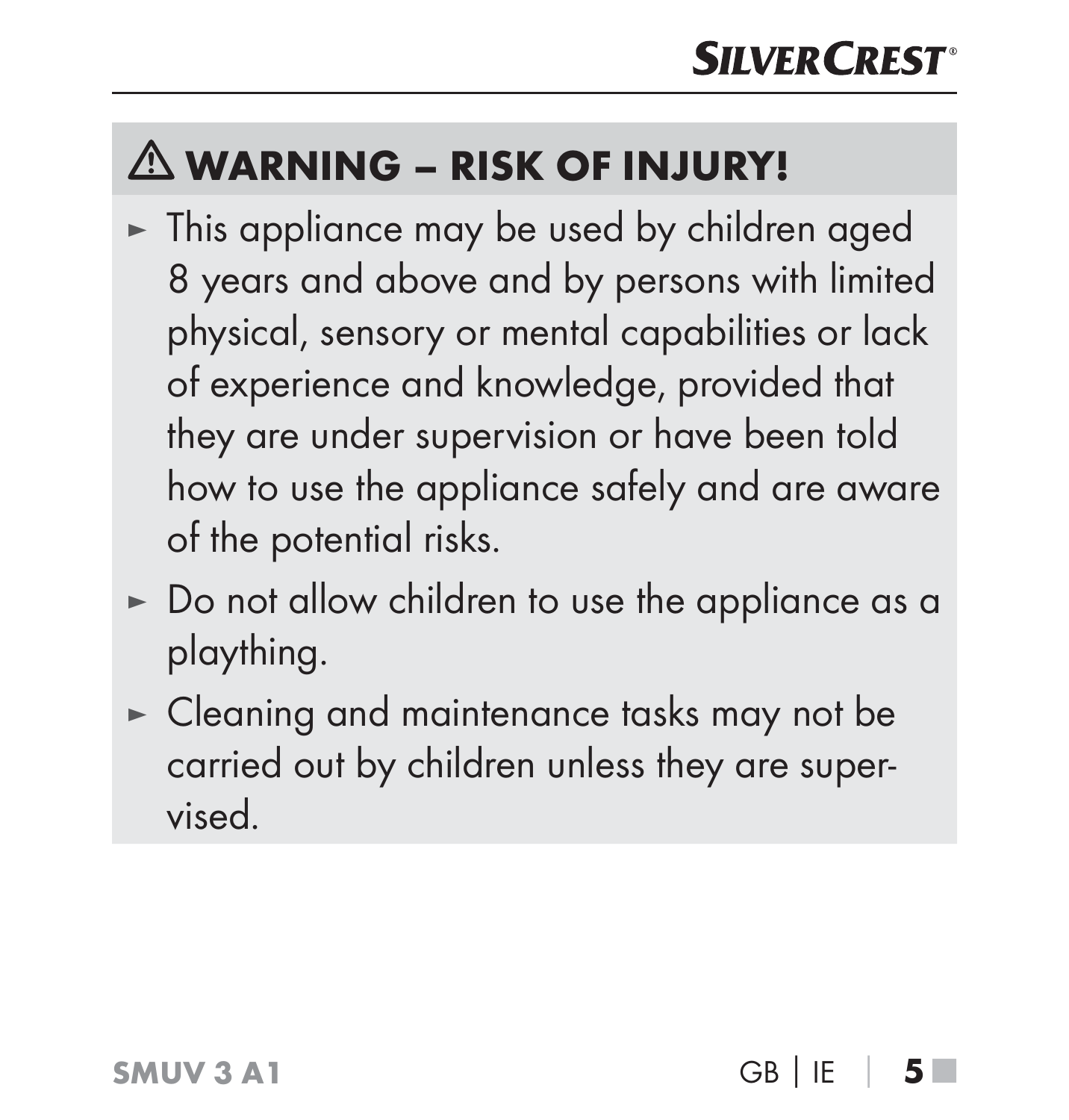# WARNING – RISK OF INJURY!

- ► Do not allow the appliance to come into **direct** contact with your mucous membranes such as eyes, nose and mouth. You can use the appliance on your eyelids and nose, but you must avoid **direct contact** with your eyes and the inside of your nose. If you do use the appliance on your eyelids, you must keep your eyes completely closed.
- ► All repairs must be carried out by authorised specialist companies or by the Customer Service department. Improper repairs can pose significant risks to the user. It will also invalidate any warranty claims.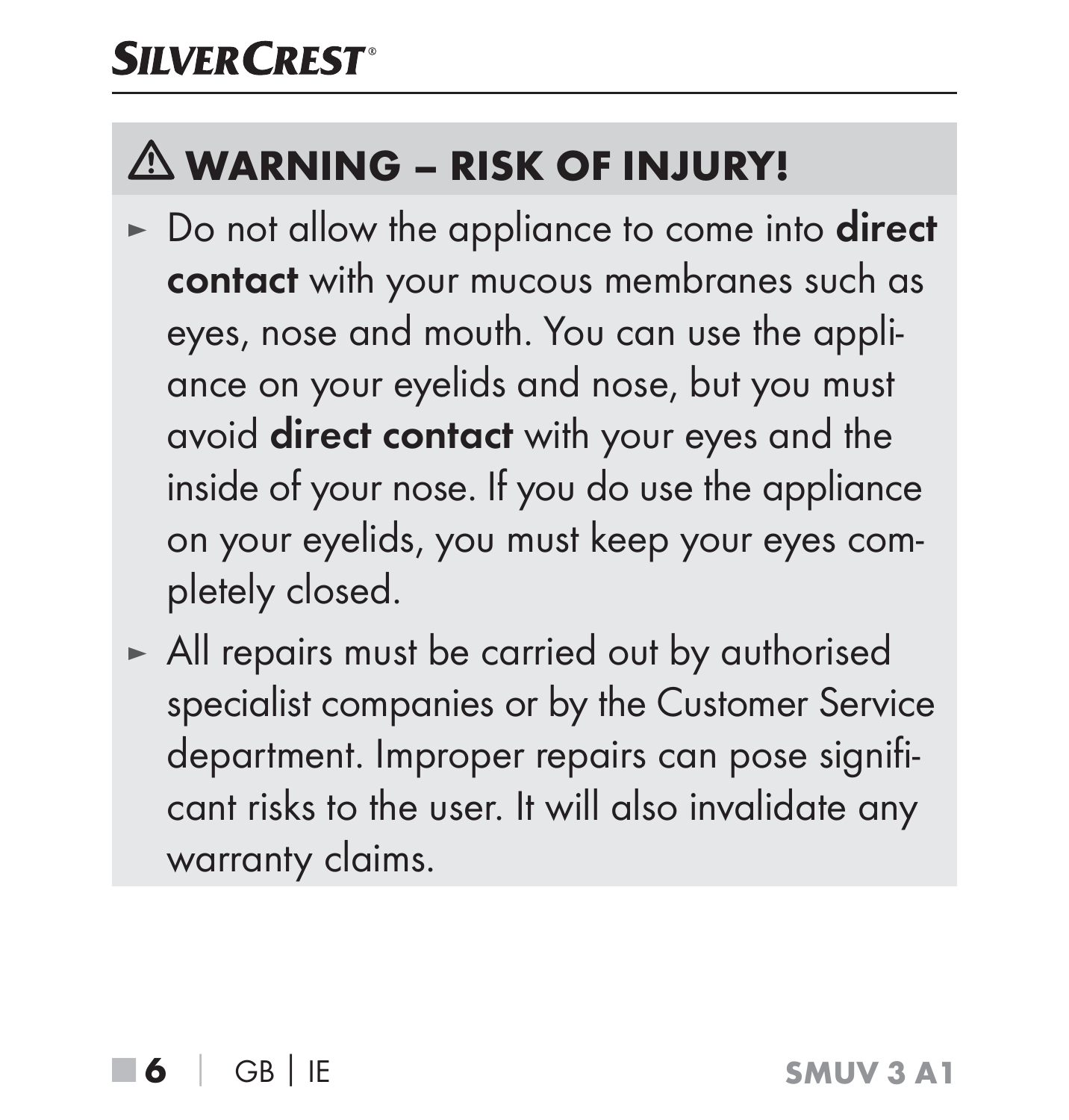## CAUTION – PROPERTY DAMAGE!

- ► To avoid damage, do not allow liquids to penetrate the appliance and do not submerge it in water.
- ► Do not store the appliance where it could fall into a bath tub or wash basin.
- ► Operate the appliance only with the original accessories supplied.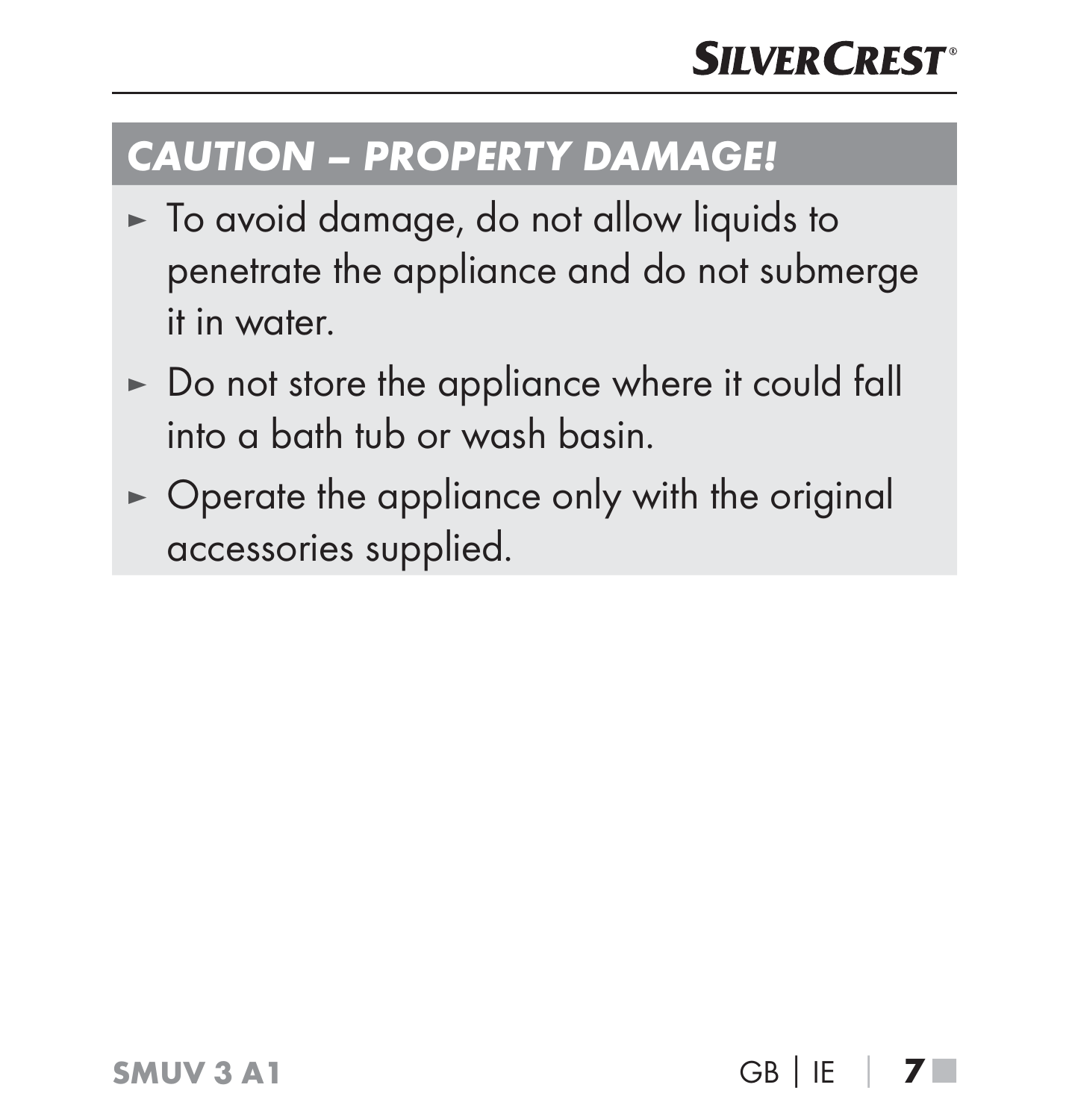### Notes on batteries and rechargeable batteries

# **ADANGER!**

Mishandling the batteries can cause fires, explosions, leakages or other hazards!

- ► Keep batteries out of the hands of children.
- ► Do not leave batteries lying around. There is a risk of them being swallowed by children or pets. If this happens, consult a doctor immediately!
- ► Batteries must never be short-circuited, taken apart, deformed or thrown into a fire. There is a risk of explosion!

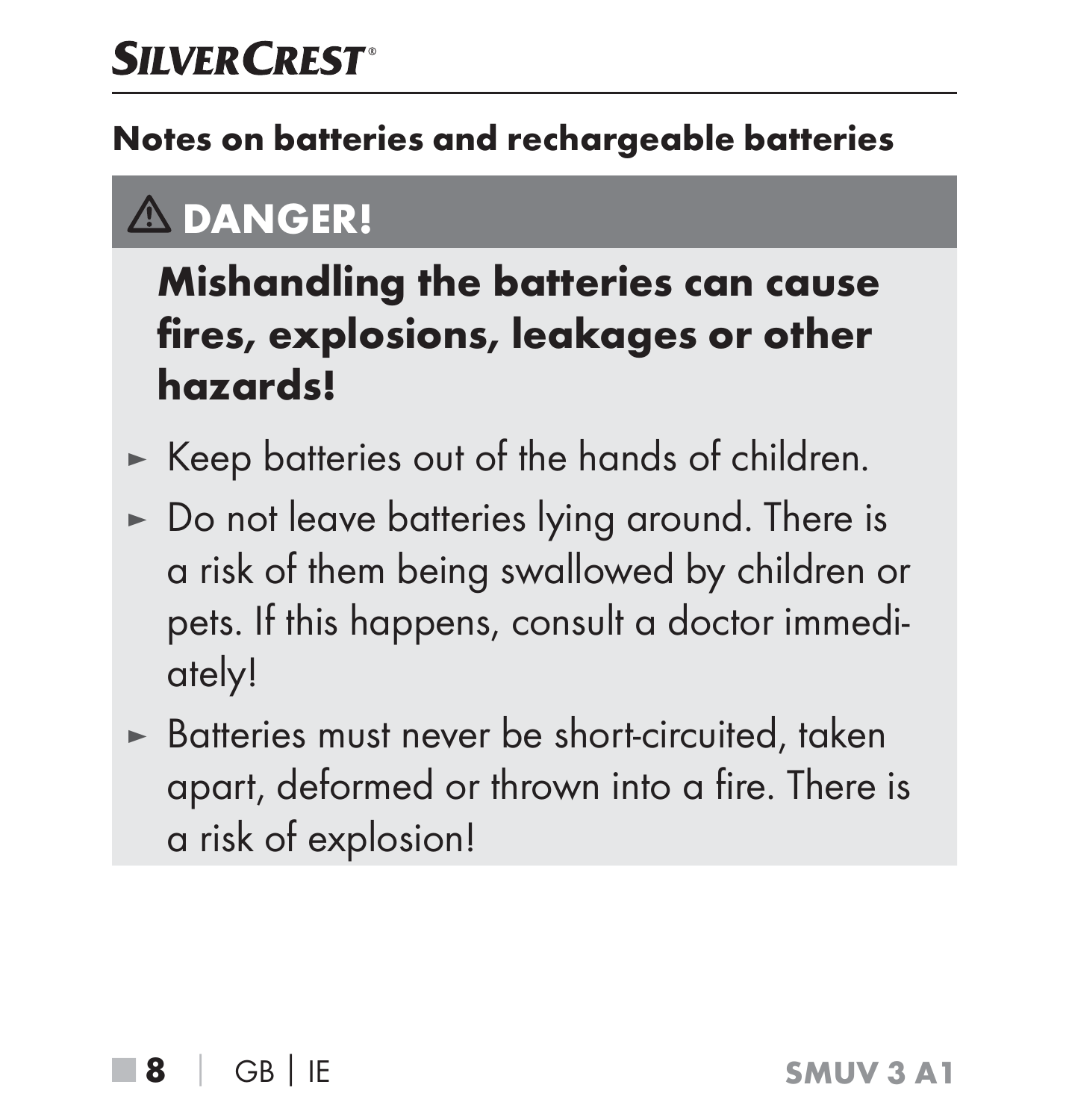## $\triangle$  DANGER!

- ► Leaking or damaged batteries can cause skin irritations when touched, so please use suitable protective gloves in this case. If the product comes in contact with your skin, rinse with plenty of water. If the chemicals come into contact with your eyes, rinse thoroughly with plenty of water, do not rub and consult a doctor immediately.
- ► Do attempt to recharge non-rechargeable batteries. There is a risk of fire and/or explosion!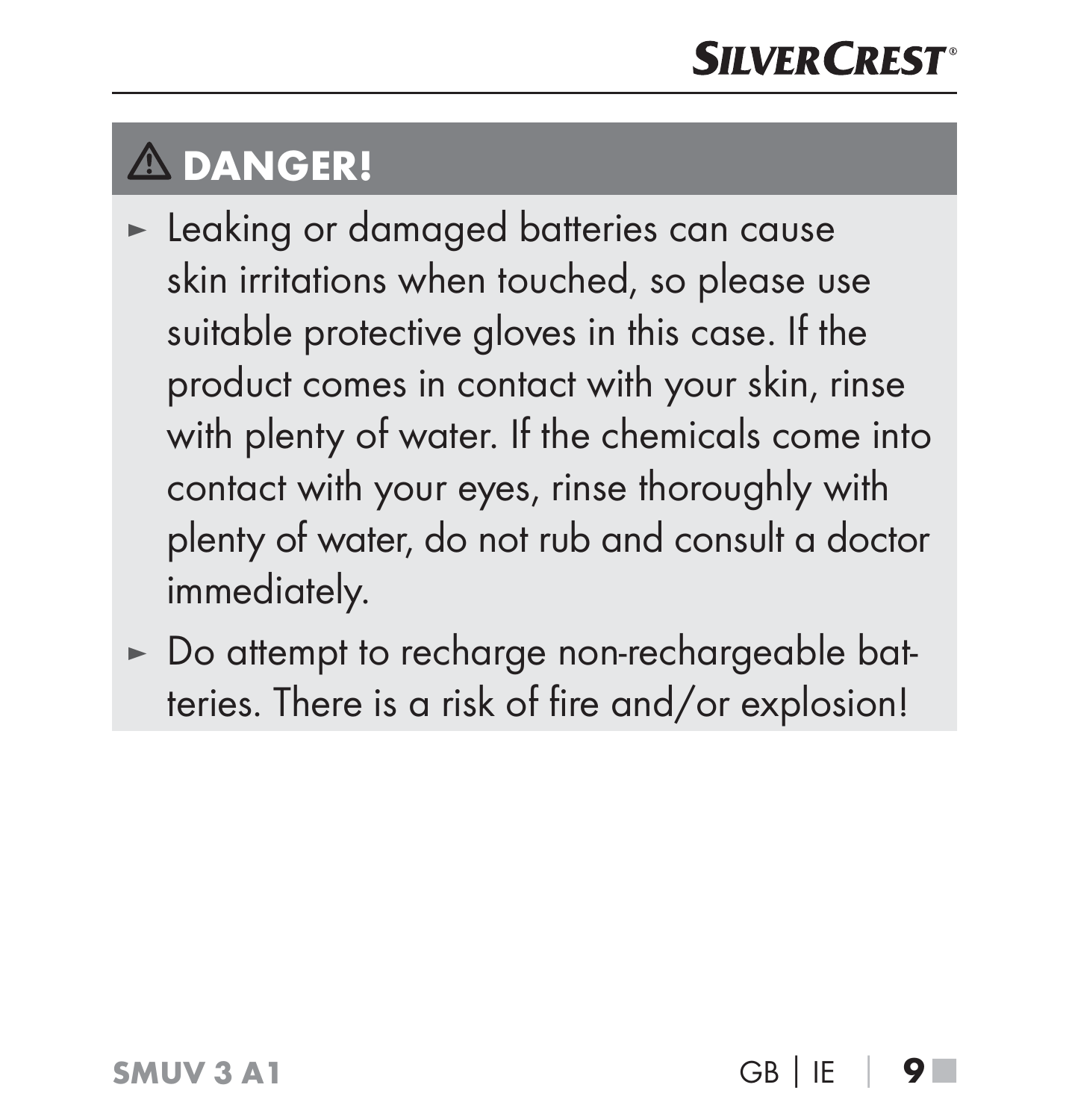# Appliance description

- **O** Make-up applicator
- **Applicator mount**
- **8** On/Off button
- **B** Battery compartment cover
- **O** Protective cap
- **6** Firm applicator sponge
- Soft applicator sponge
- Battery, type CR2032

## **Operation**

### Unpacking

- ♦ Remove all parts and the operating instructions from the packaging.
- Remove all packaging material.

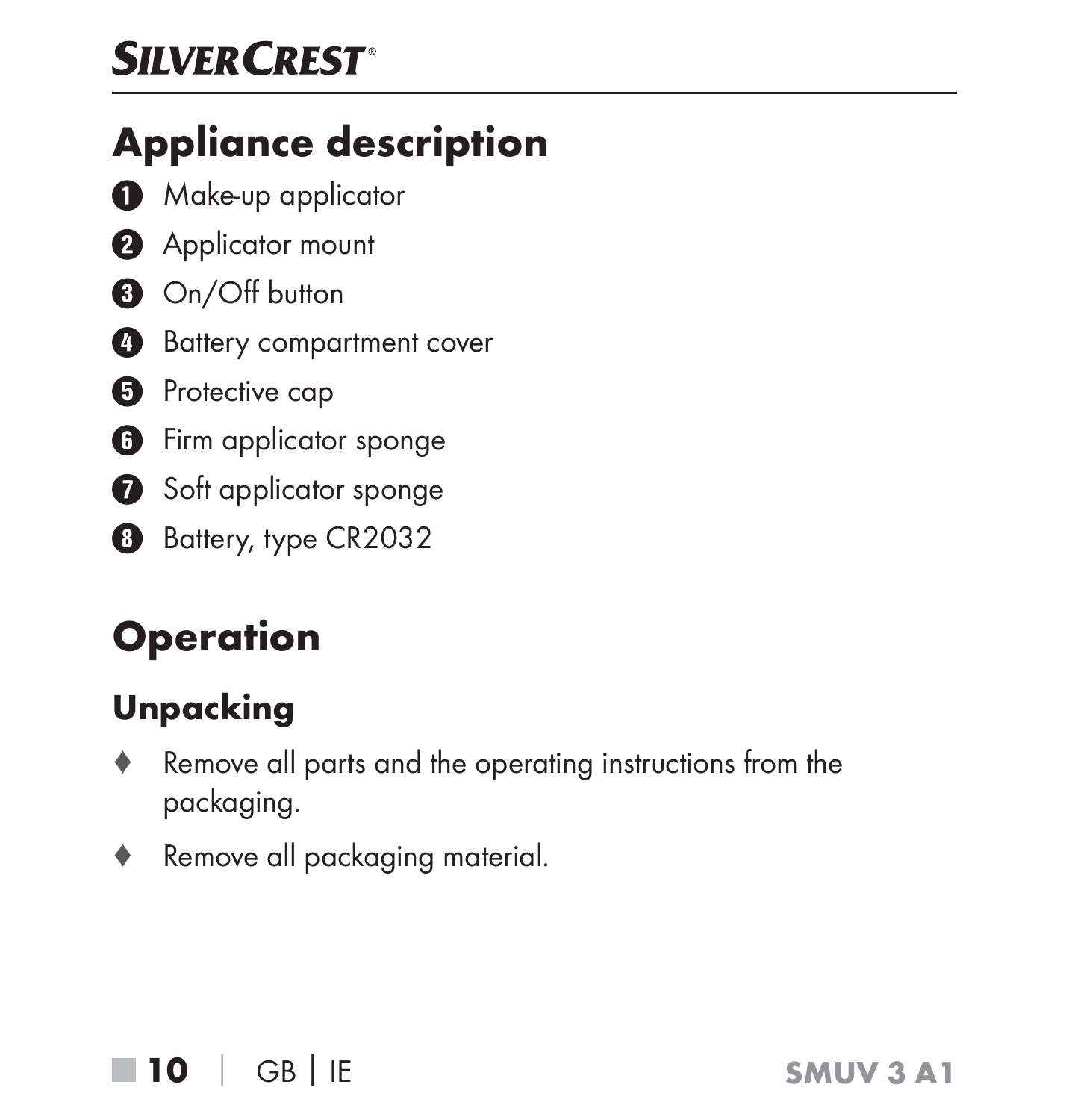### Check package contents

- Make-up applicator  $\bigcirc$  incl. protective cap  $\bigcirc$
- $\bullet$  2 x firm applicator sponge  $\bullet$
- $\bullet$  2 x soft applicator sponge  $\bullet$
- $\bullet$  1 x CR2032 battery  $\bullet$
- Operating instructions

#### **NOTE**

- ► Check contents for completeness and damage immediately after unpacking. Contact Customer Services if necessary.
- ► Remove all packaging materials and plastic film from the appliance.

## Disposal of the packaging

The packaging protects the appliance from damage during transport. The packaging materials have been selected for their environmental friendliness and ease of disposal, and are therefore recyclable.



 Returning the packaging to the material cycle conserves raw materials and reduces the amount of waste that is generated. Dispose of packaging materials that are no longer needed in accordance with applicable local regulations.

SMUV 3 A1 GB│IE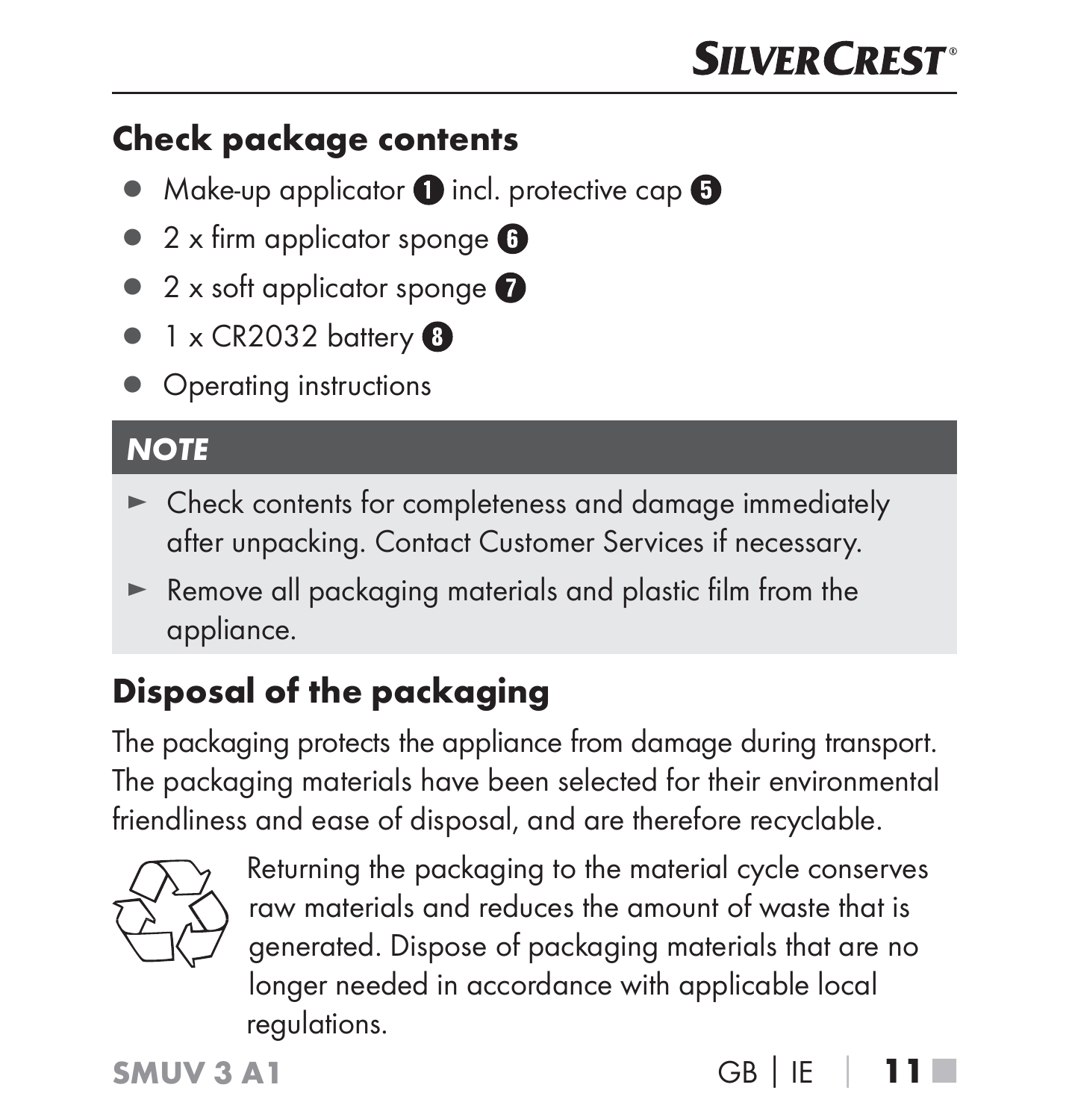### Inserting/replacing the battery

### **A** CAUTION!

- ► The battery should only be replaced in a dry environment.
- Remove the battery compartment cover  $\bullet$  from the make-up applicator  $\mathbf{0}$ .
- $\blacklozenge$  Remove the battery (type CR2032)  $\textcircled{3}$  and remove the paper strip.
- $\blacklozenge$  Insert a new button cell battery (type CR2032)  $\textcircled{3}$ . Ensure that the polarity is correct.
- $\blacklozenge$  Replace the battery compartment lid  $\clubsuit$  on the make-up applicator $\bullet$ .

### Firm applicator sponge

The firm applicator sponge  $\bigodot$  is designed for the application of liquid or crème make-up.

## Soft applicator sponge **@**

The soft applicator sponge  $\bullet$  is designed for the application of powder textures.

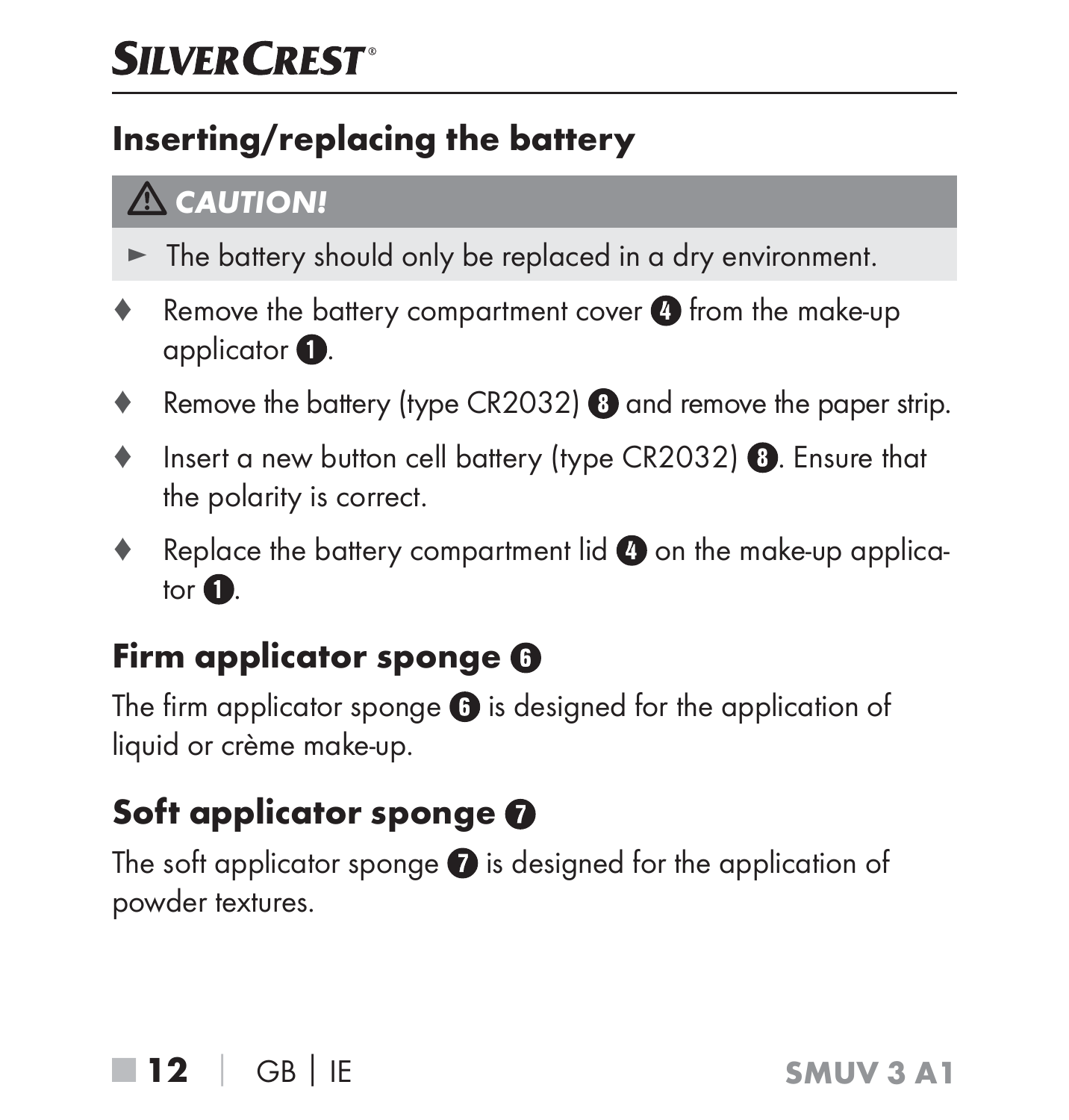### Fitting/removing applicator sponge

- $\blacklozenge$  Remove the protective cap  $\Box$ .
- Using light pressure, push a firm applicator sponge  $\bullet$  or a soft applicator sponge  $\bullet$  onto the applicator mount  $\bullet$ .
- Pull the respective applicator sponge  $\bigcirc$  off by grasping it between your thumb and index finger.

#### **NOTE**

Example the protective cap  $\bigoplus$  after every application to prevent damage caused by make-up residues. This protects the applicator sponge  $\bigcirc$  /  $\bigcirc$  currently being used as well as the applicator mount  $\mathbf a$ .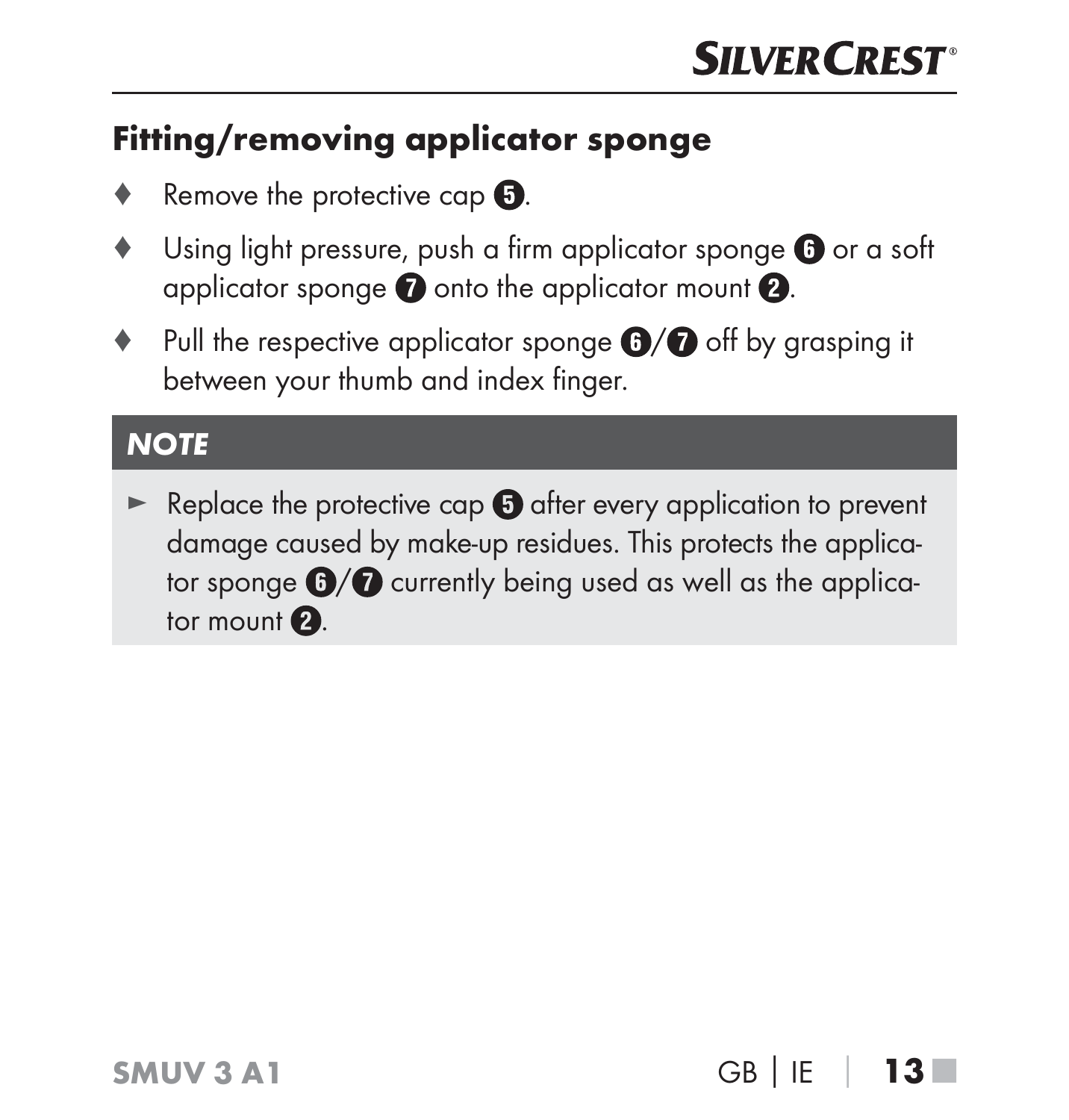# Using the appliance

#### $\triangle$  WARNING – RISK OF INJURY!

- ► Do not allow the appliance to come into **direct contact** with your mucous membranes such as eyes, nose and mouth. You can use the appliance on your eyelids and nose, but you must avoid **direct contact** with your eyes and the inside of your nose. If you do use the appliance on your eyelids, you must keep your eyes completely closed.
- Before first use and after every cleaning, add a little liquid or crème make-up to a firm applicator sponge  $\bigodot$ . This will allow the pores of the firm applicator sponge  $\bullet$  to become saturated and saves the need for more make-up later.
- When using, add a little more liquid or crème make-up to a firm applicator sponge  $\mathbf 0$ .
- $\blacklozenge$  Dunk one of the soft applicator sponges  $\bigcirc$  in your powder.
- ♦ Tap on your forehead, cheeks, nose and chin with the applicator sponge  $\bigcirc$  to roughly apply the powder.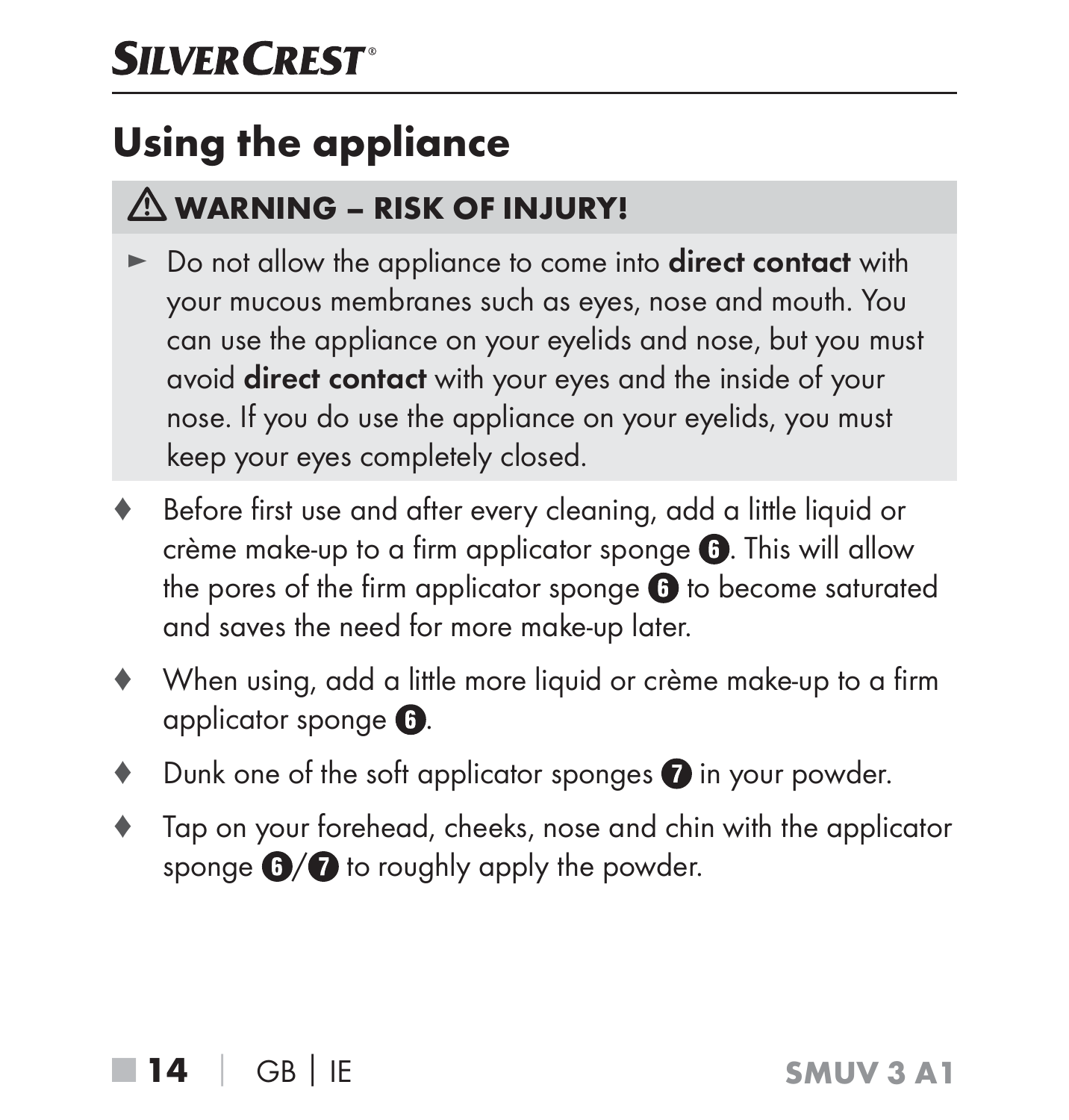- Press the on/off  $\bigcirc$  button to switch on the appliance.
- Spread the make-up around using circular motions. Take extra care that no make-up gets into your eyes, nose or mouth.
- Press the on/off button  $\bigcirc$  to switch off the appliance.

#### **NOTE**

- ► Spread the make-up evenly from your hairline to your chin.
- You may need to repeat the process to ensure good cover.
- ► You may need to work the make-up around the edges with your fingers.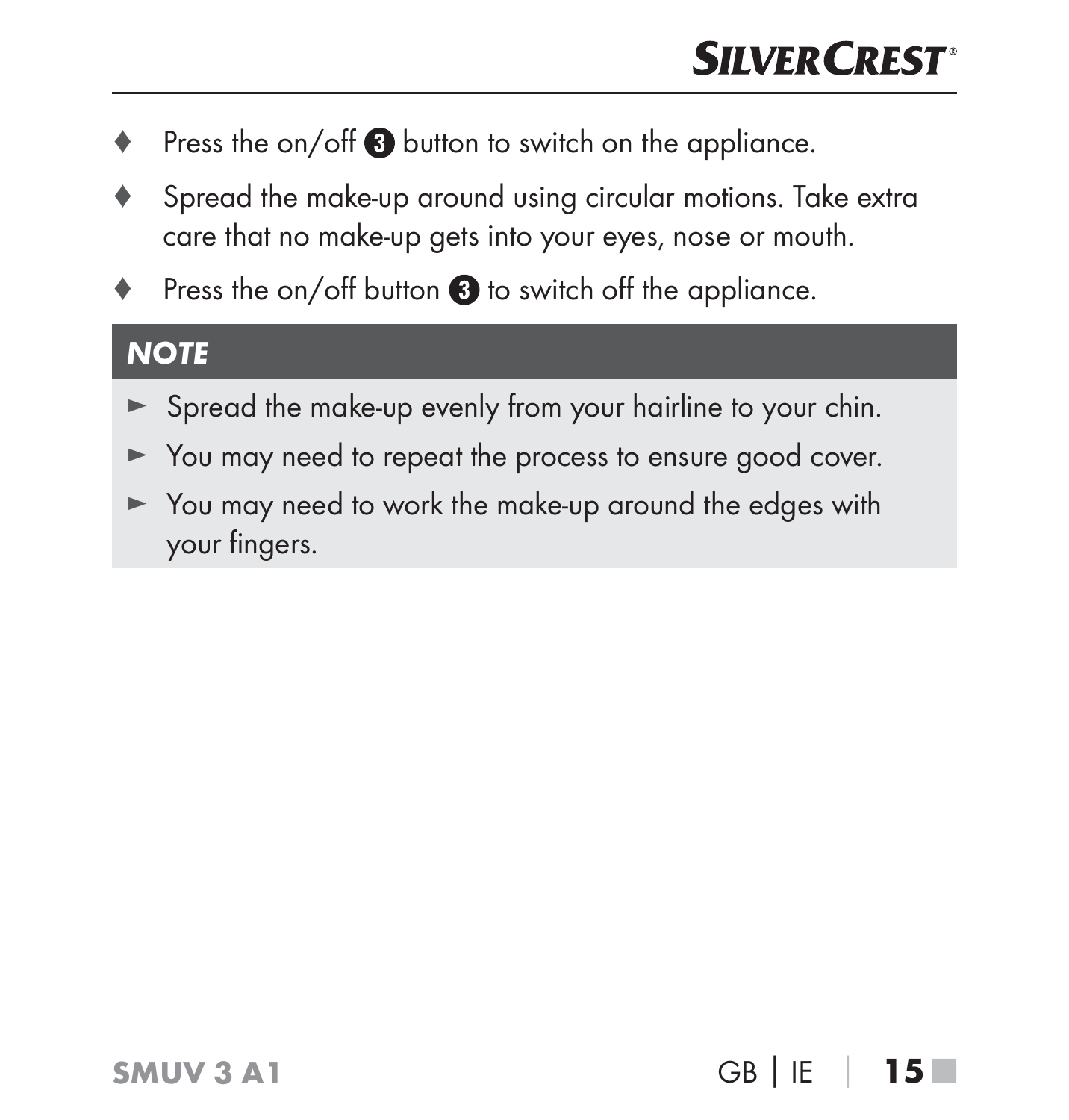# Cleaning

### **A** CAUTION!

#### Damage to the appliance!

- ► To avoid irreparable damage to the appliance, ensure that no moisture can penetrate the appliance during cleaning.
- ► Do not use caustic, abrasive or solvent-based cleaning materials. These can damage the surfaces of the appliance.
- Pull the applicator sponge  $\bigcirc$  /  $\bigcirc$  off the appliance.
- Clean the surfaces of the appliance with a soft, dry cloth. For stubborn dirt, use a slightly damp cloth with a mild detergent.
- Add a drop of shampoo or liquid soap to the applicator sponge **6/0.** Clean it using a circular motion with your finger and some warm water.
- Rinse the applicator sponges  $\bigcirc$  with clear water and allow them to dry fully before the next use.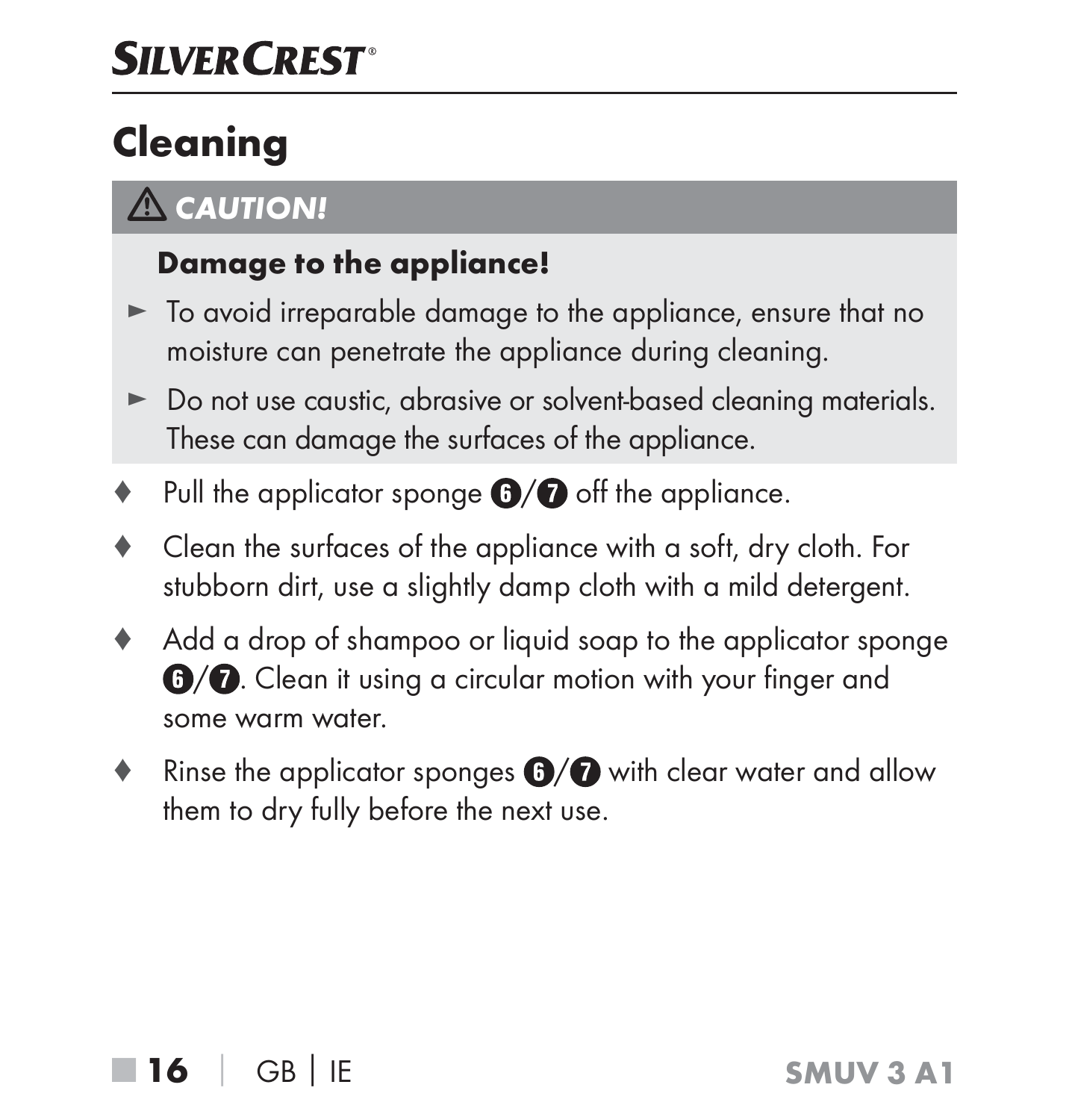#### **NOTE**

- ► After around 30 days of use, we recommend replacing the applicator sponges  $\mathbf{G}/\mathbf{O}$ .
- ► You can order new applicator sponges  $\bigcirc$  from our Service Centre (for contact data, see the section **Service**) when required.

## Storage when not in use

- ♦ If you decide not to use the appliance for a long period, remove the battery and store it in a clean, dry place away from direct sunlight.
- $\blacklozenge$  We recommend keeping the applicator sponges  $\bigcirc$  which are not currently on the applicator mount  $\Omega$  in a dry storage box.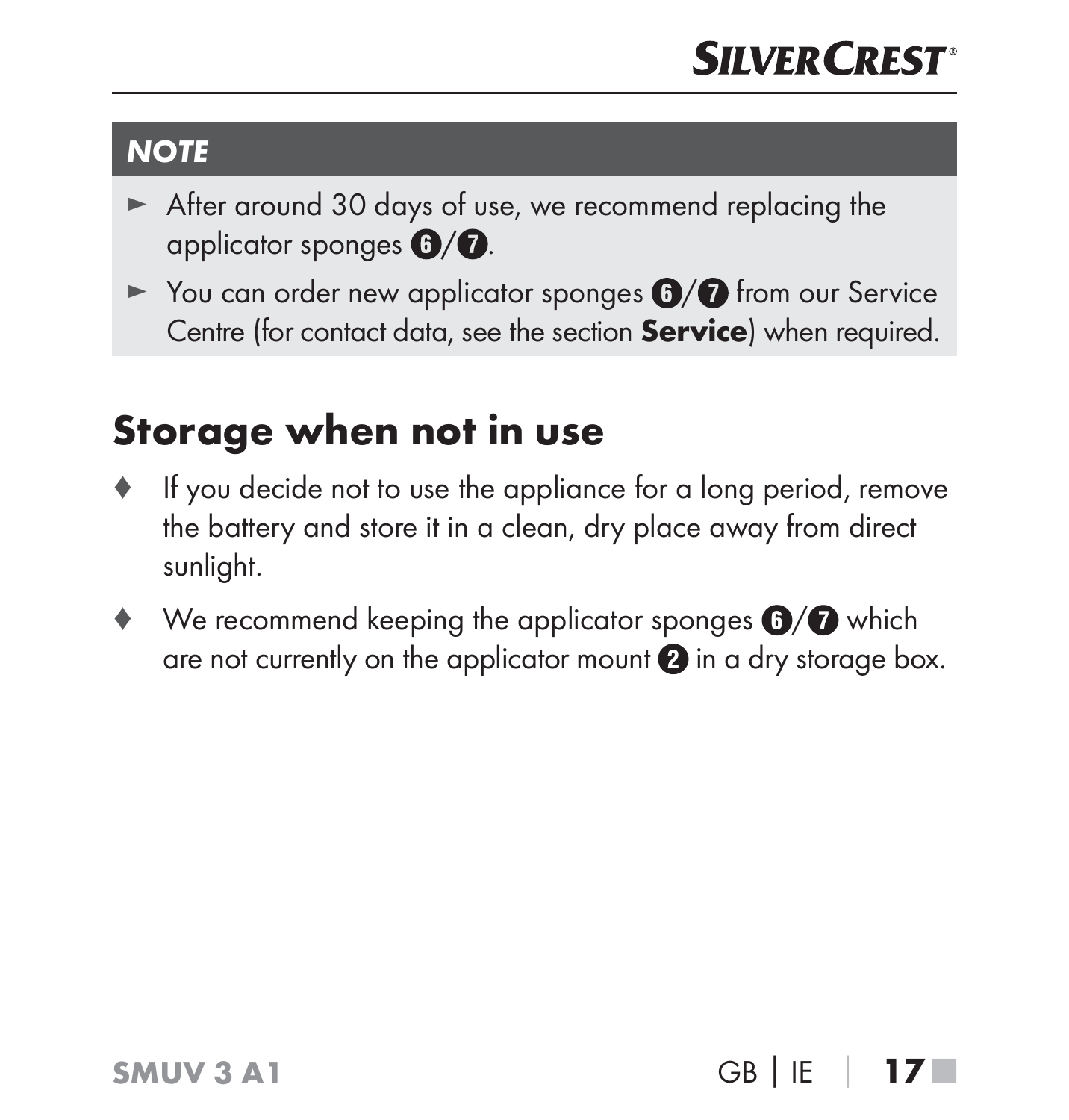# **Disposal**

### Disposal of the appliance



The adjacent symbol of a crossed-out wheelie bin means that this appliance is subject to Directive 2012/19/EU.

This directive states that this appliance may not be

disposed of in normal household waste at the end of its useful life, but must be brought to a specially set-up collection point, recycling depot or disposal company.

#### This disposal is free of charge for the user. Protect the environment and dispose of this appliance properly.

You can obtain further information from your local disposal company or the city or local authority.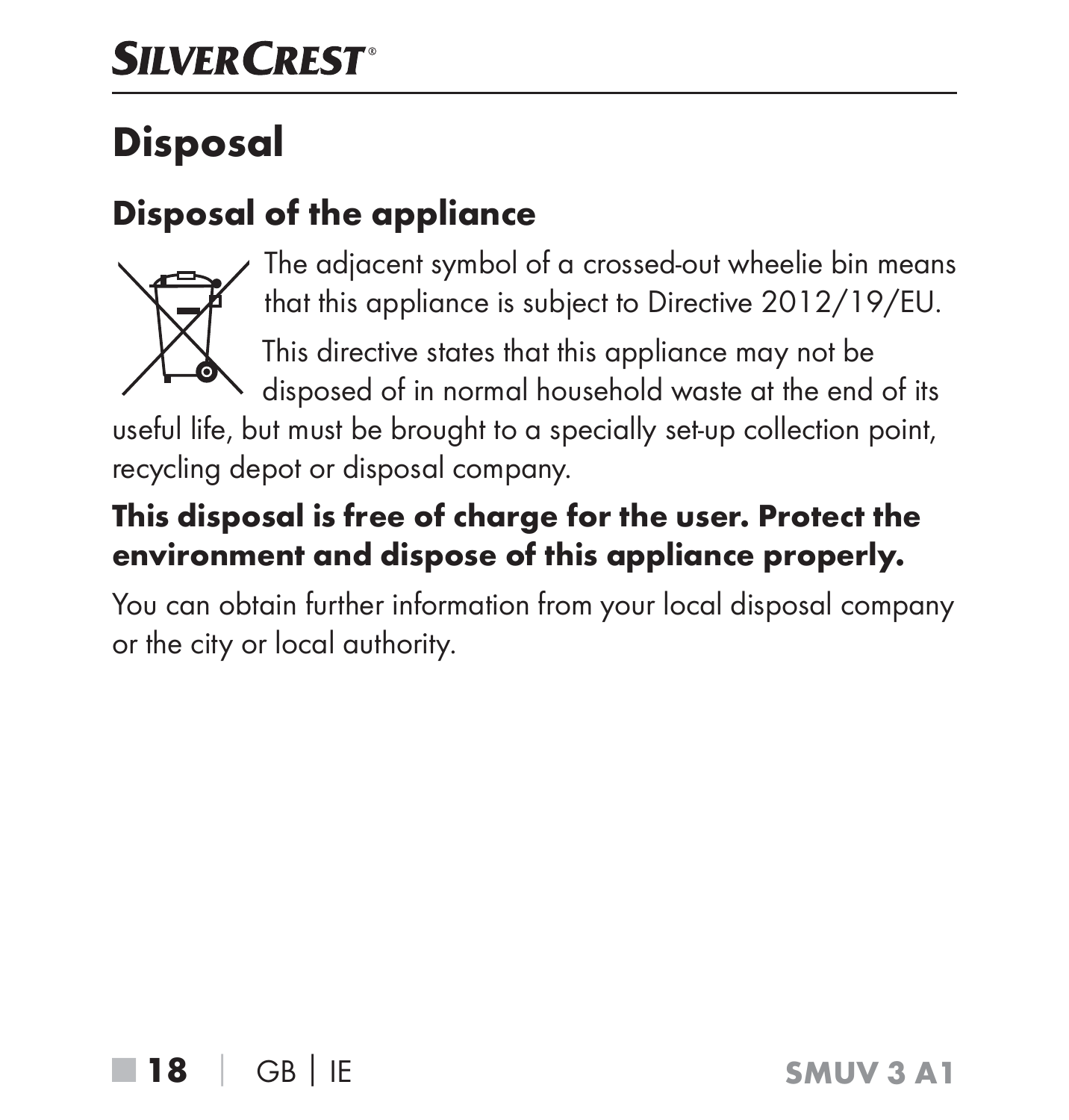### Battery disposal



 Do not dispose of the batteries in the domestic waste. Defective or worn-out batteries must be recycled according to Directive 2006/66/EC. All consumers are statutorily obliged to dispose of batteries at a collection site in their community/city district or at a retail store. This obligation is intended to ensure that batteries are disposed of in an environmentally responsible manner. Dispose of batteries only when they are fully discharged.

# **Warranty**

This appliance is provided with a 3-year warranty valid from the date of purchase.

This appliance has been manufactured with care and inspected meticulously prior to delivery.

Please retain your receipt as proof of purchase. In the event of a warranty claim, please contact your Customer Service unit by telephone. This is the only way to guarantee free return of your goods.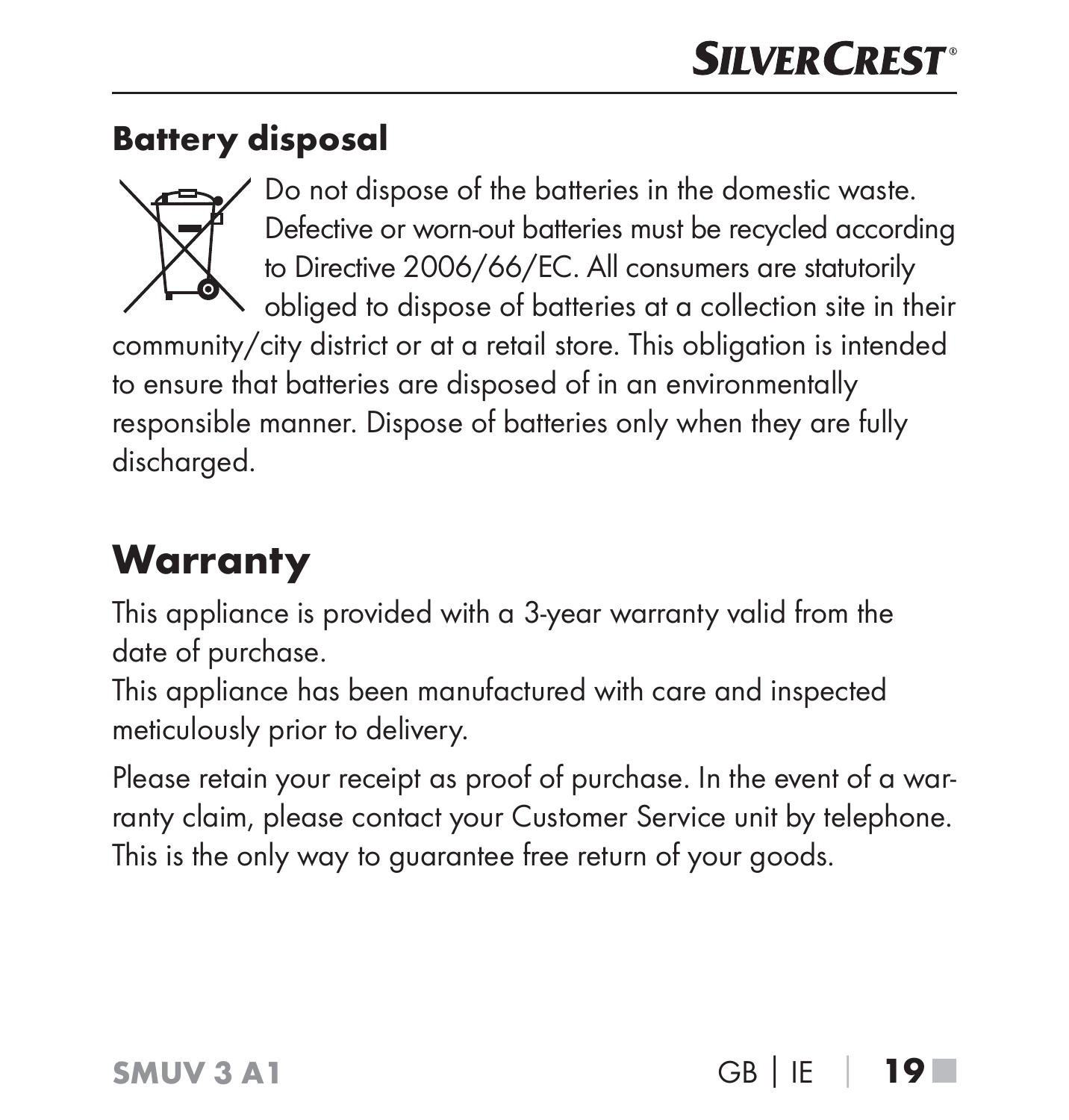#### **NOTE**

► The warranty applies to material or manufacturing faults only, not for transport damage, parts subject to wear and tear or for damage to fragile parts, e.g. switches or rechargeable batteries.

This product is intended solely for private use and not for commercial purposes. The warranty shall be deemed void in cases of misuse or improper handling, use of force and modifications/repairs which have not been carried out by one of our authorised Service centres.

Your statutory rights are not restricted by this warranty. The warranty period is not prolonged by repairs effected under the warranty. This also applies to replaced and repaired components.

Any damage and defects present at the time of purchase must be reported immediately after unpacking, but no later than two days after the date of purchase.

Repairs carried out after expiry of the warranty period shall be subject to charge.

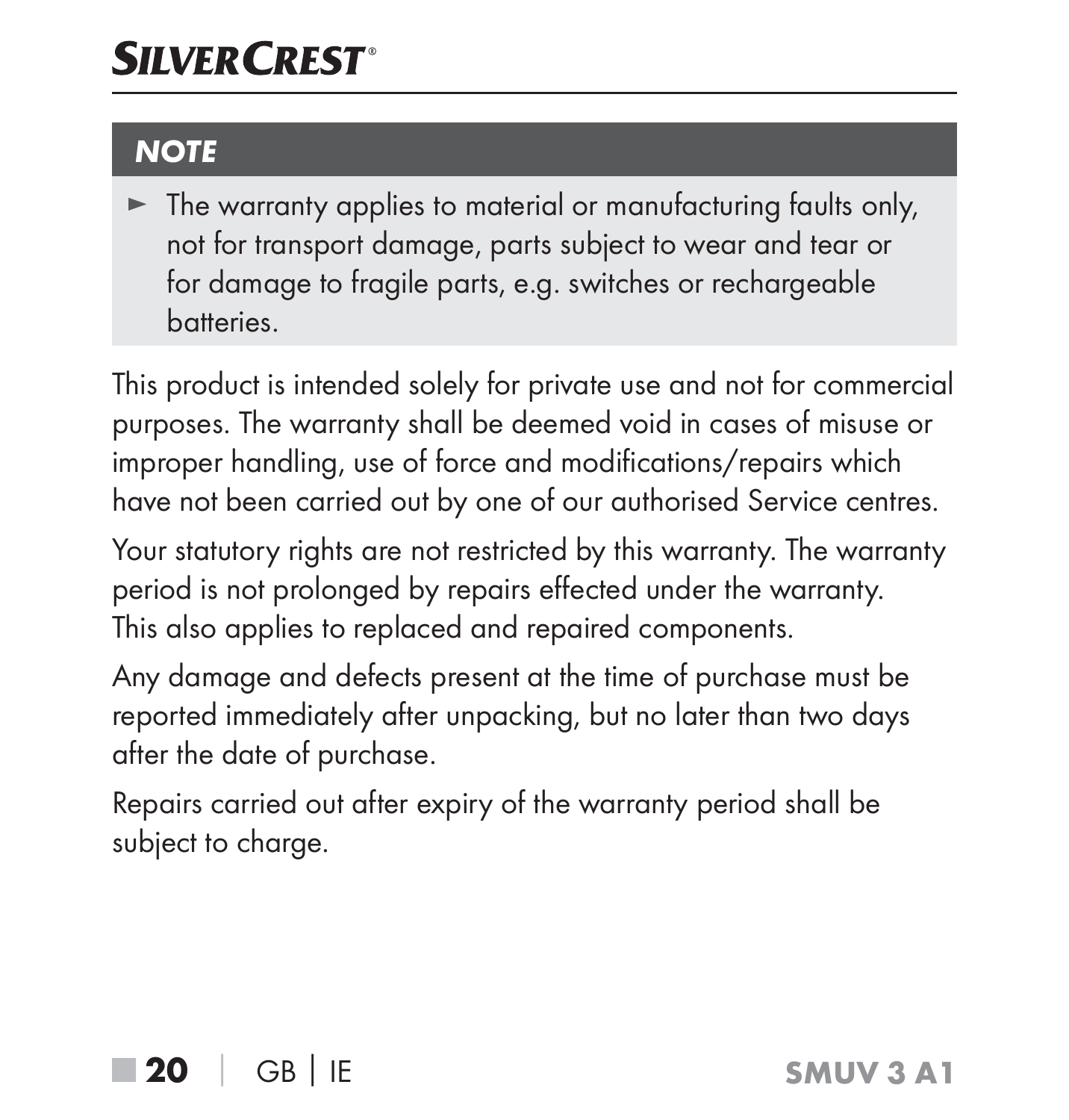## Service

#### (GB) Service Great Britain

Tel.: 0871 5000 720 (£ 0.10/Min.) E-Mail: kompernass@lidl.co.uk

IAN 275914

#### $\left( \mathsf{IE} \right)$  Service Ireland

Tel.: 1890 930 034 (0,08 EUR/Min., (peak)) (0,06 EUR/Min., (off peak)) E-Mail: kompernass@lidl.ie

IAN 275914

## Importer

KOMPERNASS HANDELS GMBH

BURGSTRASSE 21

44867 BOCHUM

**GFRMANY** 

www.kompernass.com

SMUV 3 A1 GB│IE | 21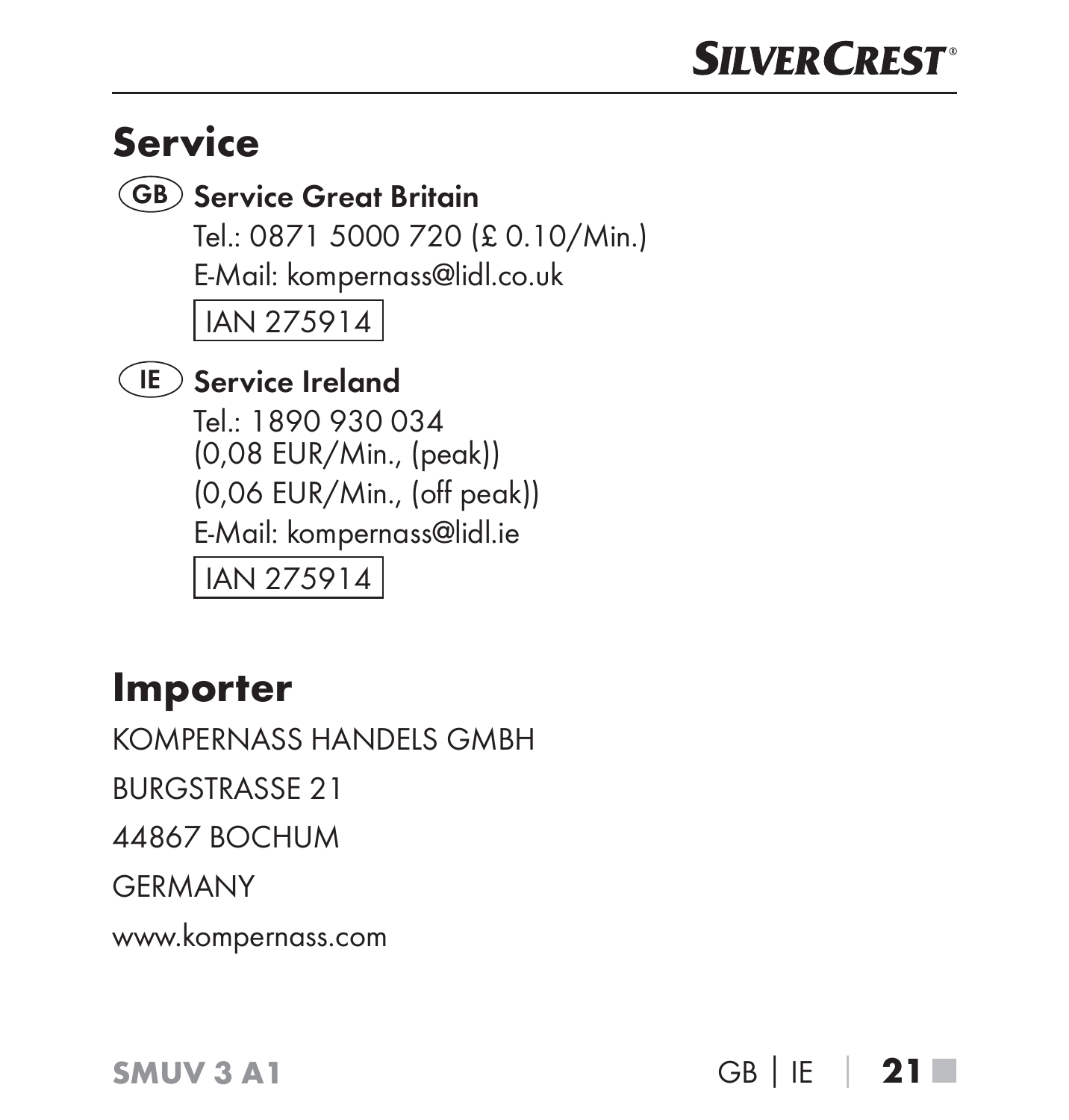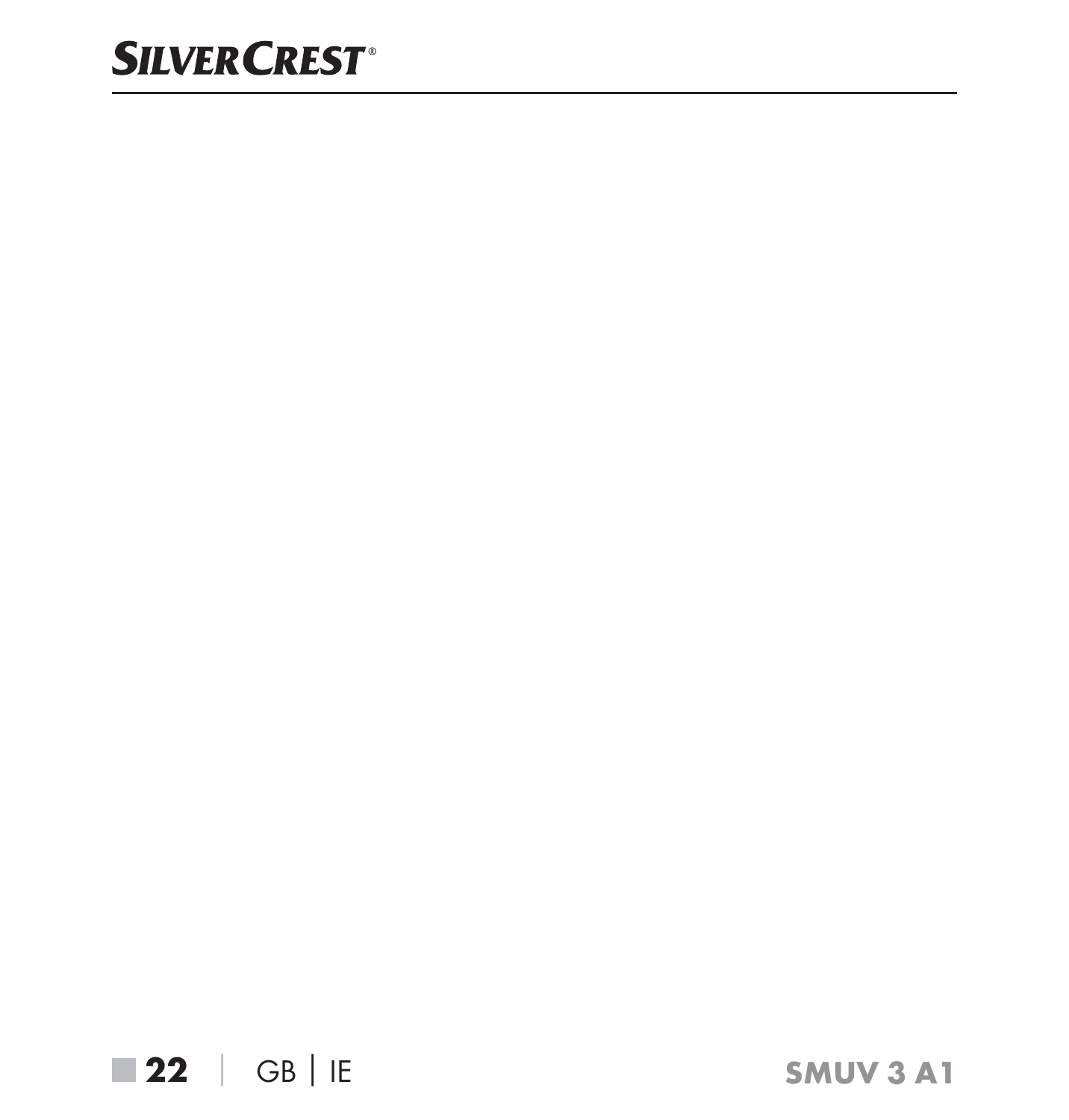## Inhoud

| Informatie bij deze gebruiksaanwijzing 25   |
|---------------------------------------------|
| Gebruik in overeenstemming met bestemming25 |
|                                             |
| Veiligheidsvoorschriften 26                 |
| Basisveiligheidsvoorschriften 26            |
|                                             |
| Apparaatbeschrijving 32                     |
| Ingebruikname  32                           |
|                                             |
| Inhoud van het pakket controleren33         |
|                                             |
|                                             |
|                                             |
|                                             |
|                                             |

SMUV 3 A1 NL│BE │ 23 ■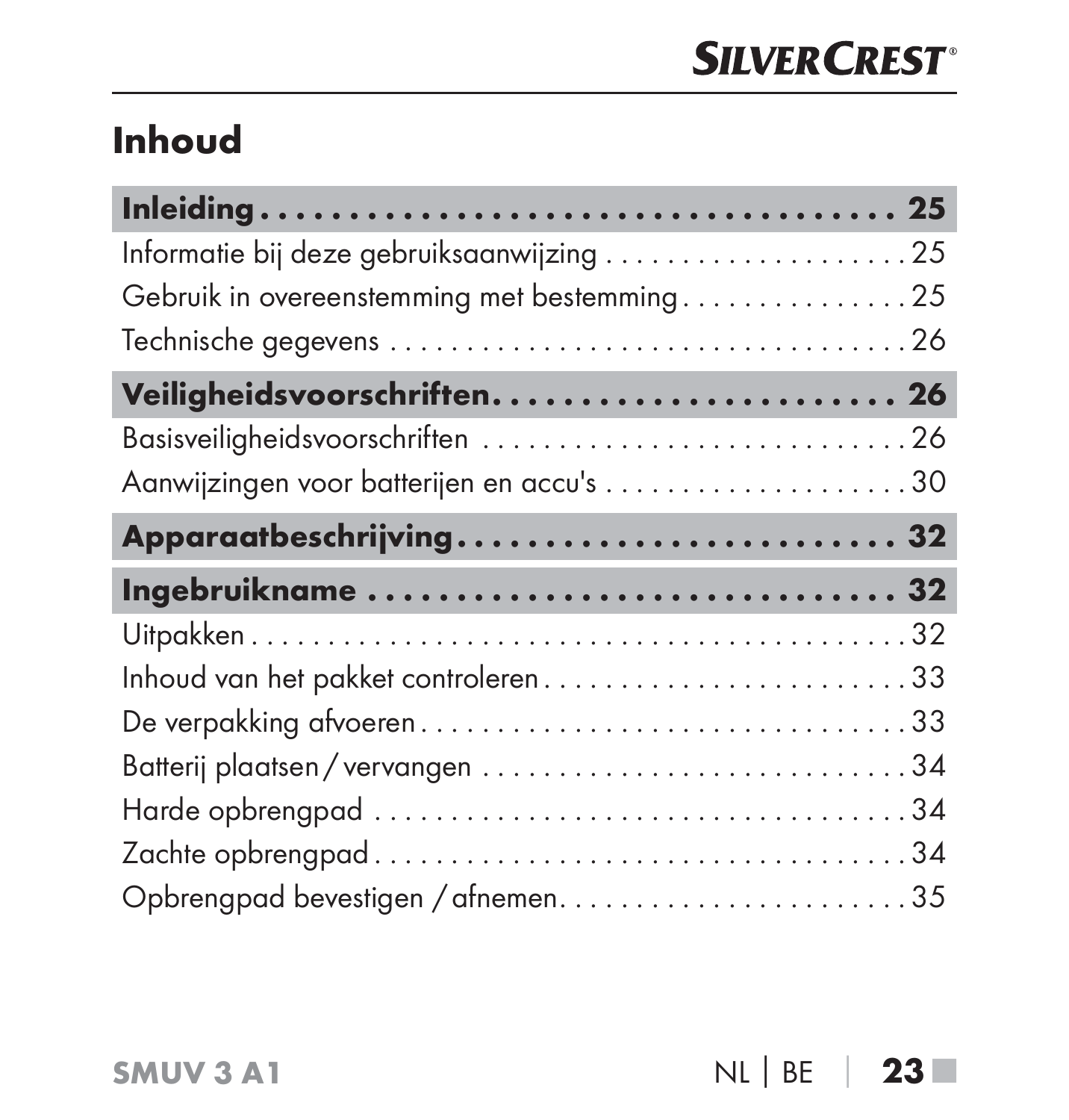| Opslag bij niet-gebruik 39 |
|----------------------------|
|                            |
|                            |
|                            |
|                            |
|                            |

**SMUV 3 A1**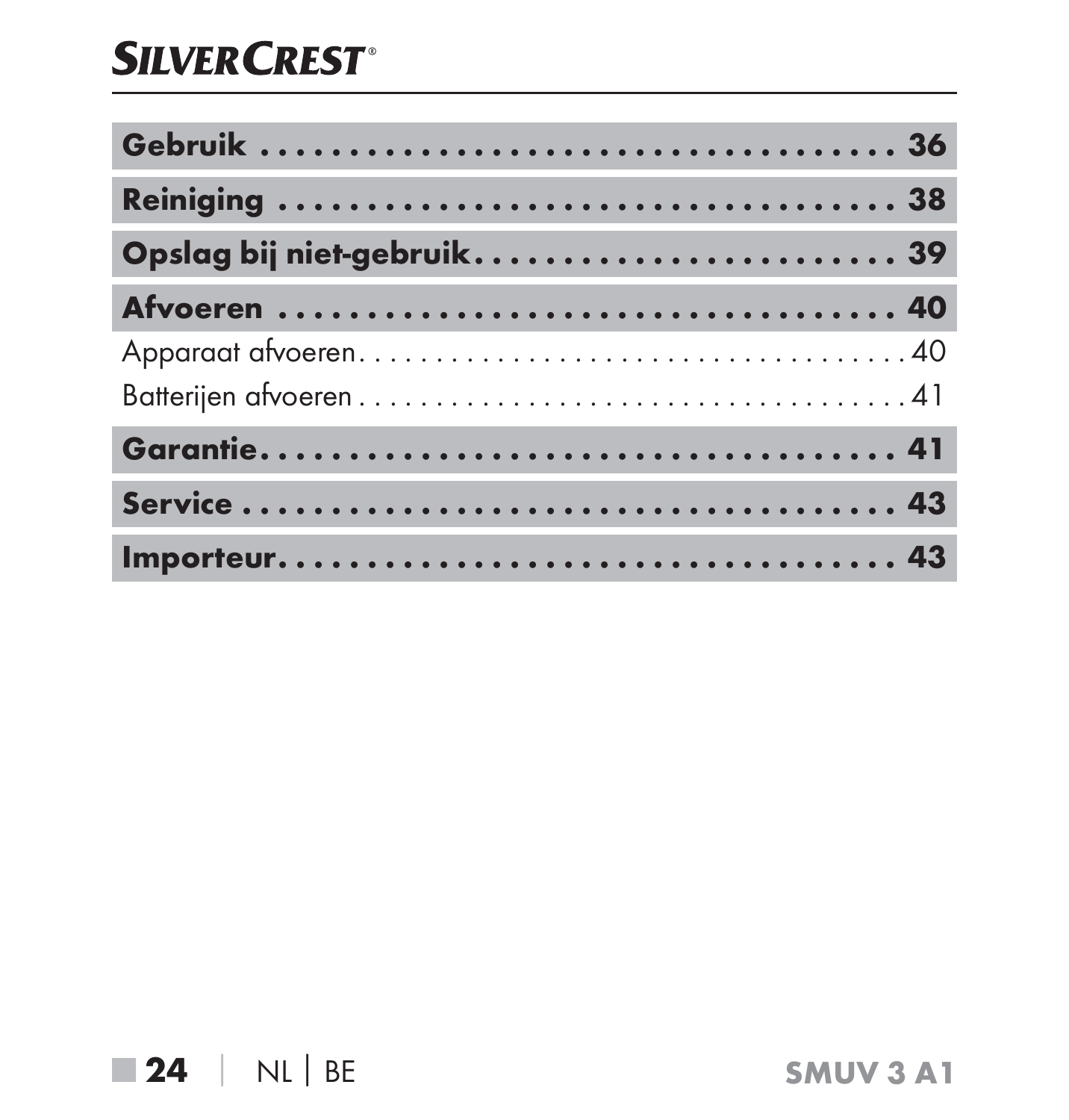# Inleiding

### Informatie bij deze gebruiksaanwijzing

Hartelijk gefeliciteerd met de aankoop van uw nieuwe apparaat.

U hebt hiermee gekozen voor een hoogwaardig product. De gebruiksaanwijzing maakt deel uit van dit product. Deze bevat belangrijke aanwijzingen voor veiligheid, gebruik en afvoer. Lees alle bedienings- en veiligheidsaanwijzingen voordat u het product in gebruik neemt. Gebruik het product uitsluitend op de voorgeschreven wijze en voor de aangegeven doeleinden. Geef alle documenten mee als u het product doorgeeft aan een derde.

### Gebruik in overeenstemming met bestemming

Dit apparaat dient uitsluitend voor het opbrengen van make-up voor niet bedrijfsmatig huishoudelijk privégebruik. Een ander of verdergaand gebruik geldt als niet in overeenstemming met de bestemming.

Alle mogelijke claims wegens schade door gebruik dat niet volgens de bestemming is, zijn uitgesloten.

Het risico is uitsluitend voor de gebruiker.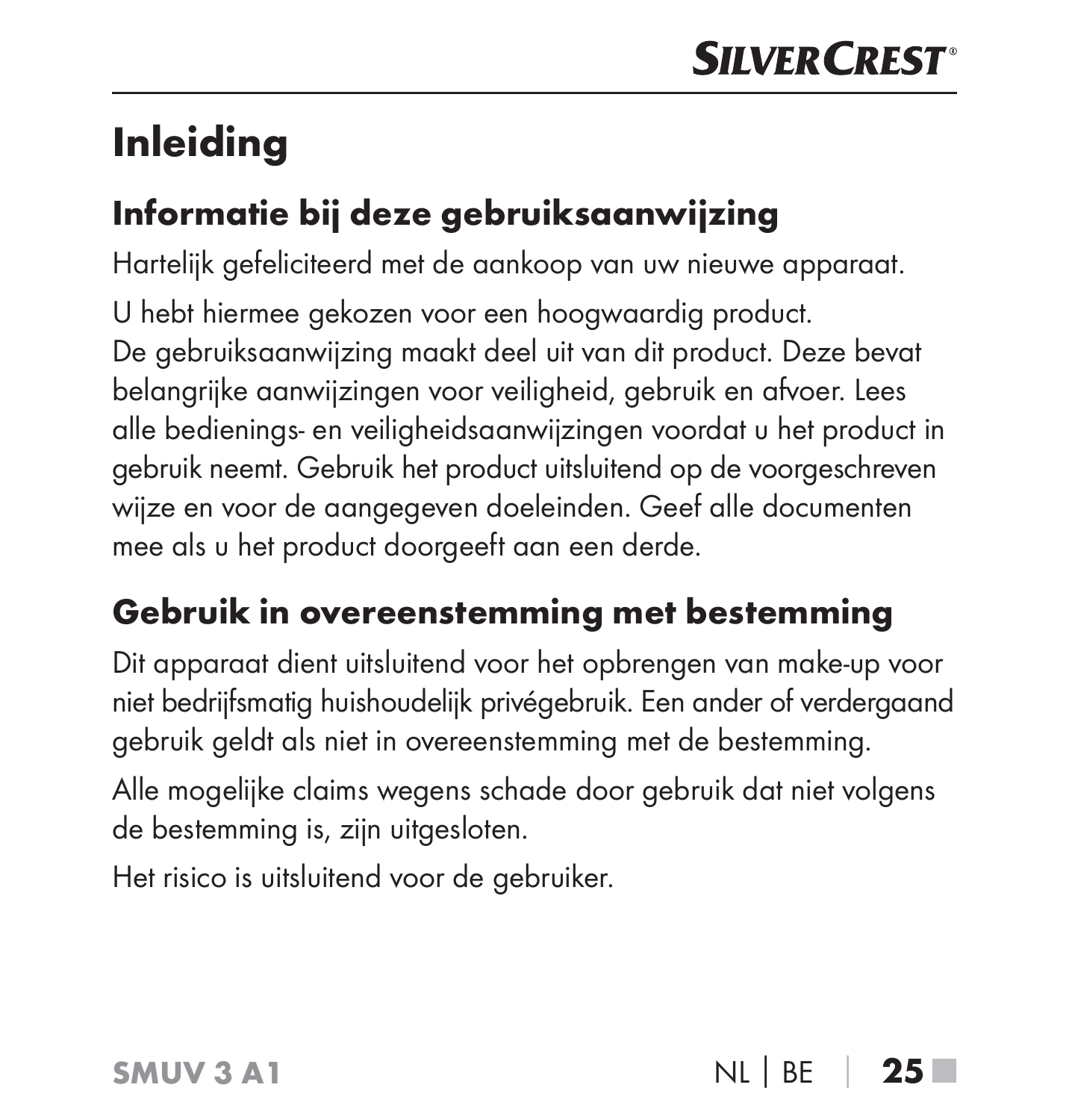### Technische gegevens

Bedrijfsspanning  $3 \text{ V} = (1 \times \text{CR } 2032 \text{ knowledge})$ 

# Veiligheidsvoorschriften

### Basisveiligheidsvoorschriften

## GEVAAR – VERSTIKKINGSGEVAAR!

► Houd het apparaat uit de buurt van kinderen. Losse onderdelen kunnen worden ingeslikt. Er bestaat verstikkingsgevaar!

## WAARSCHUWING – LETSELGEVAAR!

► Controleer het apparaat vóór gebruik op zichtbare schade aan de buitenzijde. Gebruik geen apparaat dat beschadigd of gevallen is.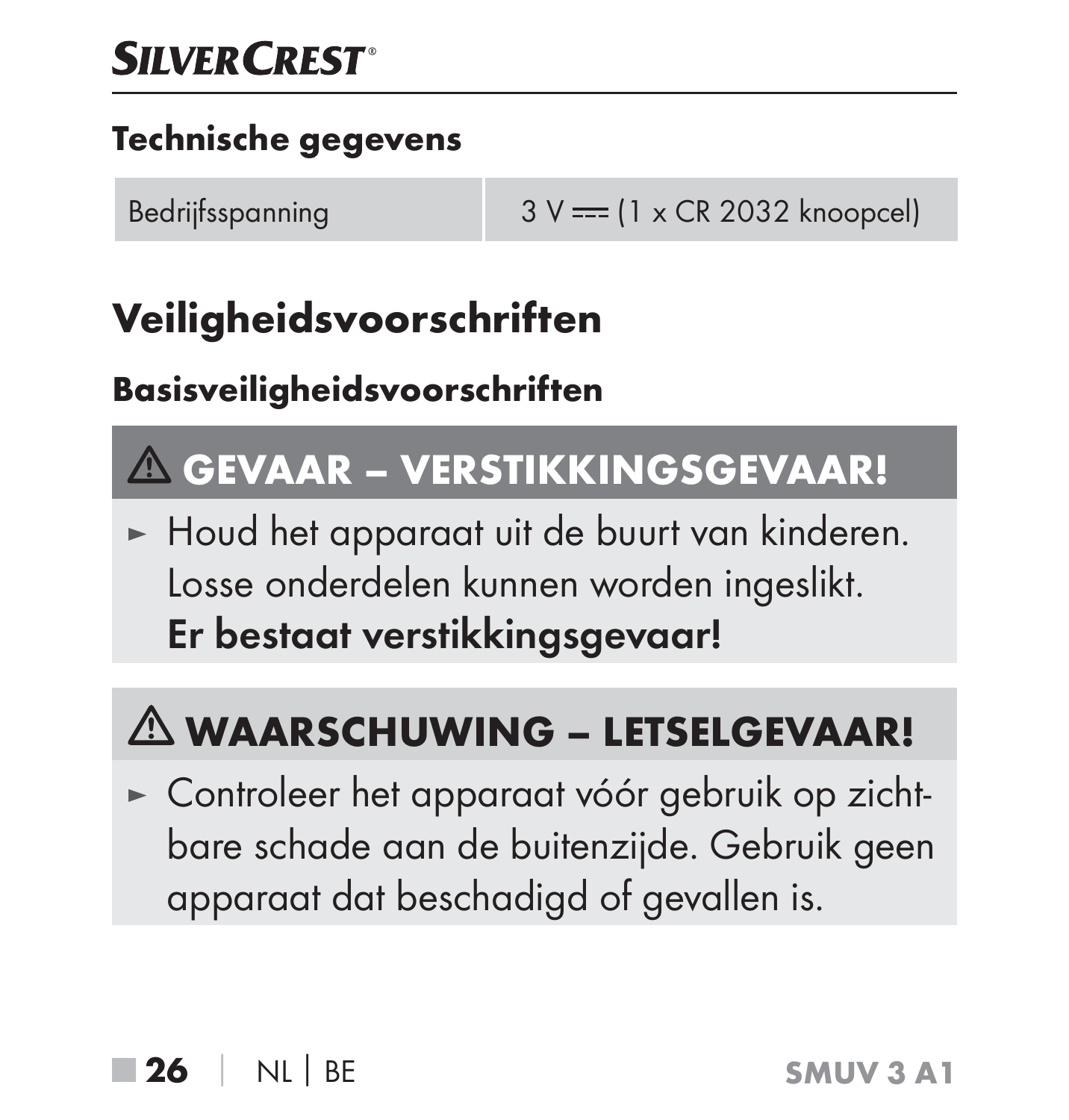## WAARSCHUWING – LETSELGEVAAR!

- ► Dit apparaat mag worden gebruikt door kinderen vanaf 8 jaar en door personen met beperkte fysieke, zintuiglijke of geestelijke vermogens of gebrek aan ervaring of kennis, mits ze onder toezicht staan of over het veilige gebruik van het apparaat zijn geïnstrueerd en de daaruit resulterende gevaren hebben begrepen.
- ► Kinderen mogen niet met het apparaat spelen.
- ► Kinderen mogen zonder toezicht geen reiniging en gebruikersonderhoud uitvoeren.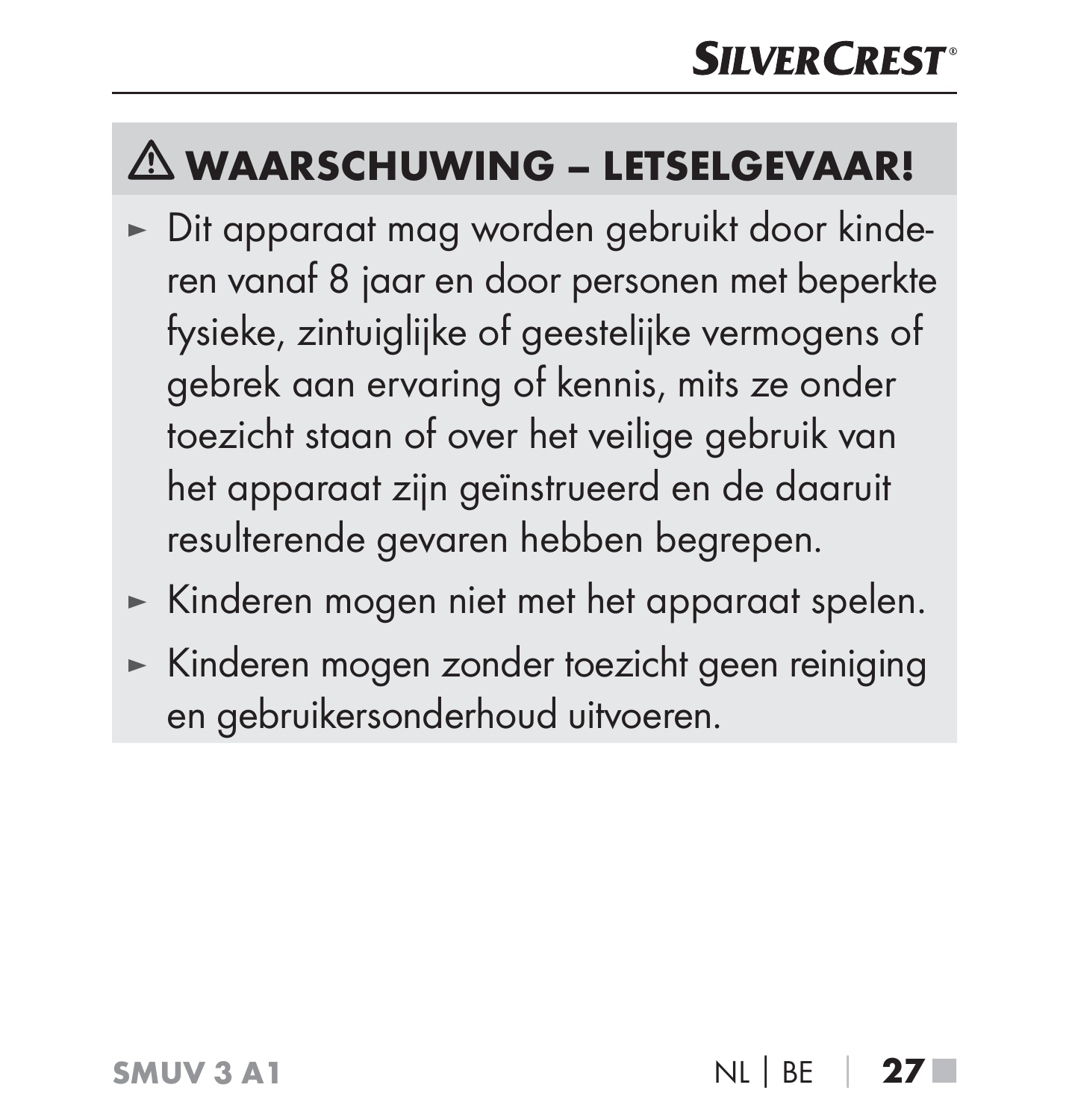# WAARSCHUWING – LETSELGEVAAR!

- ► Het apparaat mag niet in rechtstreeks contact komen met slijmvliezen, zoals in uw ogen, neus en mond. U kunt het apparaat ook op uw oogleden en neus gebruiken, maar u moet daarbij rechtstreeks contact met uw ogen en met de binnenkant van uw neus vermijden. Wanneer u het apparaat op uw oogleden gebruikt, moet u uw ogen volledig gesloten houden.
- ► Laat reparaties aan het apparaat alleen uitvoeren door geautoriseerde vakbedrijven of door de klantenservice. Ondeskundige reparaties kunnen resulteren in aanzienlijke gevaren voor de gebruiker. Bovendien vervalt dan de garantie.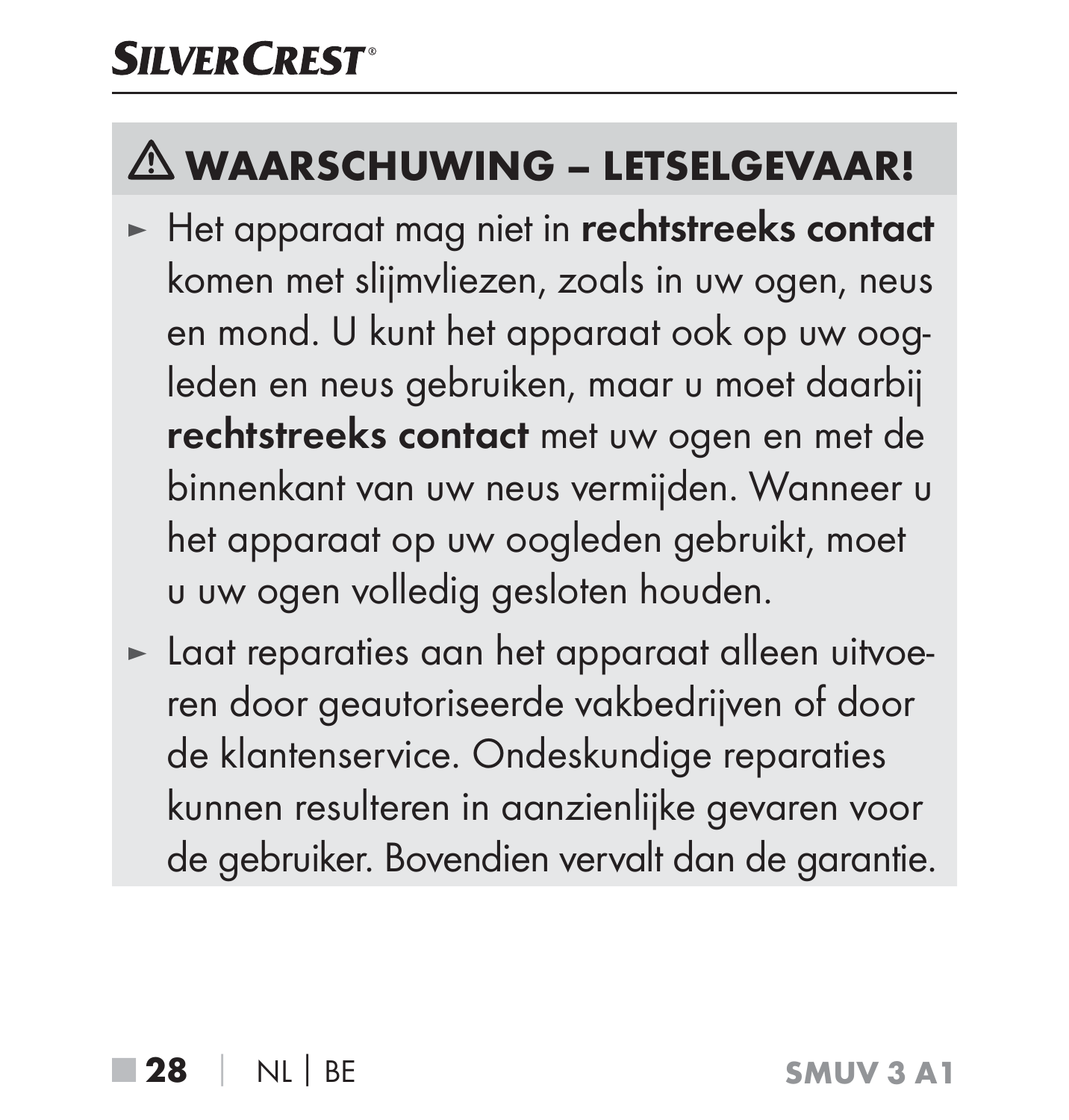## LET OP – MATERIËLE SCHADE!

- ► Laat geen vloeistoffen in het apparaat binnendringen en dompel het niet onder in water, om beschadigingen te voorkomen.
- ► Berg het apparaat niet op een plaats op waar het in de badkuip of een wastafel kan vallen.
- ► Gebruik het apparaat alleen met de meegeleverde originele accessoires.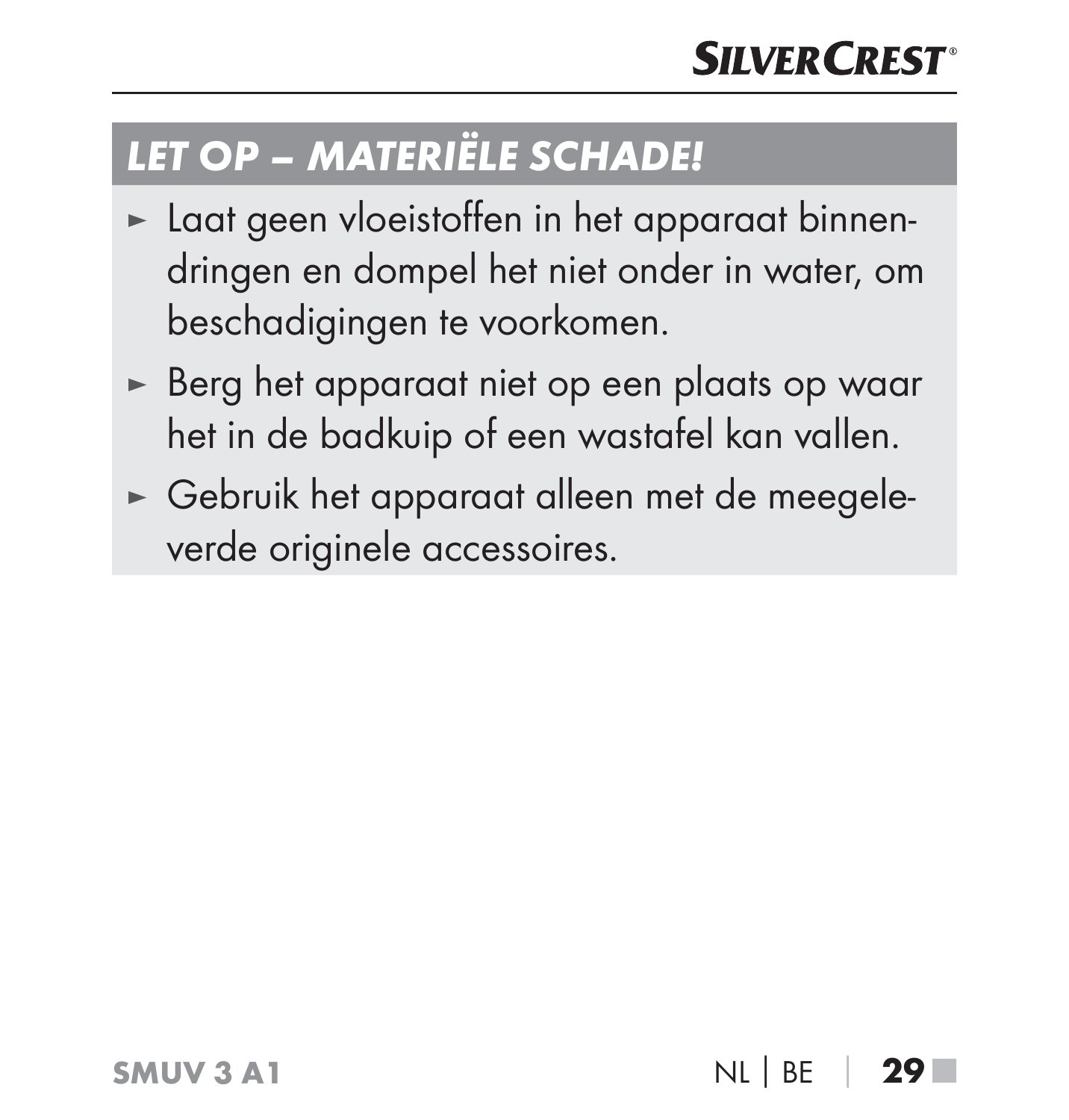### Aanwijzingen voor batterijen en accu's

# GEVAAR!

Een verkeerde omgang met batterijen kan resulteren in brand, explosies, weglekken van gevaarlijke stoffen en andere gevaarlijke situaties!

- ► Batterijen horen niet in kinderhanden.
- ► Laat batterijen niet rondslingeren, omdat het gevaar bestaat dat ze door kinderen of huisdieren worden ingeslikt. Ga in zo'n geval onmiddellijk naar een dokter.
- ► Batterijen mogen nooit worden kortgesloten, uit elkaar worden gehaald, worden vervormd of in het vuur worden gegooid. Er bestaat explosiegevaar!

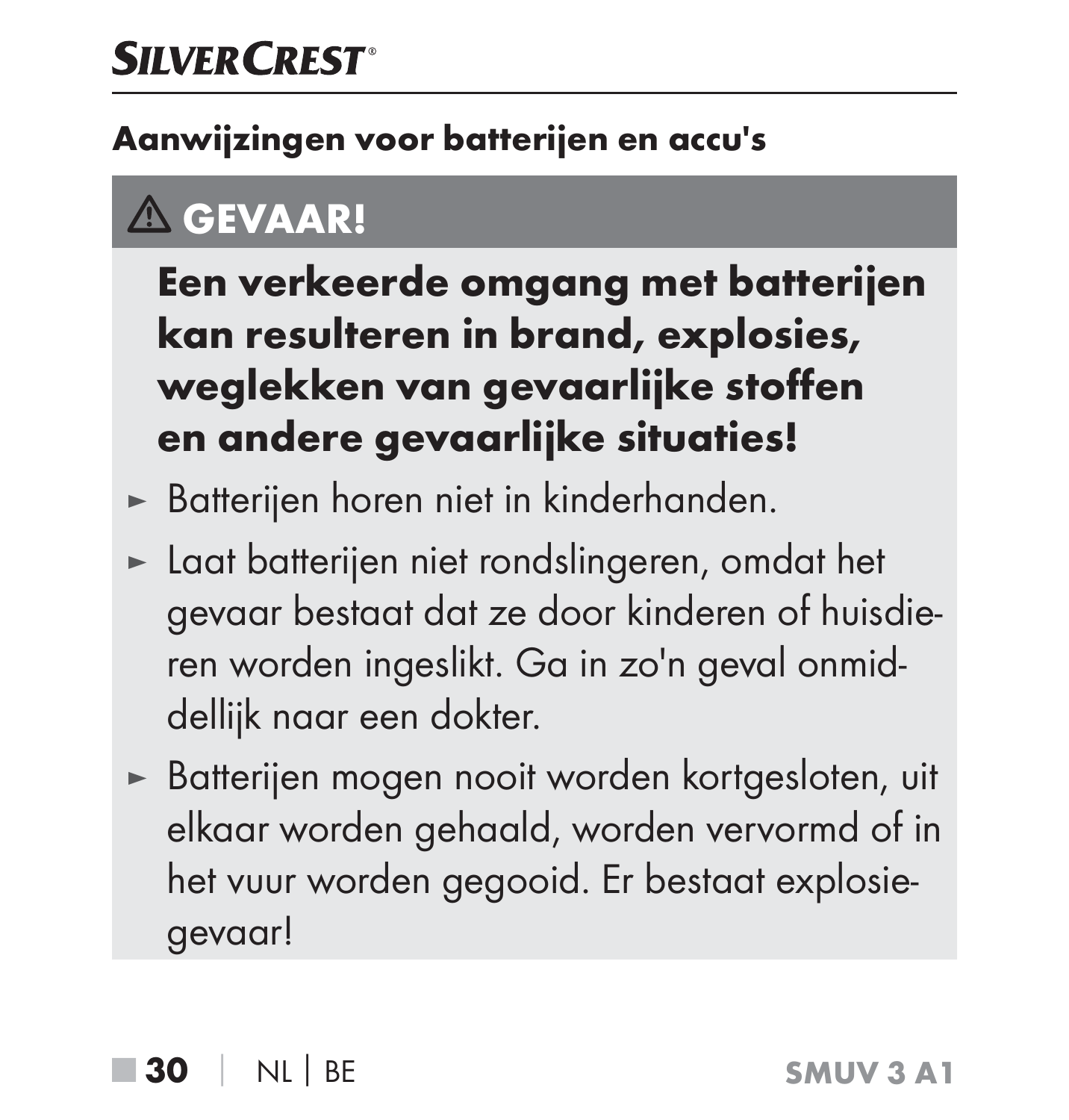## GEVAAR!

- ► Lekkende of beschadigde batterijen kunnen bij aanraking huidirritaties veroorzaken; gebruik in dat geval daarom geschikte veiligheidshandschoenen. Spoel de huid met veel water af bij contact hiermee. Als de chemicaliën in de ogen komen, spoel ze dan in elk geval met veel water uit, wrijf niet in de ogen en raadpleeg onmiddellijk een arts.
- ► Gewone batterijen mogen niet worden opgeladen. Er bestaat brand- en explosiegevaar!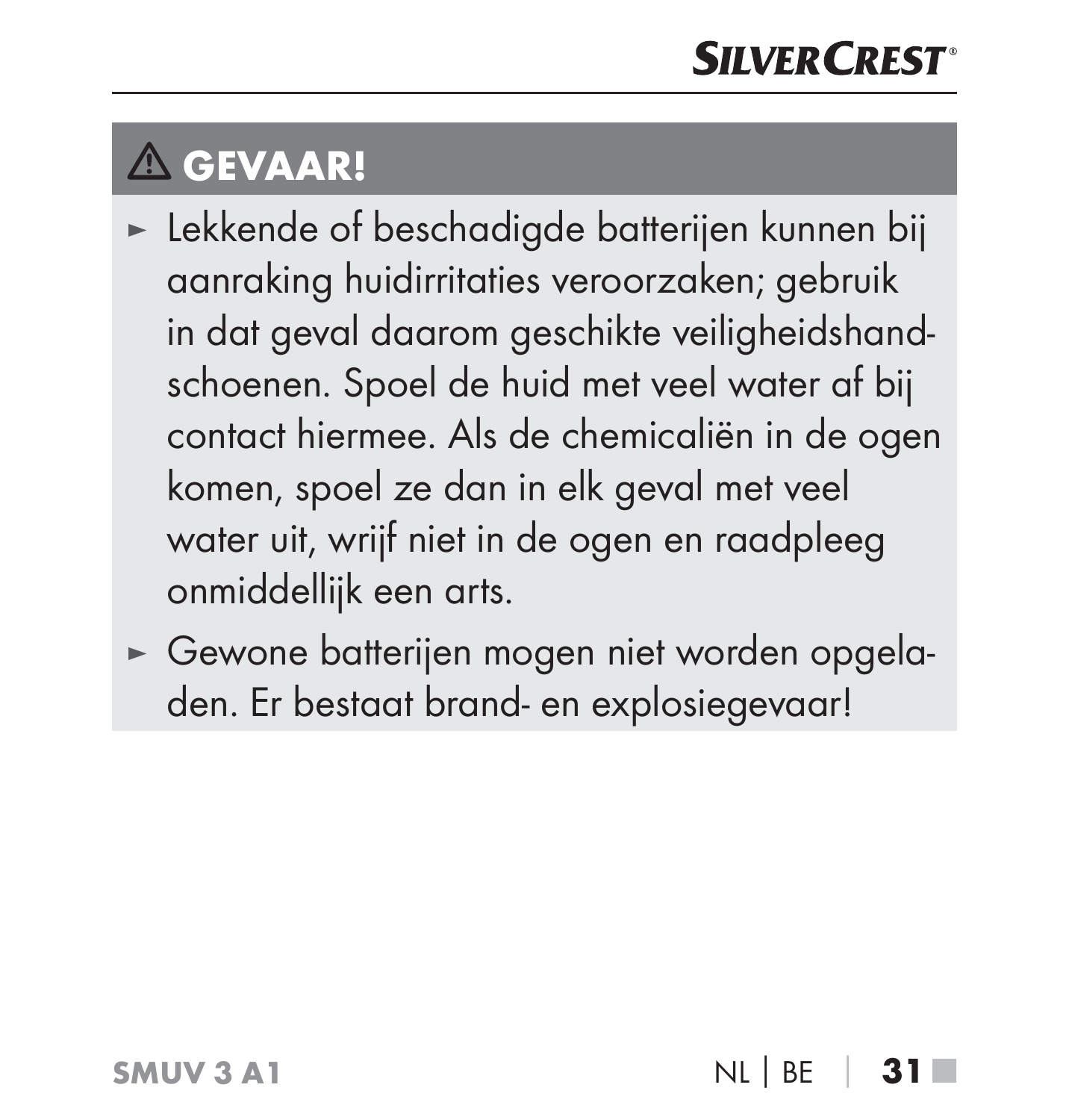# Apparaatbeschrijving

- **O** Make-upverdeler
- **A** Houder opbrengpad
- **a** Aan-/uitknop
- **O** Deksel batterijvak
- **B** Beschermkapje
- **6** Harde opbrengpad
- **2** Zachte opbrengpad
- **B** Batterij type CR2032

# Ingebruikname

### Uitpakken

- ♦ Haal alle onderdelen en de gebruiksaanwijzing uit de verpakking.
- ♦ Verwijder al het verpakkingsmateriaal.

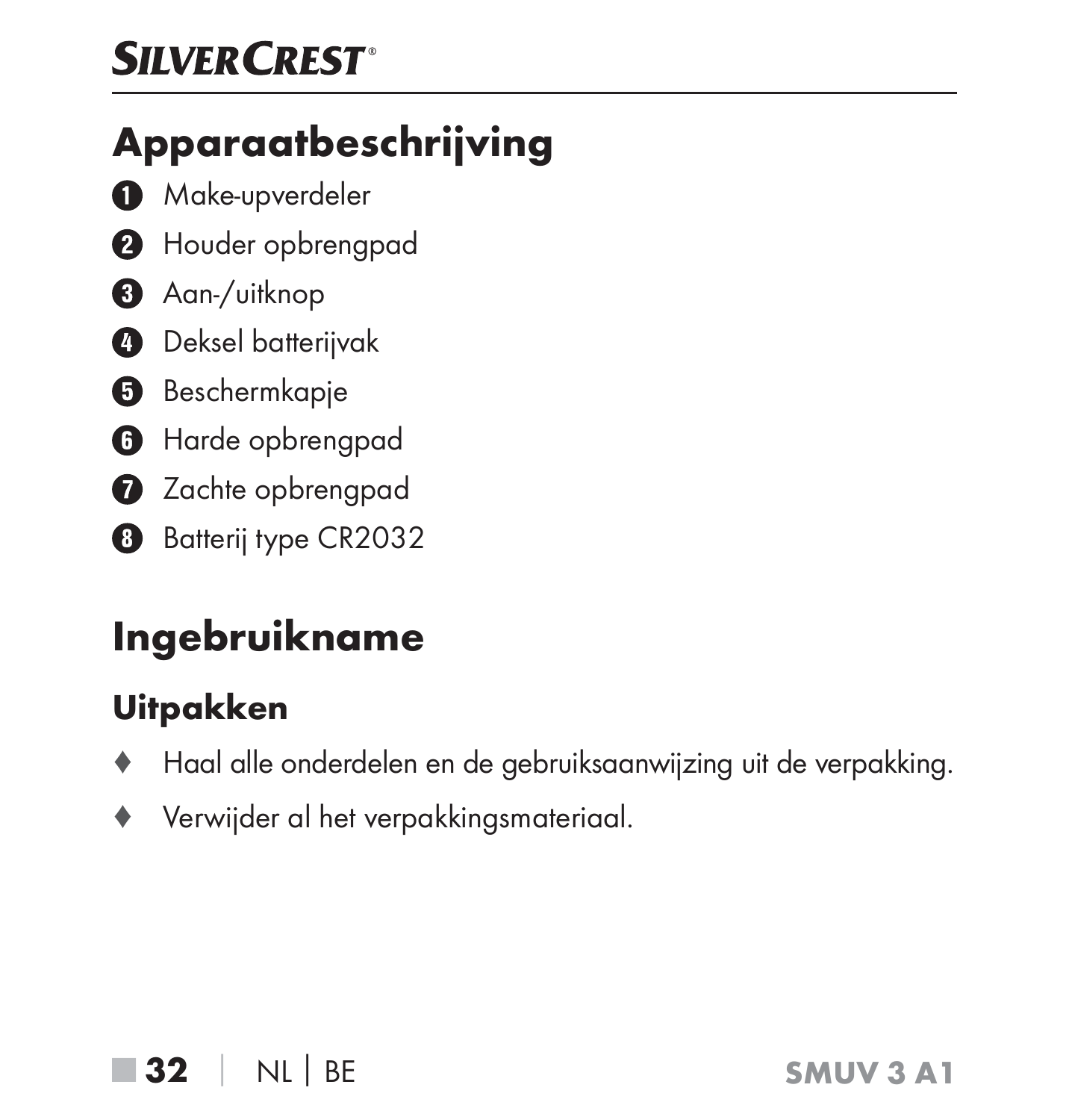### Inhoud van het pakket controleren

- Make-up-verdeler  $\bigcirc$  incl. beschermkapje  $\bigcirc$
- $\bullet$  2 x harde opbrengpad  $\bullet$
- $2 \times$  zachte opbrengpad  $\odot$
- $\bullet$  1 x CR2032 batterij $\bullet$
- Gebruiksaanwijzing

#### **OPMERKING**

- ► Controleer de inhoud van het pakket direct na het uitpakken op volledigheid en schade. Neem zo nodig contact op met de klantenservice.
- ► Verwijder alle verpakkingsmaterialen en folie van het apparaat.

### De verpakking afvoeren

De verpakking beschermt het apparaat tegen transportschade. De verpakkingsmaterialen zijn niet schadelijk voor het milieu. Ze zijn gekozen op grond van milieuvriendelijkheid en daarom recyclebaar.



 Het terugvoeren van de verpakking in de materiaalkringloop betekent een besparing op grondstoffen en zorgt voor minder afval. Voer niet meer benodigde verpakkingsmaterialen af conform de plaatselijk geldende voorschriften.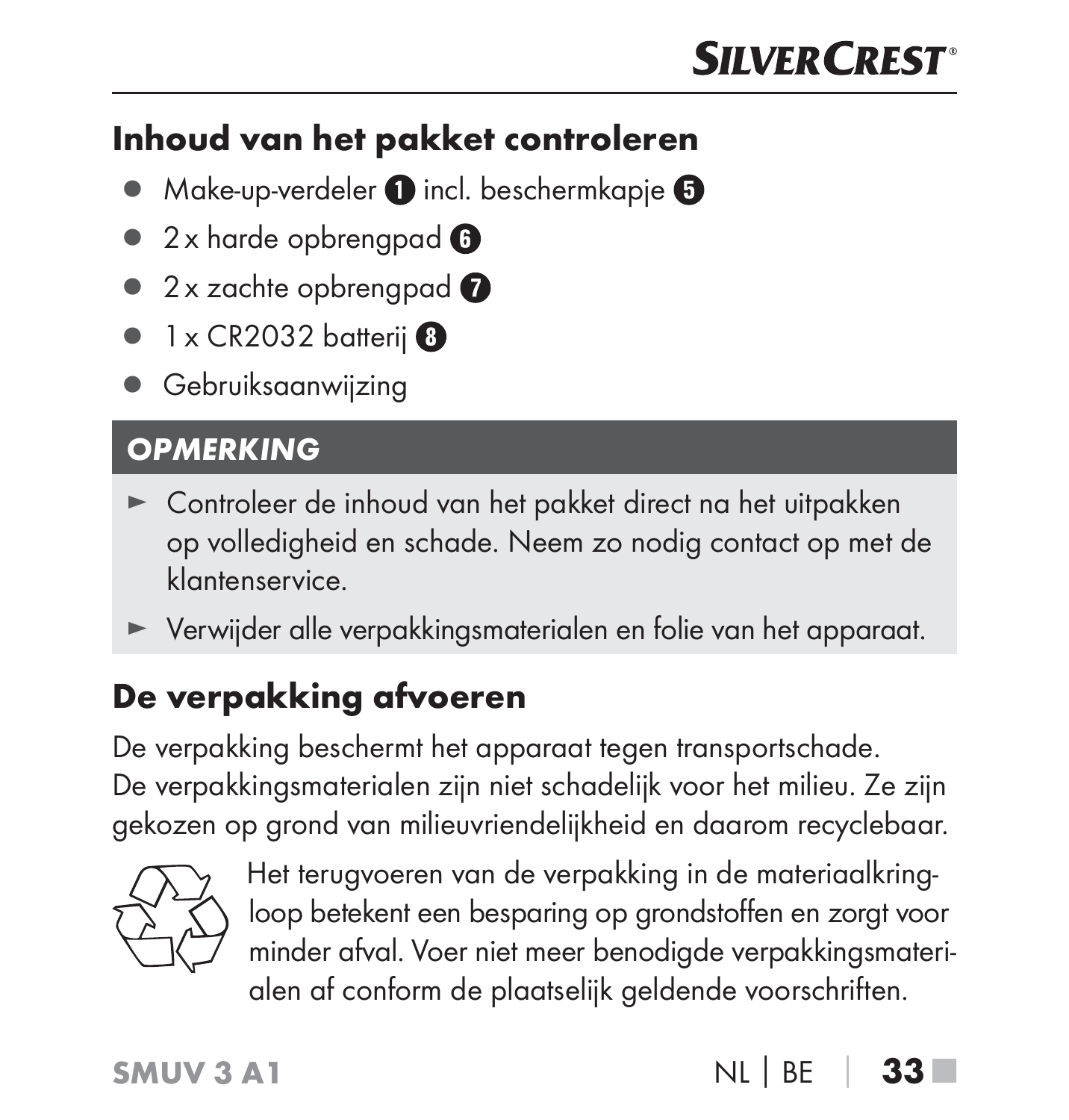### Batterij plaatsen / vervangen

#### $A$  LET OP

- ► De batterij mag alleen in een droge omgeving worden vervangen.
- Neem het deksel van het batterijvak  $\bullet$  van de make-upver $deler$  of.
- Neem de batterij (type CR2032) **@** uit en verwijder de papierstrook.
- ◆ Plaats een batterij (type CR2032) **+** Let daarbij op de polariteit die is aangegeven op het apparaat.
- Bevestig het deksel van het batterijvak @ weer op de makeupverdeler $\bigcirc$ .

## Harde opbrengpad

De harde opbrengpad  $\bigodot$  is bestemd voor het opbrengen van vloeibare make-up en make-up in crèmevorm.

### Zachte opbrengpad @

De zachte opbrengpad  $\bigcirc$  is bestemd voor het opbrengen van producten in poedervorm.

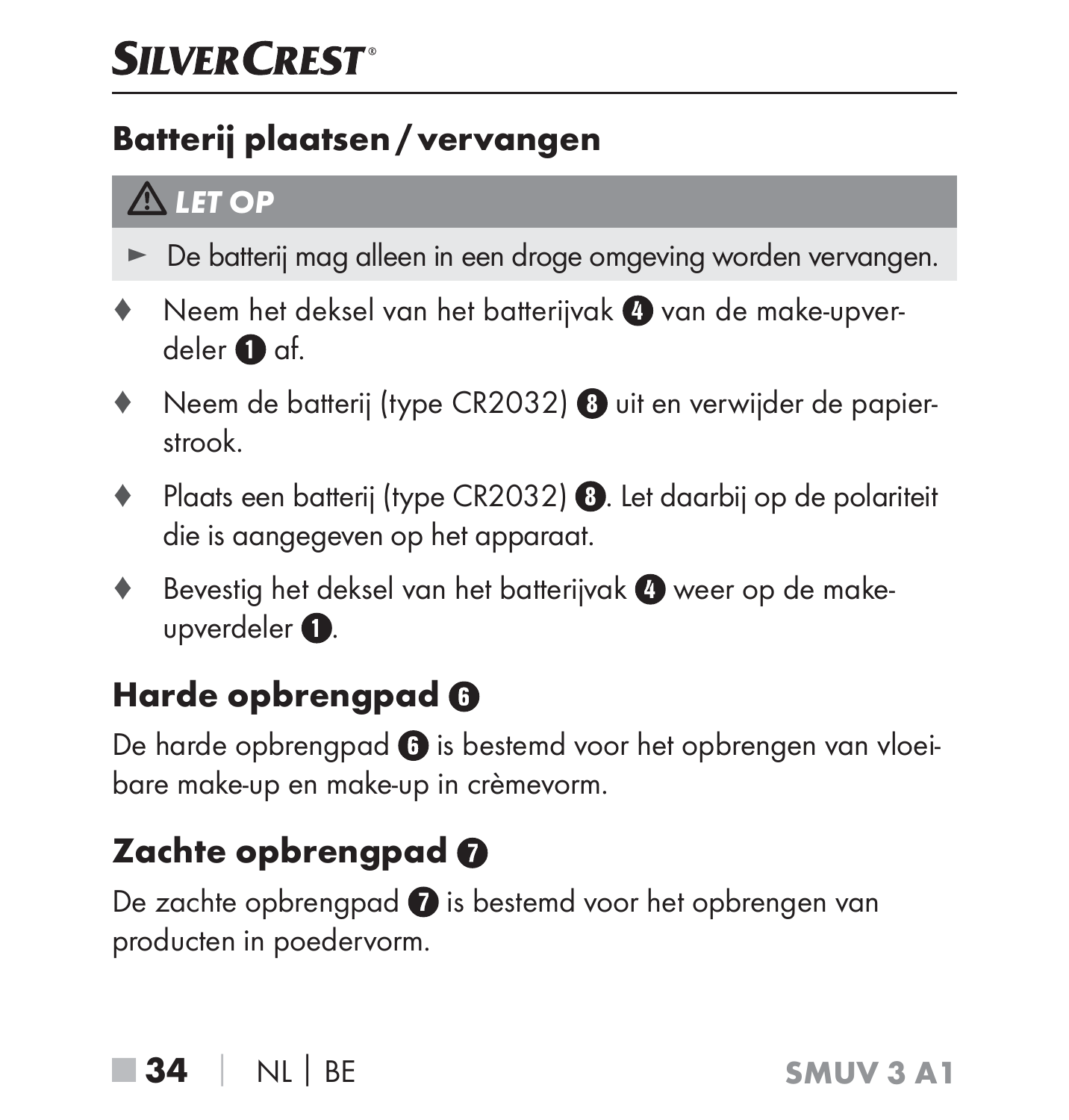#### Opbrengpad bevestigen / afnemen

- Neem het beschermkapje **b** af.
- $\blacklozenge$  Bevestig een harde opbrengpad  $\textcircled{1}$  of een zachte opbrengpad  $\textcircled{1}$ met lichte druk op de houder  $\bullet$ .
- Trek met uw duim en wijsvinger de bevestigde opbrengpad  $\mathbf{\Theta}/\mathbf{\Theta}$ er weer af.

#### **OPMERKING**

► Bevestig na elk gebruik het beschermkapje <a>
<sub>D</sub> ter bescherming tegen make-upresten. De bevestigde opbrengpad  $\bigcirc$  /  $\bigcirc$  resp. de houder  $\bullet$  worden hierdoor ook beschermd.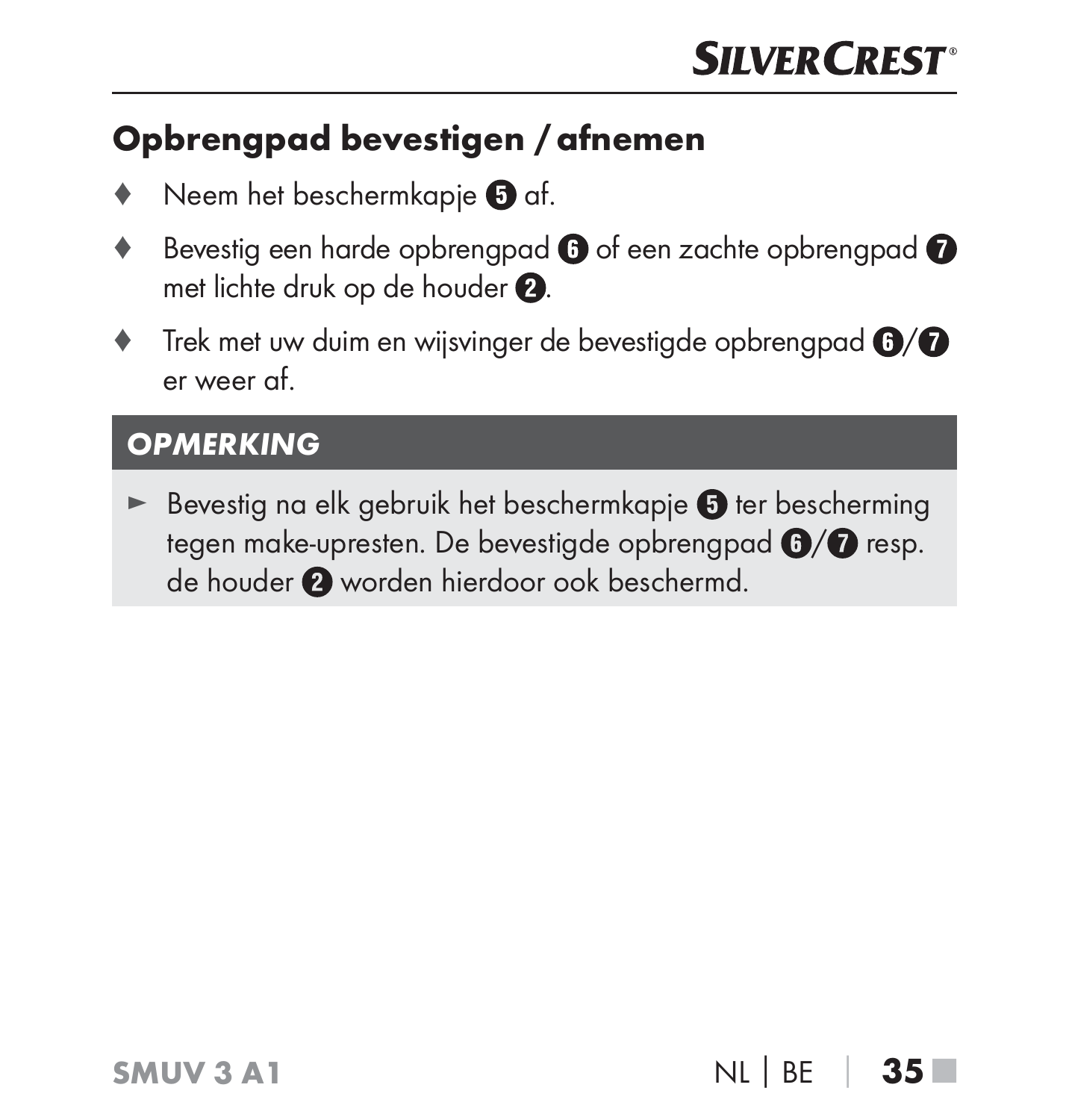# Gebruik

#### WAARSCHUWING – LETSELGEVAAR!

- ► Het apparaat mag niet in rechtstreeks contact komen met slijmvliezen, zoals in uw ogen, neus en mond. U kunt het apparaat ook op uw oogleden en neus gebruiken, maar u moet daarbij rechtstreeks contact met uw ogen en met de binnenkant van uw neus vermijden. Wanneer u het apparaat op uw oogleden gebruikt, moet u uw ogen volledig gesloten houden.
- Doe voor het eerste gebruik en na elke reiniging een beetje vloeibare of crèmevormige make-up op een harde opbrengpad  $\mathbf \Theta$ . Daardoor zuigen de poriën van de harde opbrengpad **O** zich vol en bespaart u in het verdere verloop op make-up.
- Doe voor uw toepassing nogmaals een beetje vloeibare of crèmevormige make-up op een harde opbrengpad  $\mathbf \Theta$ .
- $\blacklozenge$  Doop een van de zachte opbrengpads  $\Box$  in uw poeder.
- $\blacklozenge$  Druk met een opbrengpad  $\bigcirc$  / icht op uw voorhoofd, wangen, neus en kin om de make-up of het poeder ruwweg te verdelen.

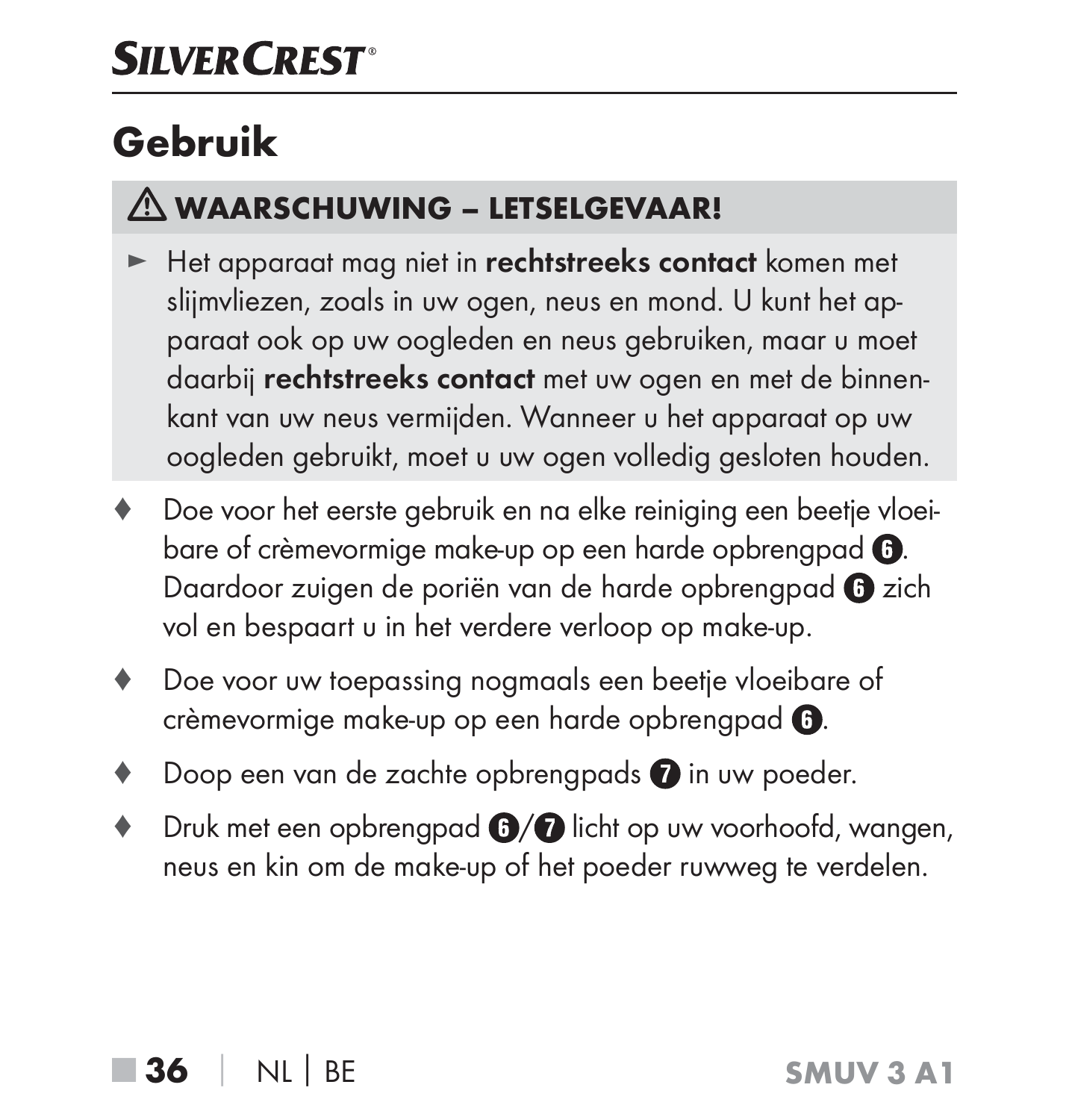- Druk op de aan-/uitknop  $\bigcirc$  om het apparaat aan te zetten.
- Verdeel de make-up met cirkelende bewegingen. Let er heel goed op dat er geen make-up in uw ogen, neus of mond komt.
- Druk op de aan-/uitknop  $\bigcirc$  om het apparaat uit te schakelen.

#### **OPMERKING**

- ► Verdeel de make-up gelijkmatig van de haarinplant tot aan de kin.
- ► Voor een goed dekkende make-up herhaalt u de procedure zo nodig.
- ► Werk de make-up eventueel bij de aanzetten met de hand bij.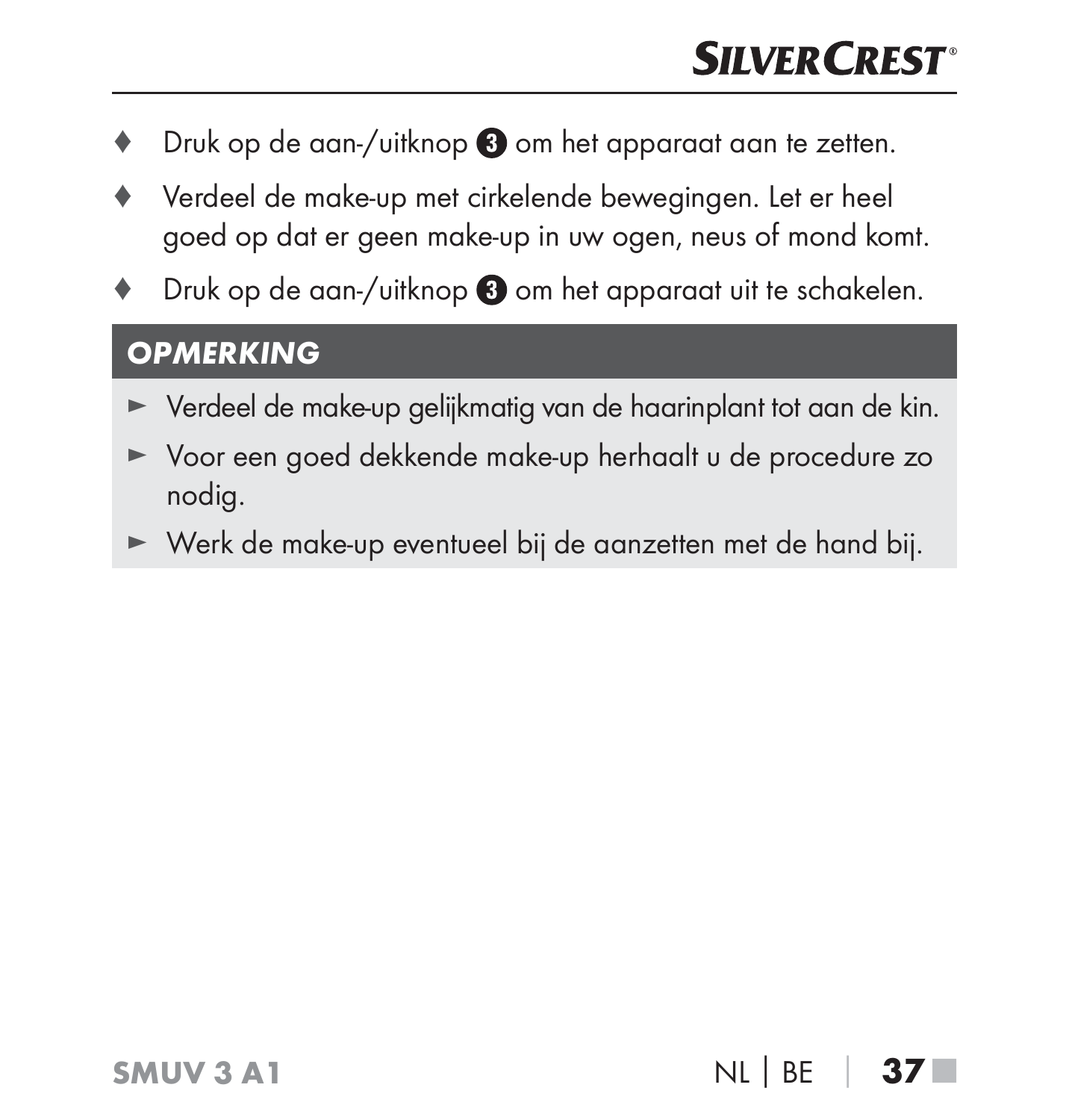# Reiniging

### **ALET OP**

#### Beschadiging van het apparaat!

- ► Zorg ervoor dat er geen vocht in het apparaat binnendringt tijdens het schoonmaken, om onherstelbare schade aan het apparaat te voorkomen.
- ► Gebruik geen bijtende, schurende of oplosmiddelhoudende schoonmaakmiddelen. Deze kunnen het oppervlak van het apparaat aantasten.
- $\blacklozenge$  Haal de opbrengpad  $\bigcirc$  /  $\bigcirc$  van het apparaat af.
- ♦ Reinig de oppervlakken van het apparaat met een zachte, droge doek. Gebruik bij hardnekkig vuil een licht bevochtigde doek met een mild reinigingsmiddel.
- ♦ Doe een druppel shampoo of vloeibare zeep op de opbrengpads  $\bigcirc$  /  $\bigcirc$ . Reinig deze met cirkelende bewegingen met de vinger en warm water.
- Spoel de opbrengpads  $\bigcirc$  met schoon water uit en laat ze drogen voordat u ze opnieuw gebruikt.

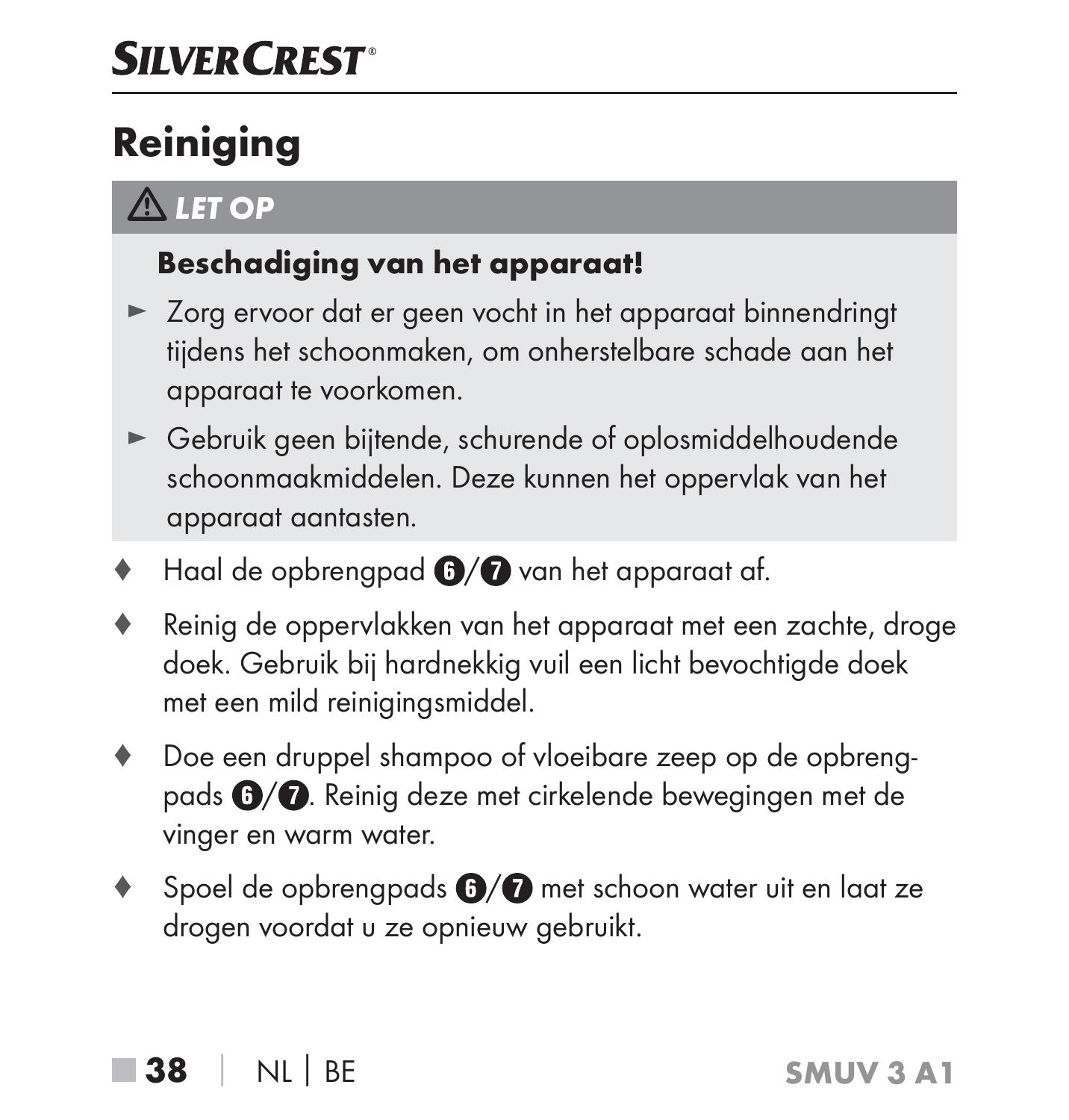#### **OPMERKING**

- ► Na ca. 30 dagen gebruik verdient het aanbeveling om de opbrengpads  $\mathbf{O}/\mathbf{O}$  te vervangen.
- $\blacktriangleright$  U kunt nieuwe opbrengpads  $\bigcirc$  /  $\bigcirc$  bestellen via onze klantenservice (zie voor contactgegevens het hoofdstuk Service).

## Opslag bij niet-gebruik

- Verwijder de batterij en berg het apparaat op een schone, droge plaats zonder direct zonlicht op als u het apparaat langere tijd niet gebruikt.
- Het verdient aanbeveling de opbrengpads  $\bigcirc$  die niet op de houder  $\bullet$  zijn bevestigd, in een droge opbergbox te bewaren.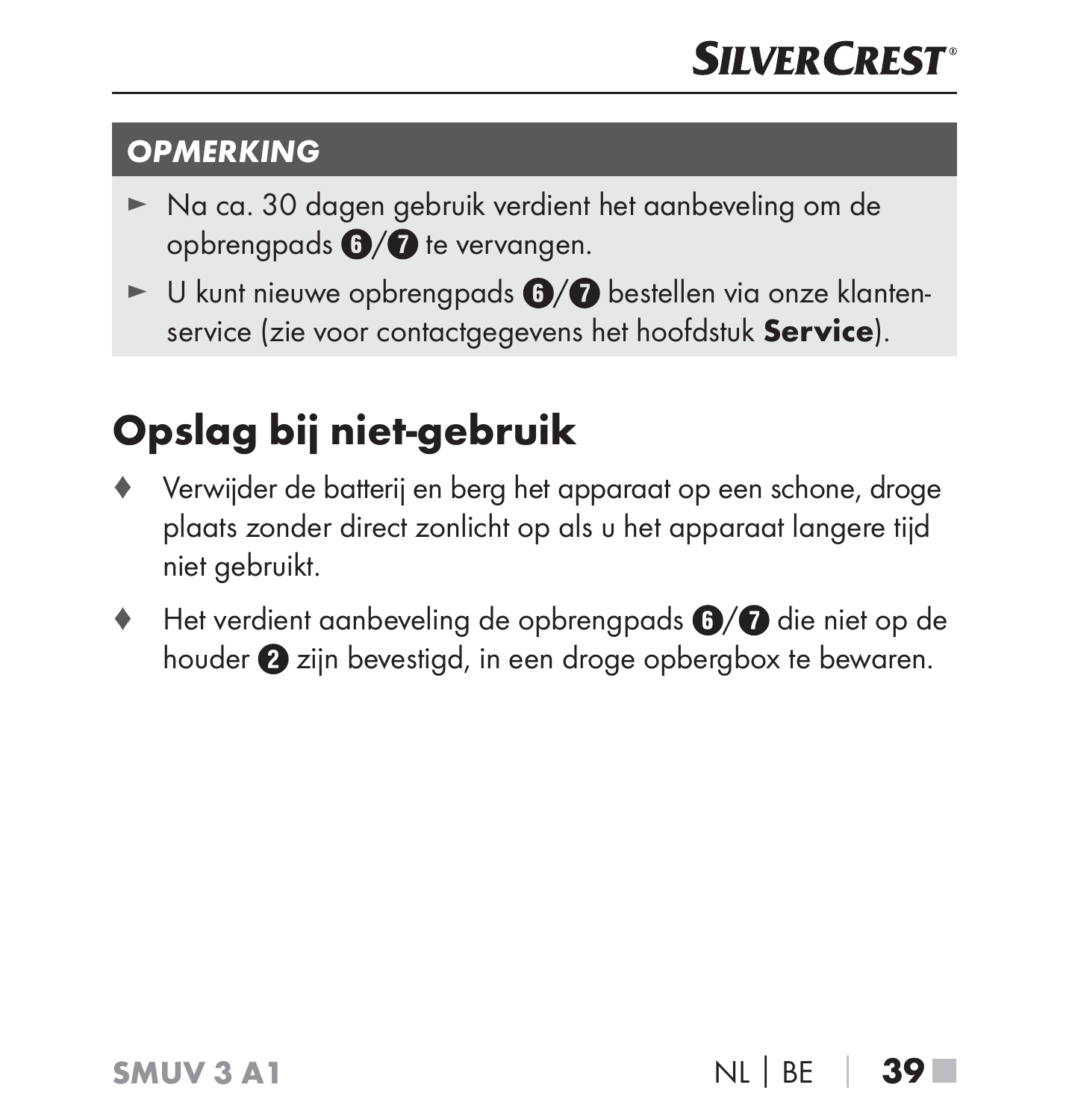# Afvoeren

#### Apparaat afvoeren



 Het symbool hiernaast met een doorgekruiste vuilnisbak geeft aan dat dit apparaat is onderworpen aan de Richtlijn 2012/19/EU.

Deze richtlijn stelt dat u dit apparaat aan het einde van zijn levensduur niet met het normale huisvuil mag afvoeren, maar moet inleveren bij speciaal hiervoor bestemde inzamelpunten, milieuparken of afvalverwerkingsbedrijven.

#### Dit afvoeren is voor u kosteloos. Spaar het milieu en voer producten op een voor het milieu verantwoorde manier af.

Neem voor meer informatie contact op met uw lokale afvalverwerkingsbedrijf of uw gemeentereiniging.

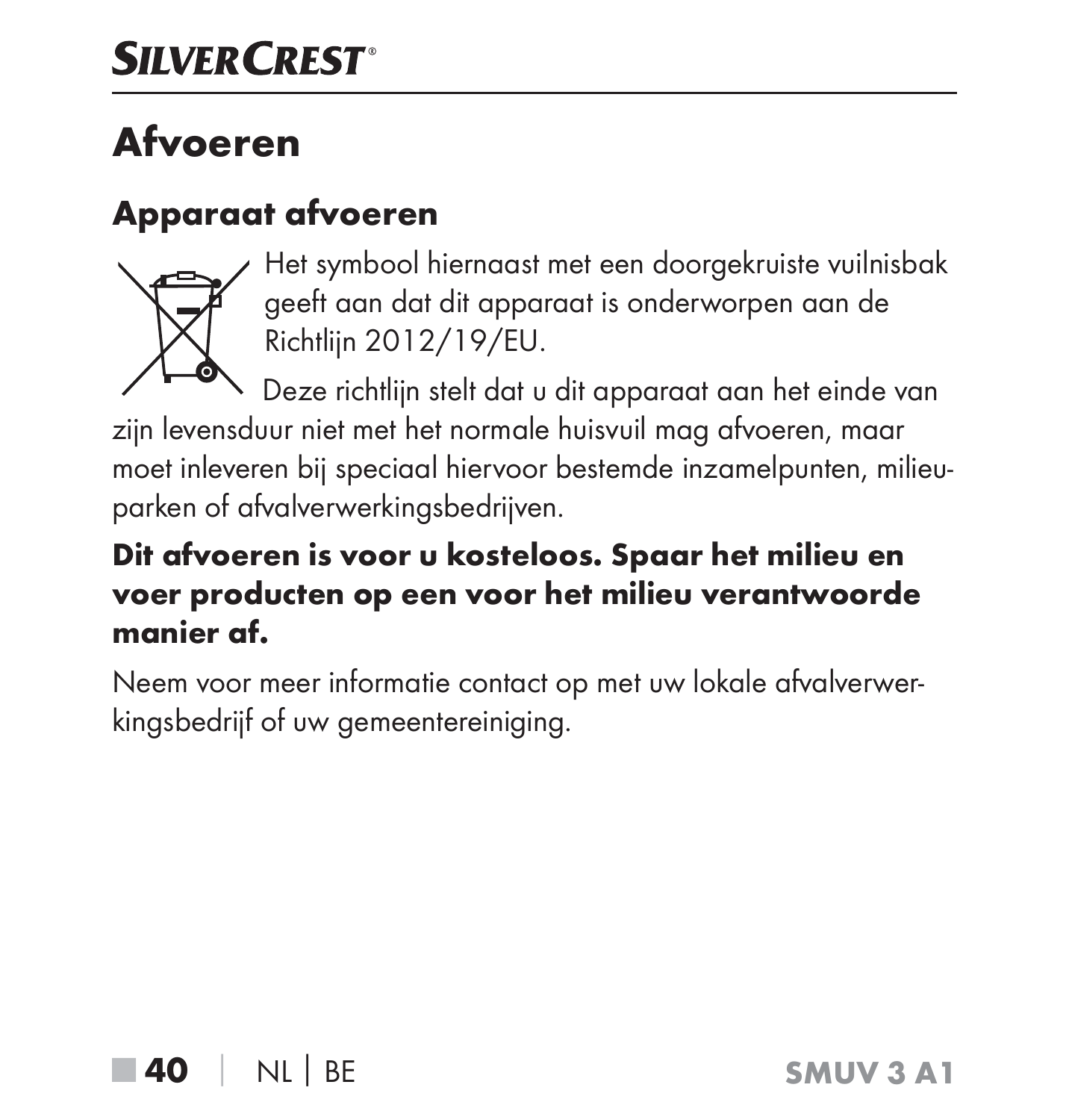#### Batterijen afvoeren



 Batterijen mogen niet bij het normale huisvuil worden gedeponeerd. Defecte of afgedankte batterijen moeten conform Richtlijn 2006/66/EC worden gerecycled. Elke consument is wettelijk verplicht batterijen in te leveren bij

een inzamelpunt van zijn/haar gemeente of in de handel. De essentie van deze verplichting is ervoor te zorgen dat batterijen milieuvriendelijk worden afgedankt. Lever batterijen alleen in als ze ontladen zijn.

## **Garantie**

U hebt op dit apparaat 3 jaar garantie vanaf de aankoopdatum. Het apparaat is met de grootst mogelijke zorg vervaardigd en voorafgaand aan de levering nauwkeurig gecontroleerd.

Bewaar de kassabon als bewijs van aankoop. Neem telefonisch contact op met uw servicepunt, mocht u aanspraak willen maken op de garantie. Alleen op die manier is een kosteloze verzending van uw product gegarandeerd.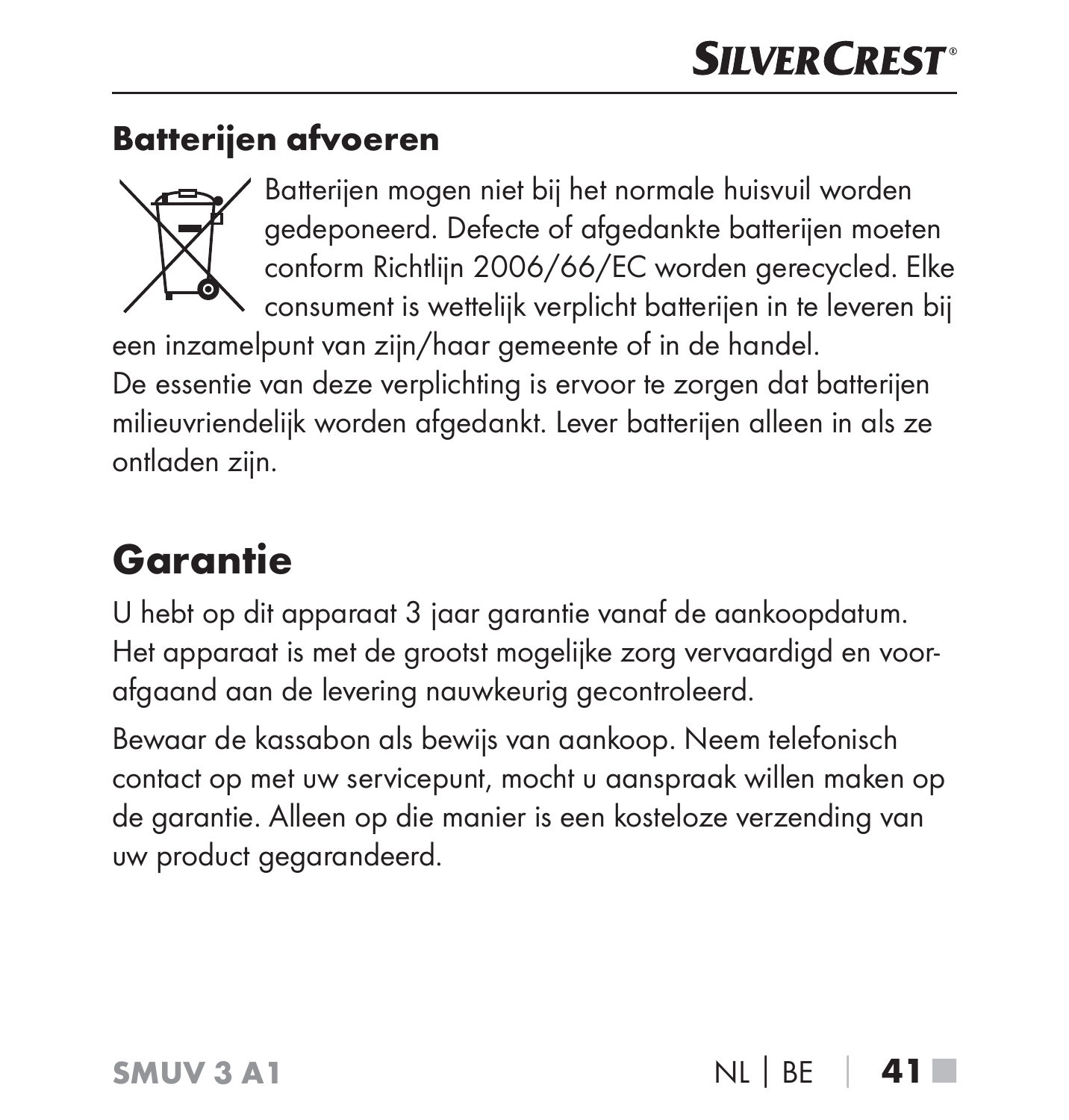#### **OPMERKING**

► De garantie geldt alleen voor materiaal- of fabricagefouten, echter niet voor transportschade, aan slijtage onderhevige delen of voor beschadigingen aan breekbare delen, bijv. schakelaars of accu's.

Het product is uitsluitend bestemd voor privégebruik en niet voor bedrijfsmatige doeleinden. Bij verkeerd gebruik en ondeskundige behandeling, bij gebruik van geweld en bij reparaties die niet door ons erkend servicefiliaal zijn uitgevoerd, vervalt de garantie.

Uw wettelijke rechten worden door deze garantie niet beperkt. De garantieperiode wordt door deze waarborg niet verlengd. Dat geldt ook voor vervangen en gerepareerde onderdelen.

Eventueel al bij aankoop aanwezige schade en gebreken moeten meteen na het uitpakken worden gemeld, echter uiterlijk twee dagen na de aankoopdatum.

Voor reparaties na afloop van de garantieperiode worden kosten in rekening gebracht.

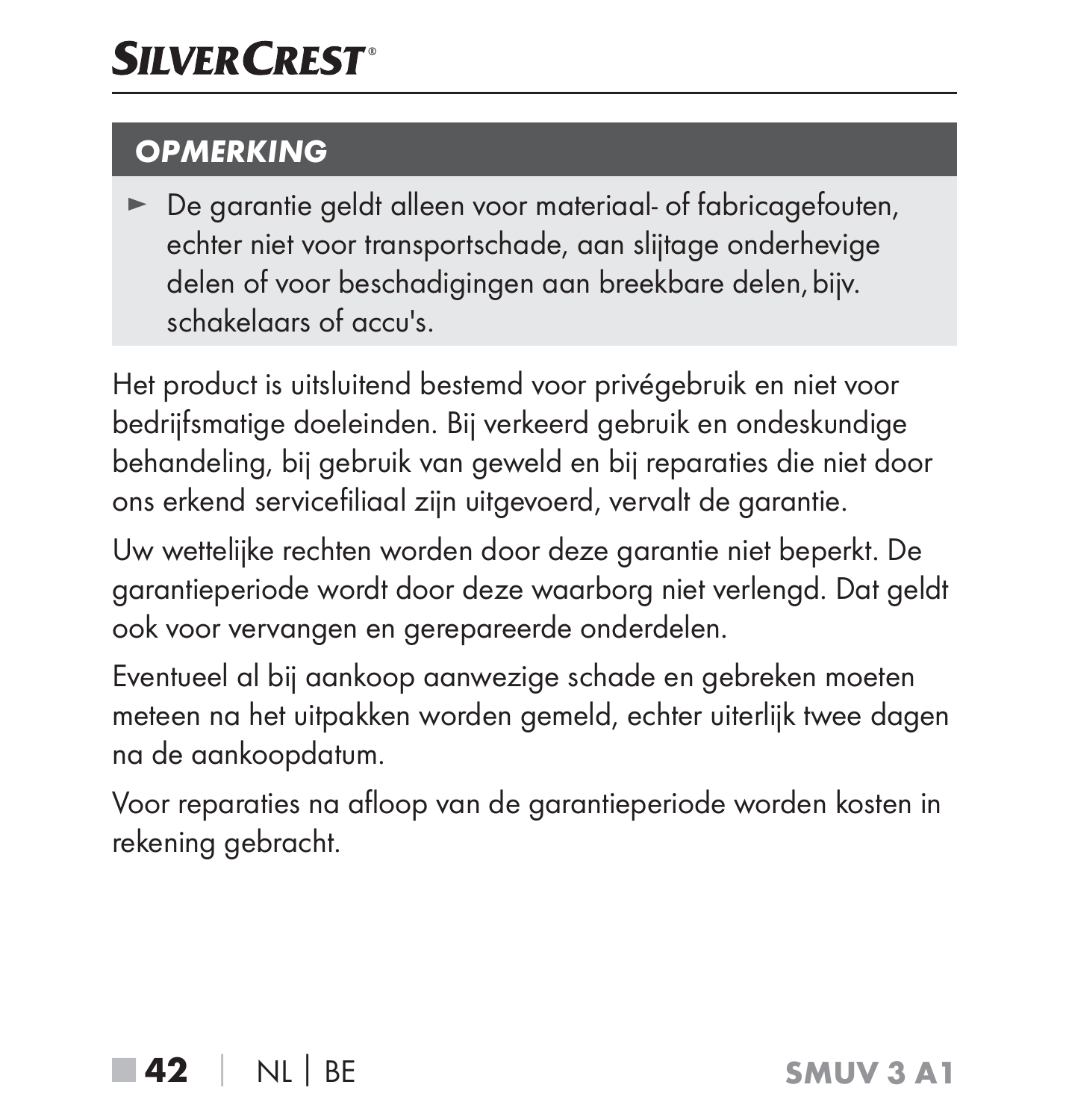## Service

Service Nederland

Tel.: 0900 0400223 (0,10 EUR/Min.)

E-Mail: kompernass@lidl.nl

IAN 275914

**BE** Service België

Tel.: 070 270 171 (0,15 EUR/Min.)

E-Mail: kompernass@lidl.be

IAN 275914

## Importeur

KOMPERNASS HANDELS GMBH

BURGSTRASSE 21

44867 BOCHUM

**GFRMANY** 

www.kompernass.com

SMUV 3 A1 NL│BE │ 43 ■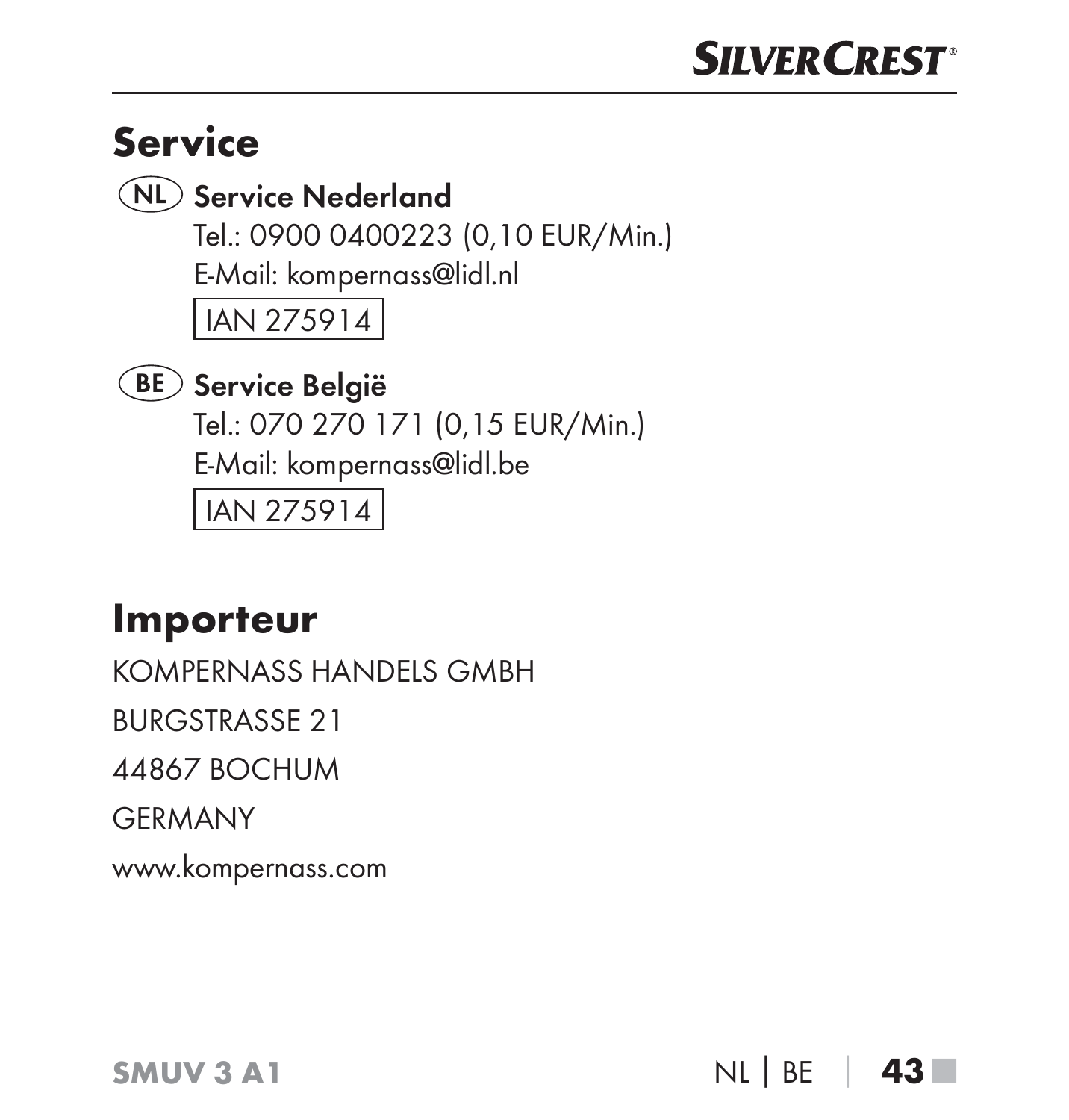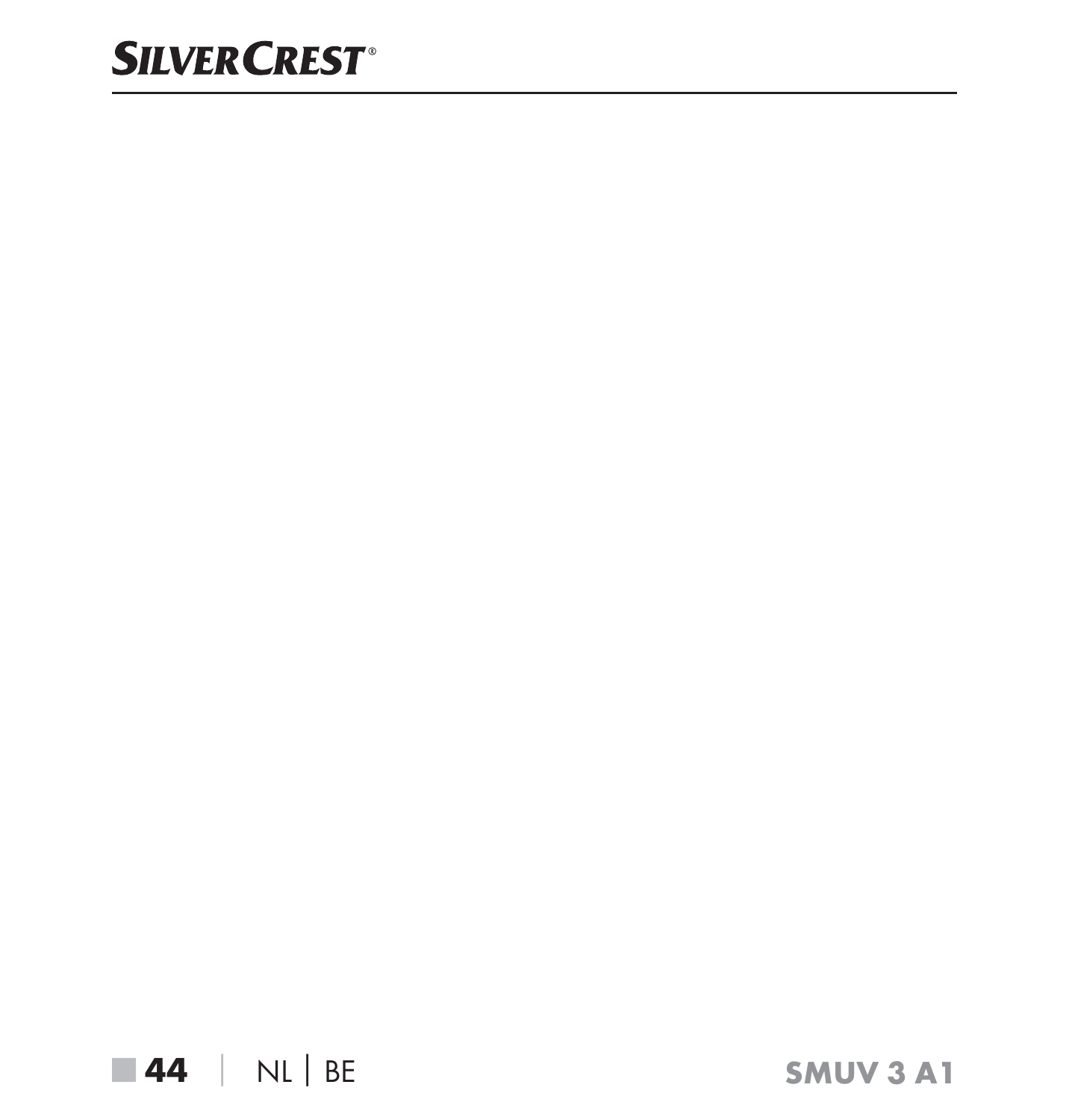## Inhaltsverzeichnis

| Informationen zu dieser Bedienungsanleitung  47 |
|-------------------------------------------------|
| Bestimmungsgemäßer Gebrauch47                   |
|                                                 |
| Sicherheitshinweise 48                          |
| Grundlegende Sicherheitshinweise  48            |
|                                                 |
| Gerätebeschreibung 54                           |
|                                                 |
| Inbetriebnahme 54                               |
|                                                 |
|                                                 |
| Entsorgung der Verpackung55                     |
| Batterie einlegen/wechseln56                    |
| Fester Applikatorschwamm56                      |
| Weicher Applikatorschwamm56                     |

SMUV 3 A1 DE│AT│CH | 45 ■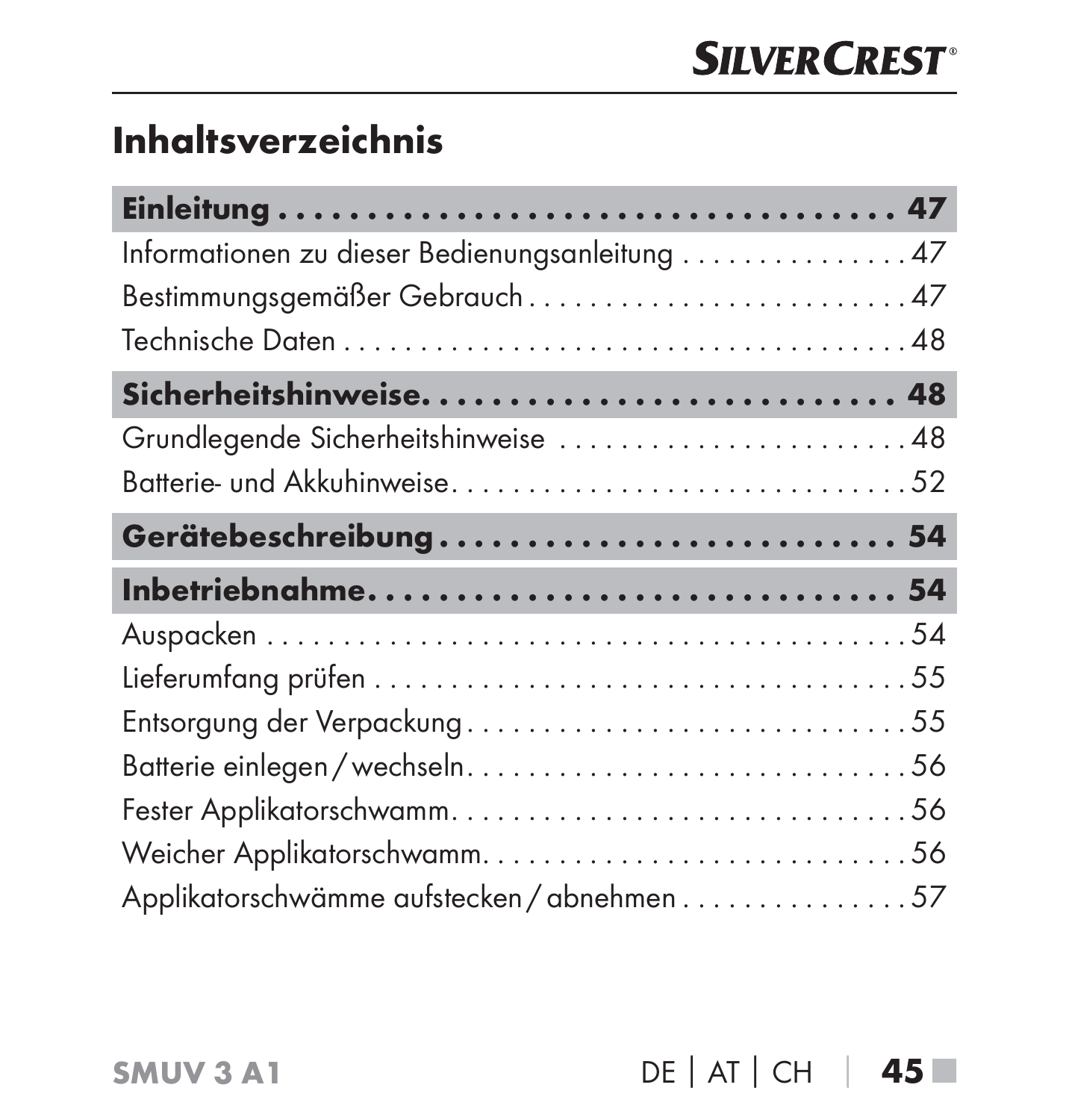| Lagerung bei Nichtbenutzung  61 |
|---------------------------------|
|                                 |
|                                 |
|                                 |
|                                 |
|                                 |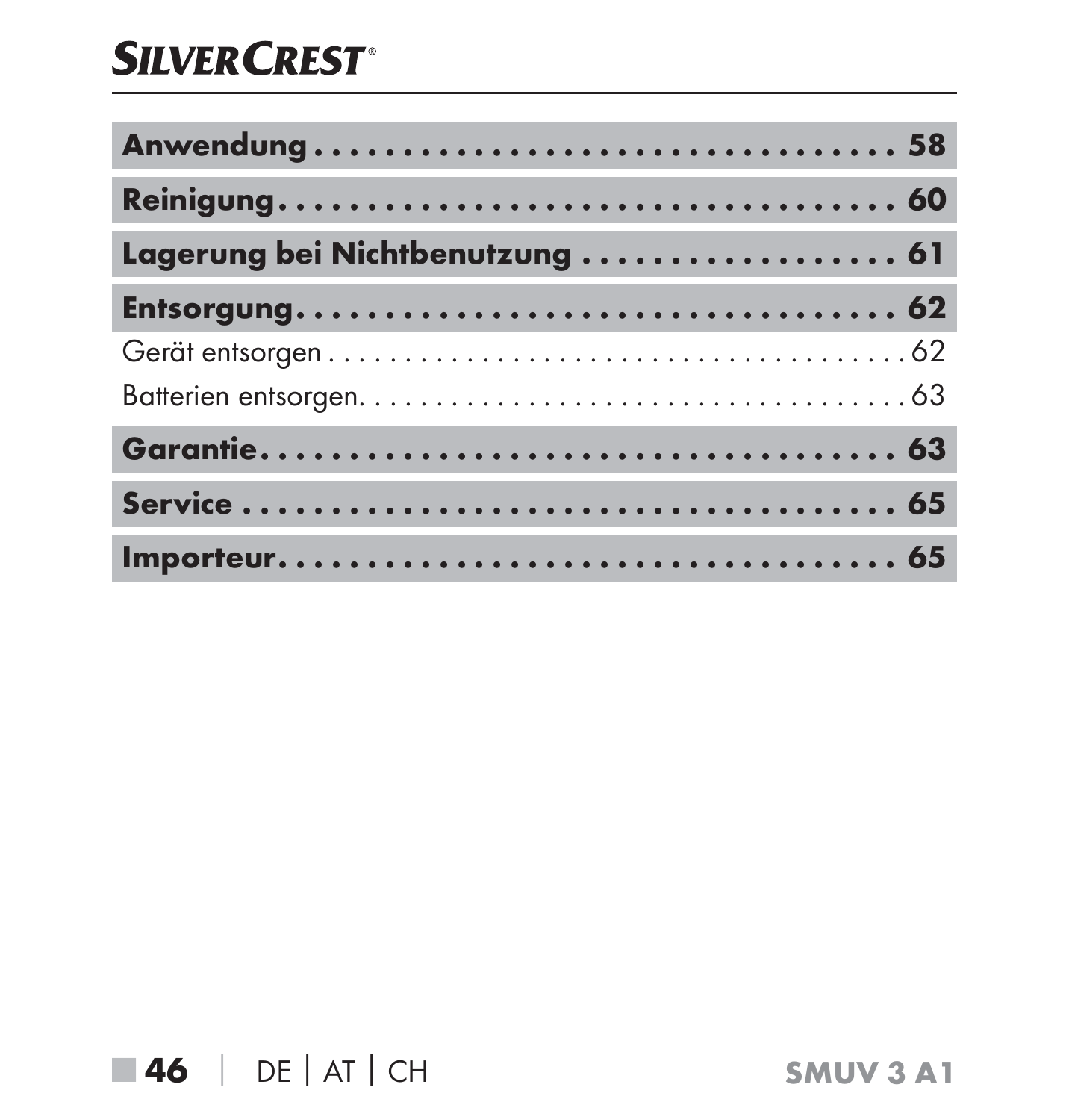## **Einleitung**

#### Informationen zu dieser Bedienungsanleitung

Herzlichen Glückwunsch zum Kauf Ihres neuen Gerätes.

Sie haben sich damit für ein hochwertiges Produkt entschieden. Die Bedienungsanleitung ist Bestandteil dieses Produkts. Sie enthält wichtige Hinweise für Sicherheit, Gebrauch und Entsorgung. Machen Sie sich vor der Benutzung des Produkts mit allen Bedien- und Sicherheitshinweisen vertraut. Benutzen Sie das Produkt nur wie beschrieben und für die angegebenen Einsatzbereiche. Händigen Sie alle Unterlagen bei Weitergabe des Produkts an Dritte mit aus.

#### Bestimmungsgemäßer Gebrauch

Dieses Gerät dient ausschließlich dem Verteilen von Make-up für den privaten, nichtgewerblichen Hausgebrauch. Eine andere oder darüber hinausgehende Benutzung gilt als nicht bestimmungsgemäß. Ansprüche jeglicher Art wegen Schäden aus nicht bestimmungsge-

mäßer Verwendung sind ausgeschlossen.

Das Risiko trägt allein der Benutzer.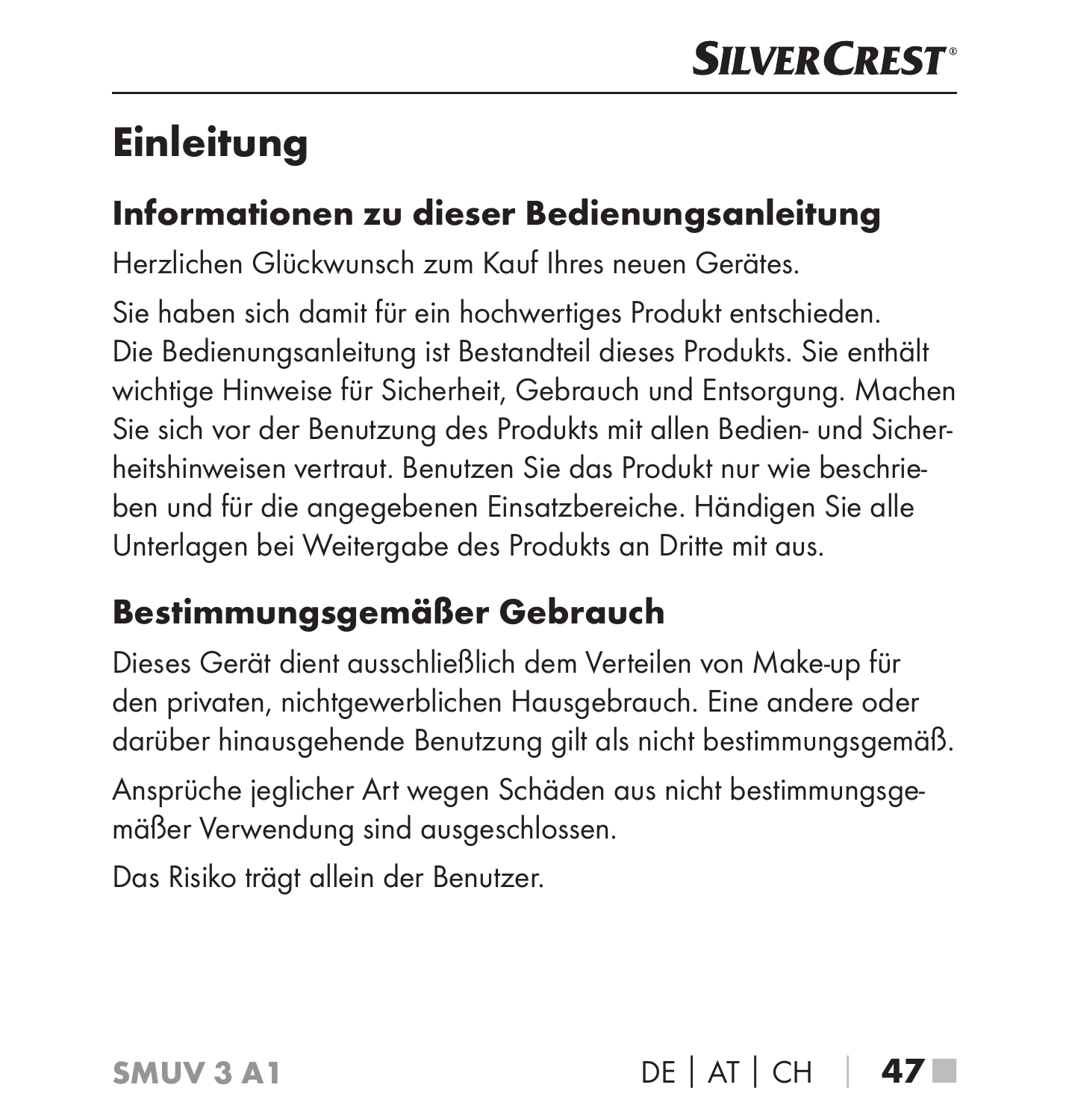### Technische Daten

Betriebsspannung  $3 \text{ V} = (1 \times \text{CR } 2032 \text{ Knopfzelle})$ 

## Sicherheitshinweise

### Grundlegende Sicherheitshinweise

## GEFAHR – ERSTICKUNGSGEFAHR!

► Halten Sie das Gerät von Kindern fern. Einzelteile können verschluckt werden. Es besteht Erstickungsgefahr!

## WARNUNG – VERLETZUNGSGEFAHR!

► Kontrollieren Sie das Gerät vor der Verwendung auf äußere sichtbare Schäden. Nehmen Sie ein beschädigtes oder heruntergefallenes Gerät nicht in Betrieb.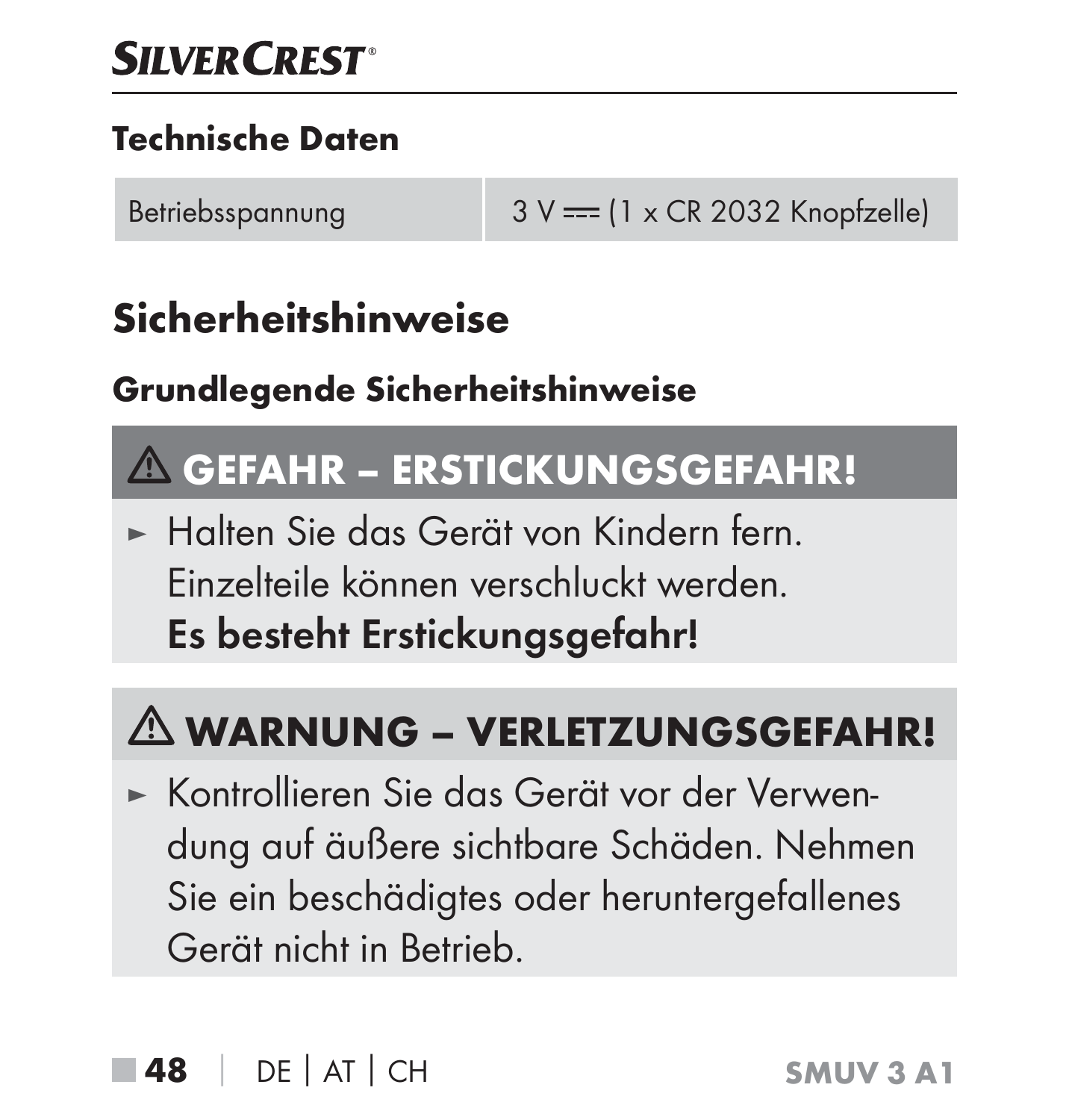## WARNUNG – VERLETZUNGSGEFAHR!

- ► Dieses Gerät kann von Kindern ab 8 Jahren und darüber sowie von Personen mit verringerten physischen, sensorischen oder mentalen Fähigkeiten oder Mangel an Erfahrung und Wissen benutzt werden, wenn sie beaufsichtigt oder bezüglich des sicheren Gebrauchs des Gerätes unterwiesen wurden und die daraus resultierenden Gefahren verstehen.
- ► Kinder dürfen nicht mit dem Gerät spielen.
- ► Reinigung und Benutzer-Wartung dürfen nicht von Kindern ohne Beaufsichtigung durchgeführt werden.

SMUV 3 A1 DE│AT│CH │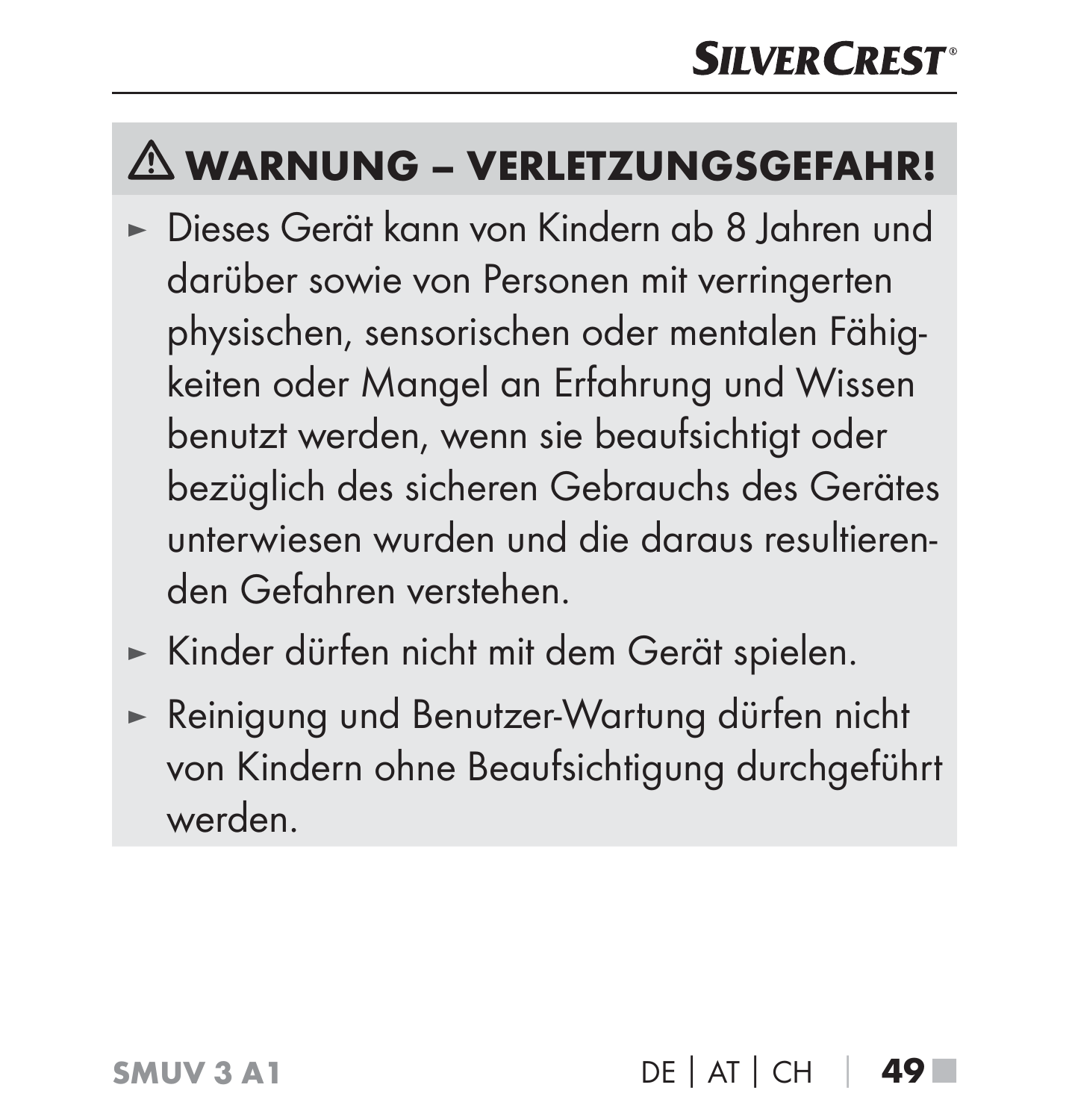# WARNUNG – VERLETZUNGSGEFAHR!

- ► Das Gerät darf nicht in direkten Kontakt mit Ihren Schleimhäuten wie Augen, Nase und Mund kommen. Sie können das Gerät auf Ihren Augenlidern und Ihrer Nase benutzen, müssen aber direkten Kontakt mit Ihren Augen und dem inneren Ihrer Nase vermeiden. Wenn Sie das Gerät auf Ihren Augenlidern benutzen, müssen Sie Ihre Augen vollständig geschlossen halten.
- ► Lassen Sie Reparaturen am Gerät nur von autorisierten Fachbetrieben oder dem Kundenservice durchführen. Durch unsachgemäße Reparaturen können erhebliche Gefahren für den Benutzer entstehen. Zudem erlischt der Garantieanspruch.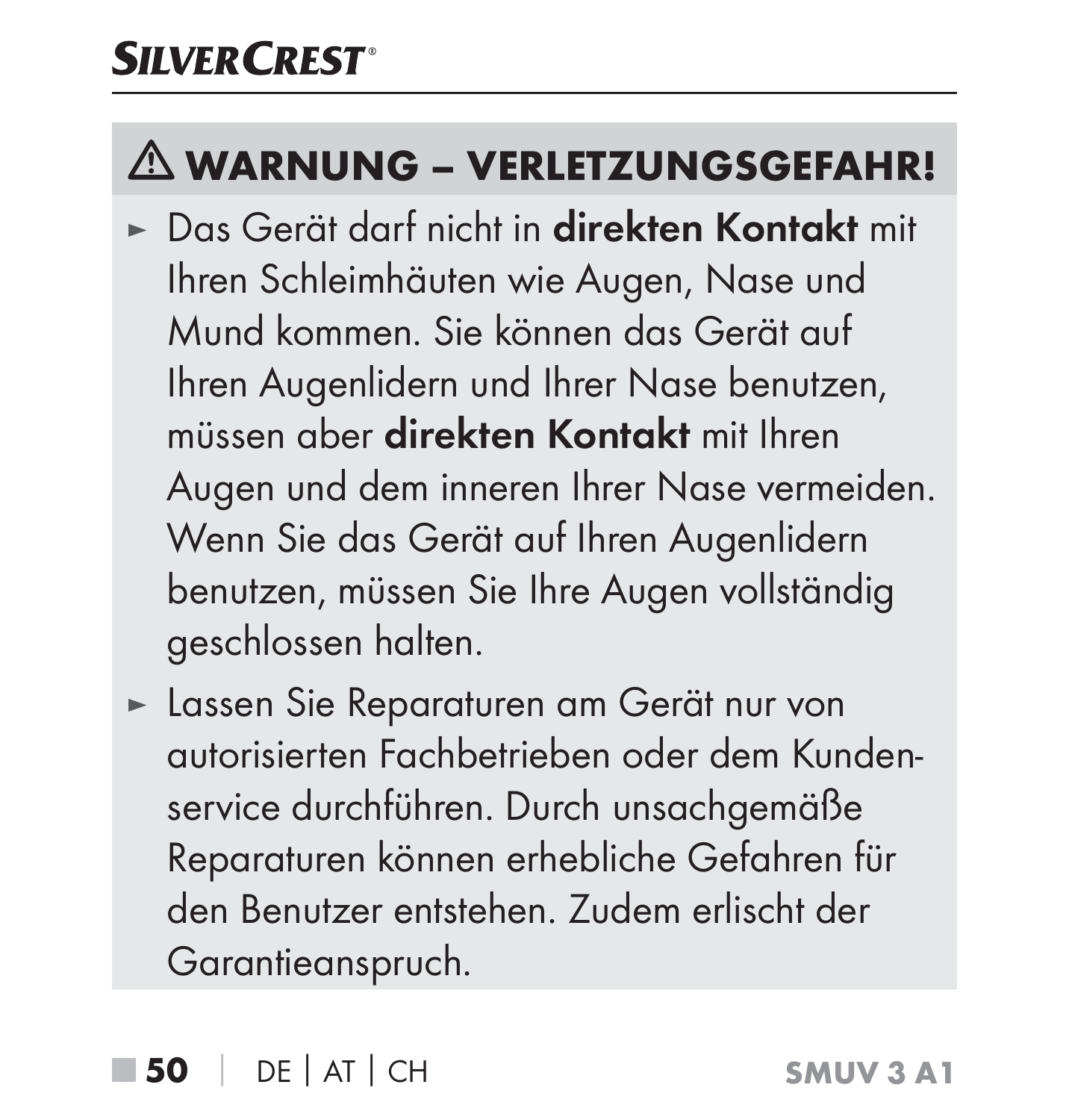## ACHTUNG – SACHSCHADEN!

- ► Lassen Sie keine Flüssigkeiten in das Gerät eindringen und tauchen Sie es nicht unter Wasser, um Beschädigungen zu vermeiden.
- ► Lagern Sie das Gerät nicht an einem Ort, wo es in die Badewanne oder ein Waschbecken fallen kann.
- ► Betreiben Sie das Gerät ausschließlich mit dem mitgelieferten Originalzubehör.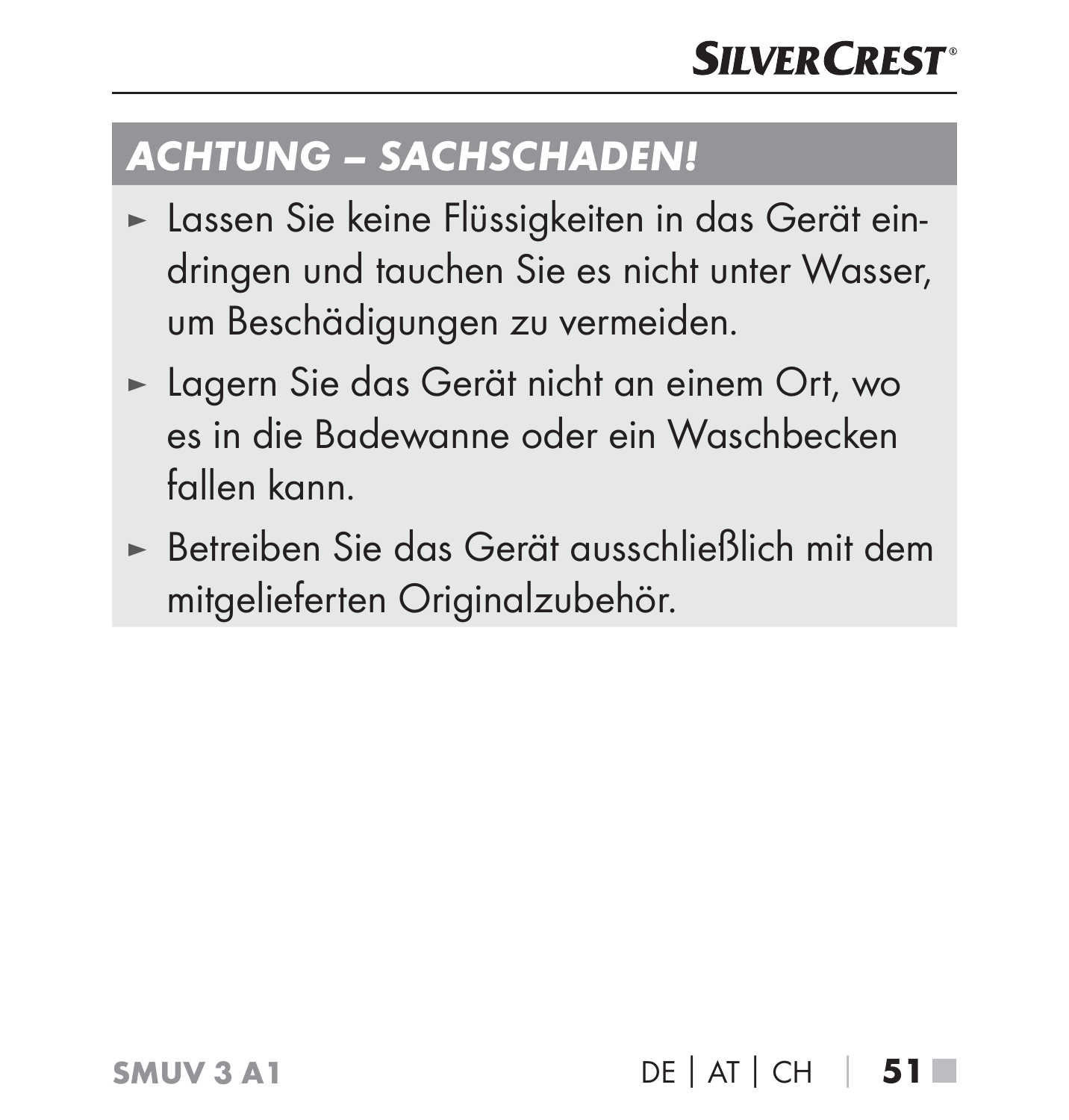#### Batterie- und Akkuhinweise

## GEFAHR!

Eine falsche Handhabung von Batterien kann zu Feuer, Explosionen, Auslaufen gefährlicher Stoffe oder anderen Gefahrensituationen führen!

- ► Batterien gehören nicht in Kinderhände.
- ► Lassen Sie Batterien nicht offen herumliegen, es besteht die Gefahr, dass diese von Kindern oder Haustieren verschluckt werden. Suchen Sie in einem solchen Fall sofort einen Arzt auf!
- ► Batterien dürfen niemals kurzgeschlossen, zerlegt, verformt oder ins Feuer geworfen werden. Es besteht Explosionsgefahr!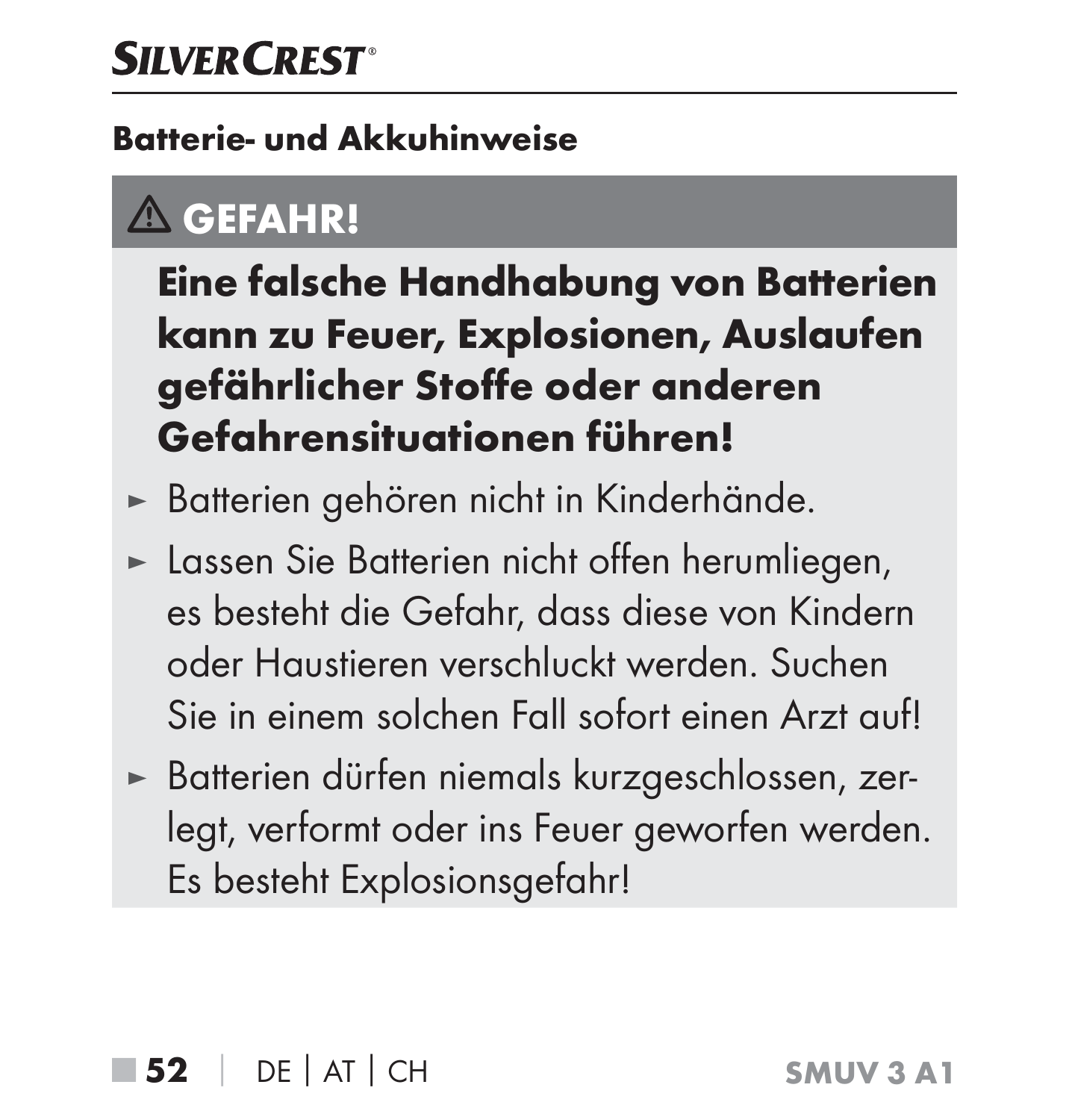## GEFAHR!

- ► Ausgelaufene oder beschädigte Batterien können bei Berührung Hautreizungen verursachen, benutzen Sie deshalb in diesem Fall geeignete Schutzhandschuhe. Bei Hautkontakt mit viel Wasser abspülen. Wenn die Chemikalien in die Augen gelangt sind, grundsätzlich mit viel Wasser ausspülen, nicht reiben und sofort einen Arzt aufsuchen.
- ► Herkömmliche Batterien dürfen nicht aufgeladen werden. Es besteht Brand- und Explosionsgefahr!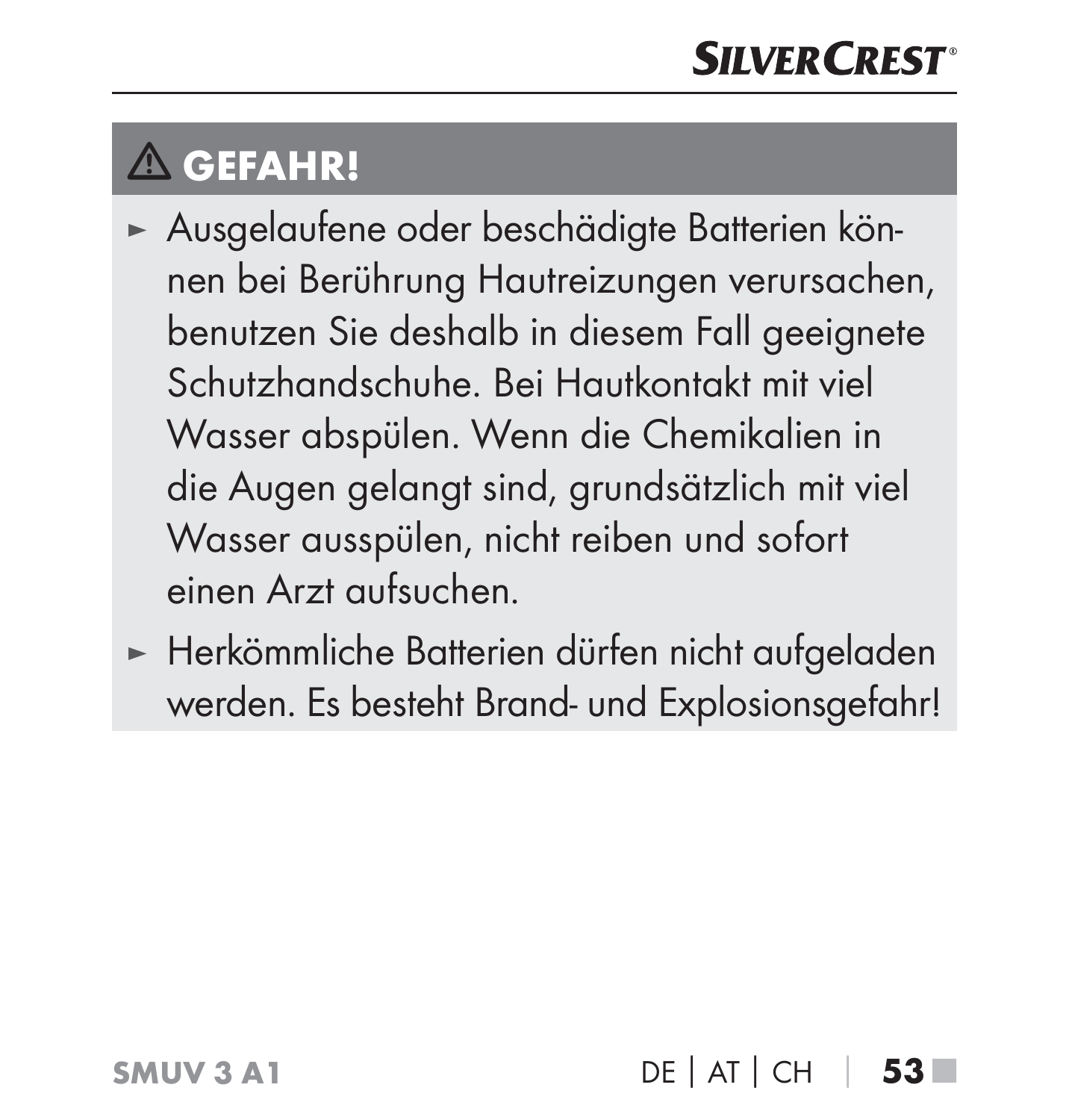# Gerätebeschreibung

- **Make-up-Verteiler**
- **A** Applikatoraufnahme
- **B** Ein-/Aus-Taste
- **<sup>3</sup>** Batteriefachdeckel
- **6** Schutzkappe
- **6** Fester Applikatorschwamm
- Weicher Applikatorschwamm
- Batterie Typ CR2032

## Inbetriebnahme

### Auspacken

- ♦ Entnehmen Sie alle Teile und die Bedienungsanleitung aus der Verpackung.
- ♦ Entfernen Sie sämtliches Verpackungsmaterial.

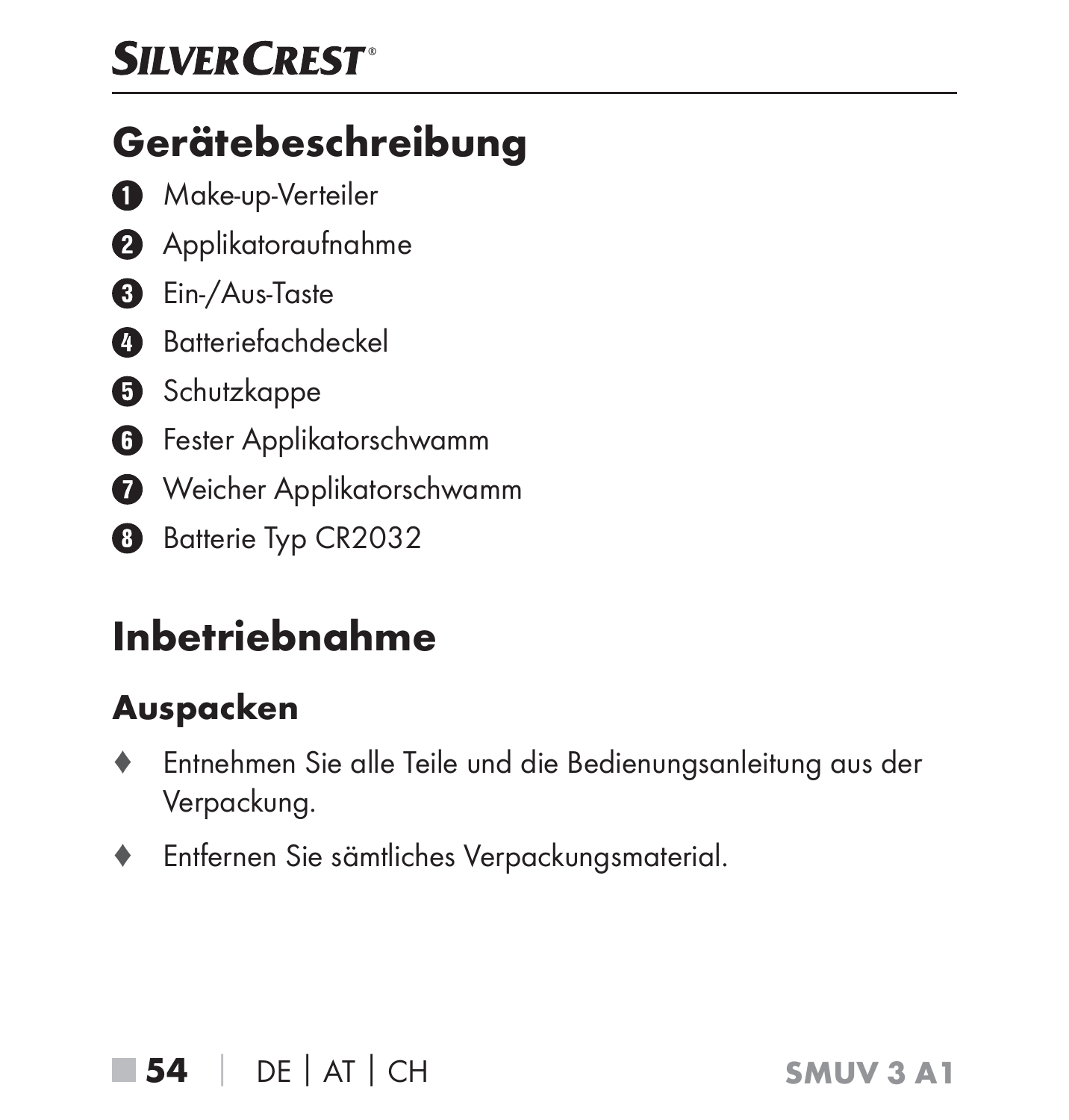## Lieferumfang prüfen

- Make-up-Verteiler **O** inkl. Schutzkappe **O**
- 2 x fester Applikatorschwamm <sup>6</sup>
- 2 x weicher Applikatorschwamm ●
- $\bullet$  1 x CR2032 Batterie  $\bullet$
- Bedienungsanleitung

#### **HINWEIS**

- ► Kontrollieren Sie den Lieferumfang direkt nach dem Auspacken auf Vollständigkeit und Beschädigungen. Wenden Sie sich, wenn nötig, an den Service.
- ► Entfernen Sie alle Verpackungsmaterialien und Folien vom Gerät.

### Entsorgung der Verpackung

Die Verpackung schützt das Gerät vor Transportschäden. Die Verpackungsmaterialien sind nach umweltverträglichen und entsorgungstechnischen Gesichtspunkten ausgewählt und deshalb recyclebar.



 Die Rückführung der Verpackung in den Materialkreislauf spart Rohstoffe und verringert das Abfallaufkommen. Entsorgen Sie nicht mehr benötigte Verpackungsmaterialien gemäß den örtlich geltenden Vorschriften.

#### SMUV 3 A1 DE│AT│CH │ 55 ■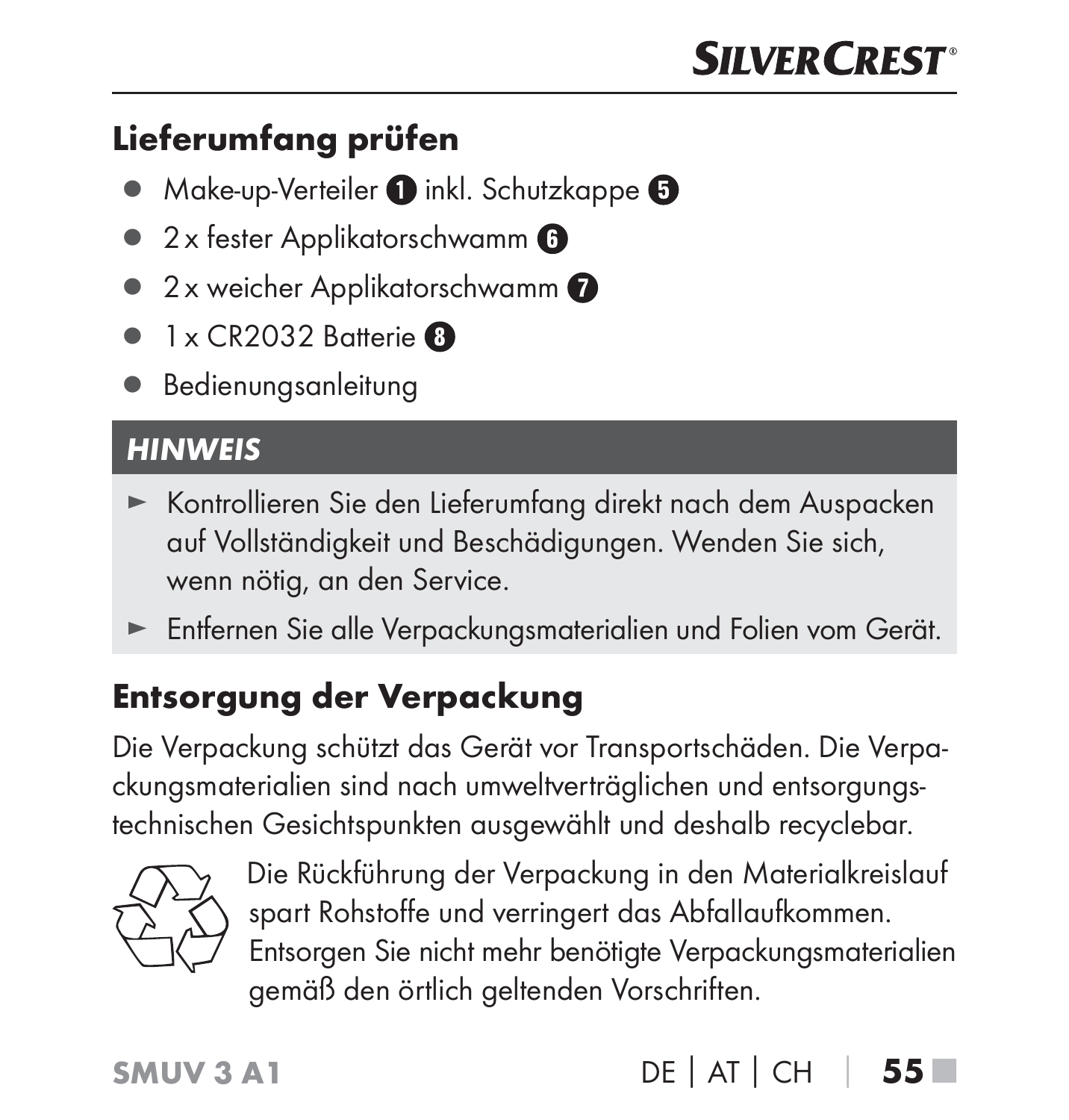### Batterie einlegen / wechseln

#### $A$  ACHTUNG

- ► Die Batterie darf nur in trockener Umgebung getauscht werden.
- Nehmen Sie den Batteriefachdeckel @ von dem Make-up-Verteiler  $\bigcirc$  ab.
- Entnehmen Sie die Batterie Typ CR2032 **to** und entfernen den Papierstreifen.
- Legen Sie eine Batterie Typ CR2032 <sup>e</sup>d ein. Achten Sie dabei auf die angegebene Polarität am Gerät.
- ♦ Stecken Sie den Batteriefachdeckel wieder auf den Make-up-Verteiler **Q** auf.

### Fester Applikatorschwamm

Der feste Applikatorschwamm **G** ist zum Auftragen von flüssigem und cremigem Make-up vorgesehen.

### Weicher Applikatorschwamm @

Der weiche Applikatorschwamm ist zum Auftragen von pudrigen Texturen vorgesehen.

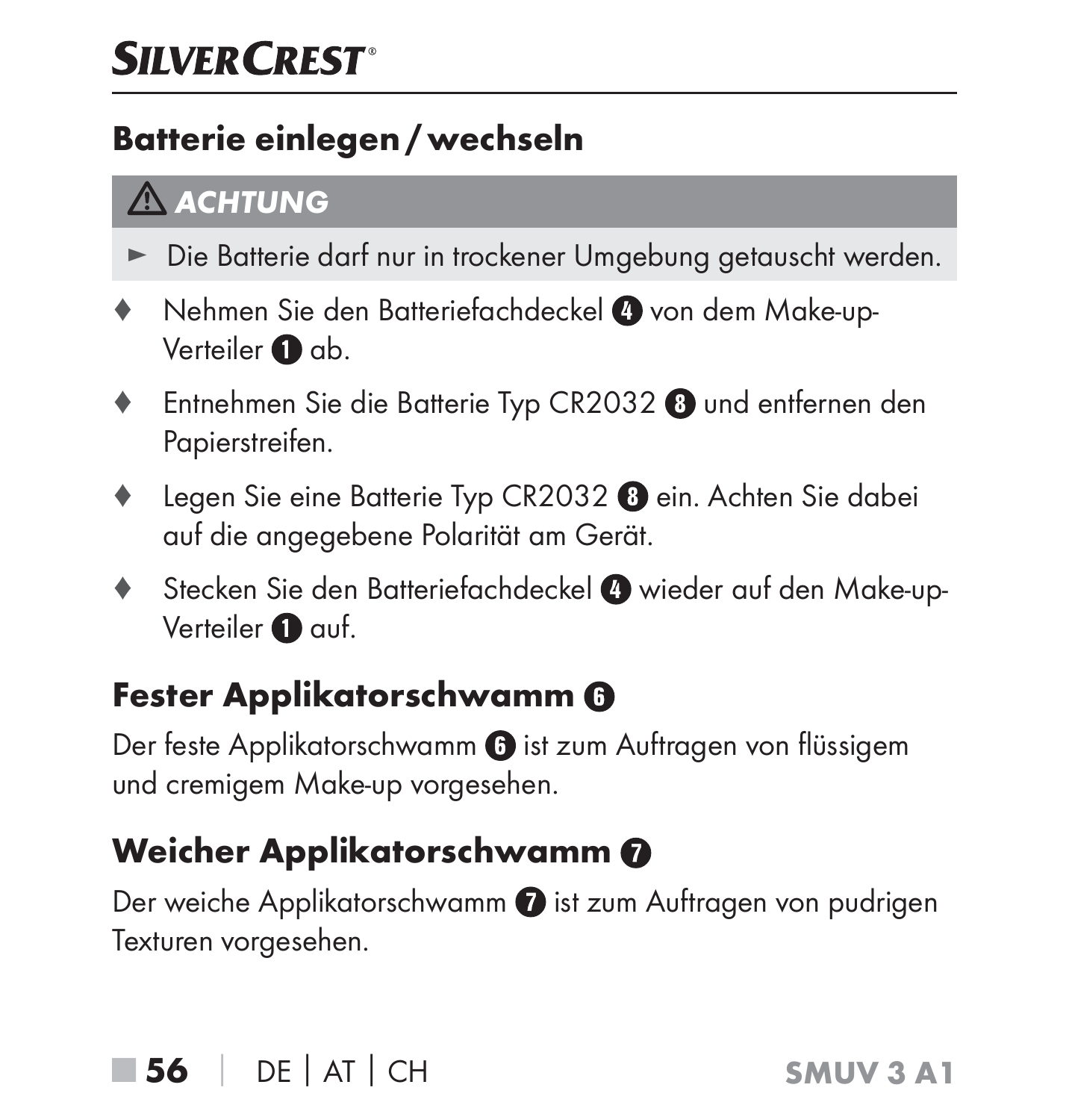#### Applikatorschwämme aufstecken / abnehmen

- Nehmen Sie die Schutzkappe **a** ab.
- $\blacklozenge$  Drücken Sie einen festen Applikatorschwamm  $\Theta$  oder einen weichen Applikatorschwamm  $\bullet$  mit etwas Druck auf die Applikatoraufnahme $\Omega$ .
- ♦ Ziehen Sie mit Daumen und Zeigefinger den jeweiligen Applikatorschwamm  $\mathbf{\Theta}/\mathbf{\Omega}$  wieder ab.

#### **HINWEIS**

► Setzen Sie nach jeder Anwendung die Schutzkappe + zum Schutz vor Make-up Resten auf. Der aufgesetzte Applikatorschwamm  $\bigcirc$  bzw. die Applikatoraufnahme  $\bigcirc$  werden somit auch geschützt.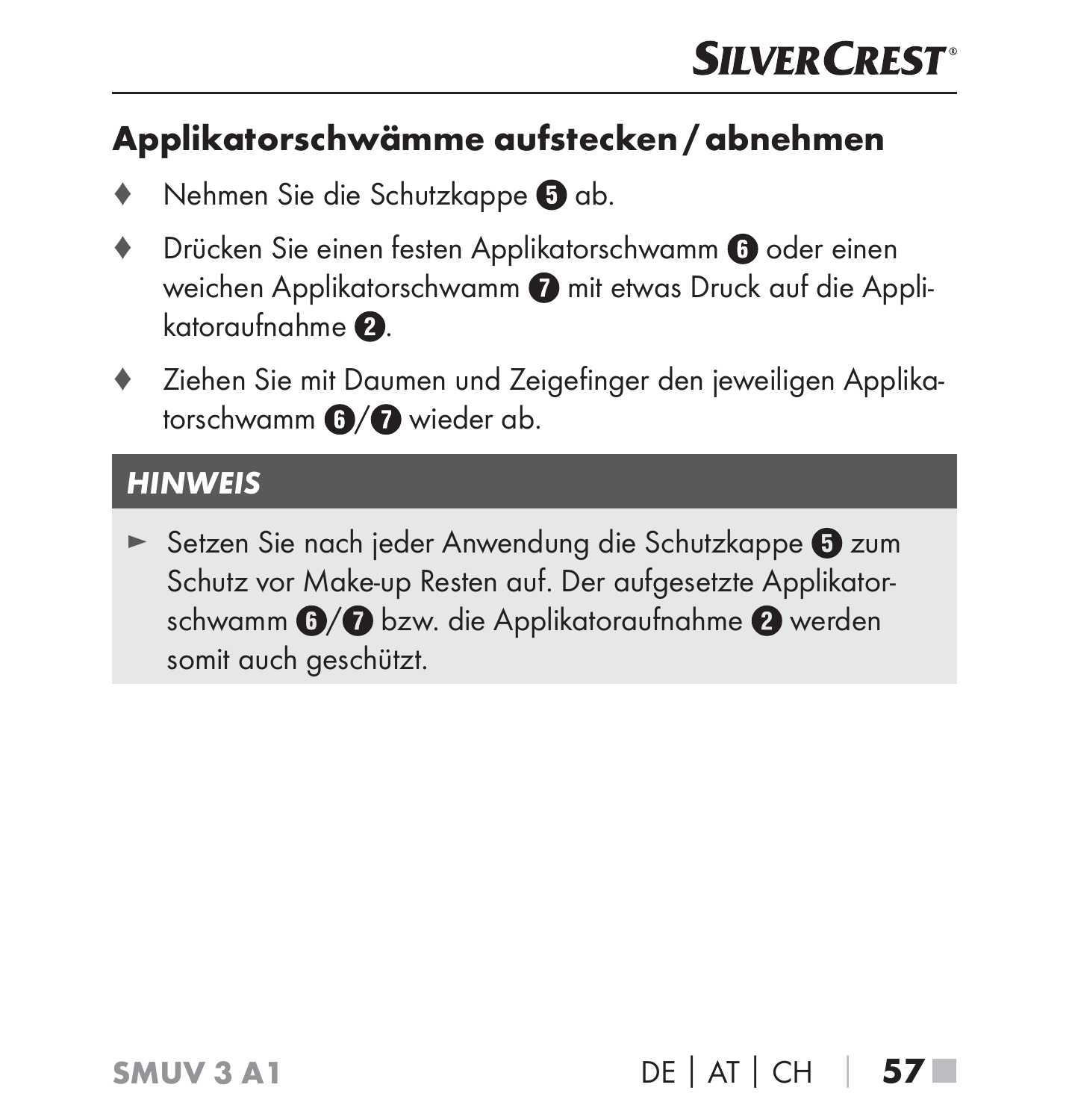# Anwendung

#### WARNUNG – VERLETZUNGSGEFAHR!

- ► Das Gerät darf nicht in direktem Kontakt mit Ihren Schleimhäuten wie Augen, Nase und Mund kommen. Sie können das Gerät auf Ihren Augenlidern und Ihrer Nase benutzen, müssen aber direkten Kontakt mit Ihren Augen und dem inneren Ihrer Nase vermeiden. Wenn Sie das Gerät auf Ihren Augenlidern benutzen, müssen Sie Ihre Augen vollständig geschlossen halten.
- Geben Sie vor der ersten Verwendung und nach jeder Reinigung etwas flüssiges oder cremiges Make-up auf einen festen Applikatorschwamm  $\bigodot$ . Dadurch saugen sich die Poren des festen Applikatorschwamms **O** voll und sparen im weiteren Verlauf Make-up ein.
- Geben Sie für Ihre Anwendung nochmals etwas flüssiges oder cremiges Make-up auf einen festen Applikatorschwamm  $\mathbf \Theta$ .
- Tunken Sie einen der weichen Applikatorschwämme  $\bullet$  in Ihr Puder.
- Tippen Sie mit einem Applikatorschwamm  $\bigcirc$  /  $\bigcirc$  auf Stirn, Wangen, Nase und Kinn, um das Make-up oder Puder grob zu verteilen.

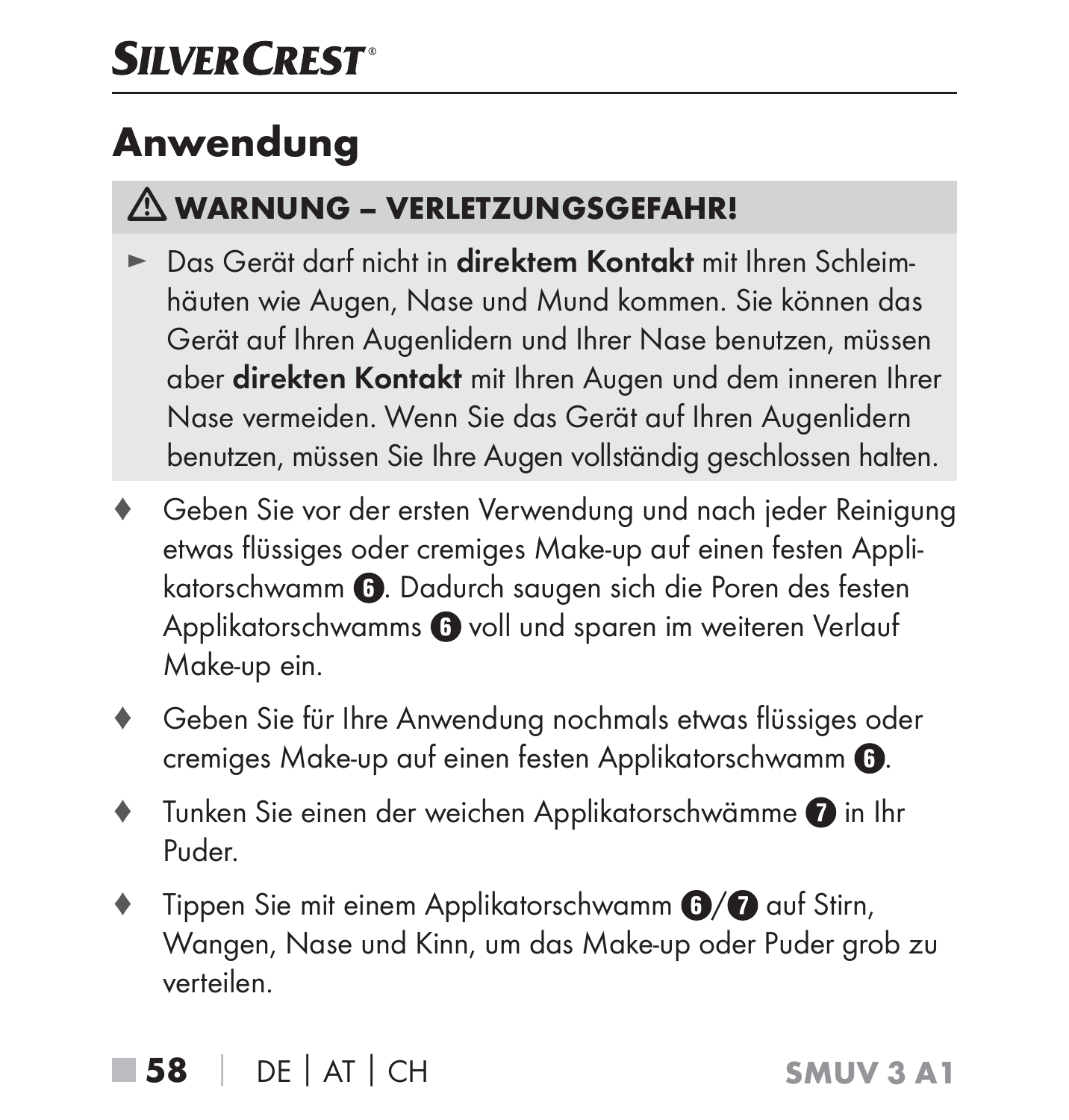- Drücken Sie die Ein-/Aus-Taste **&** um das Gerät in Betrieb zu nehmen.
- ♦ Verteilen Sie das Make-up unter kreisenden Bewegungen. Achten Sie besonders darauf, dass kein Make-up in Ihre Augen, Nase oder Mund gelangt.
- Drücken Sie die Ein-/Aus-Taste **&** um das Gerät auszuschalten.

#### **HINWEIS**

- ► Verteilen Sie das Make-up gleichmäßig vom Haaransatz bis zum Kinn.
- ► Um ein gut deckendes Make-up zu erreichen, wiederholen Sie ggf. den Vorgang.
- ► Arbeiten Sie das Make-up ggf. an den Ansätzen mit der Hand nach.

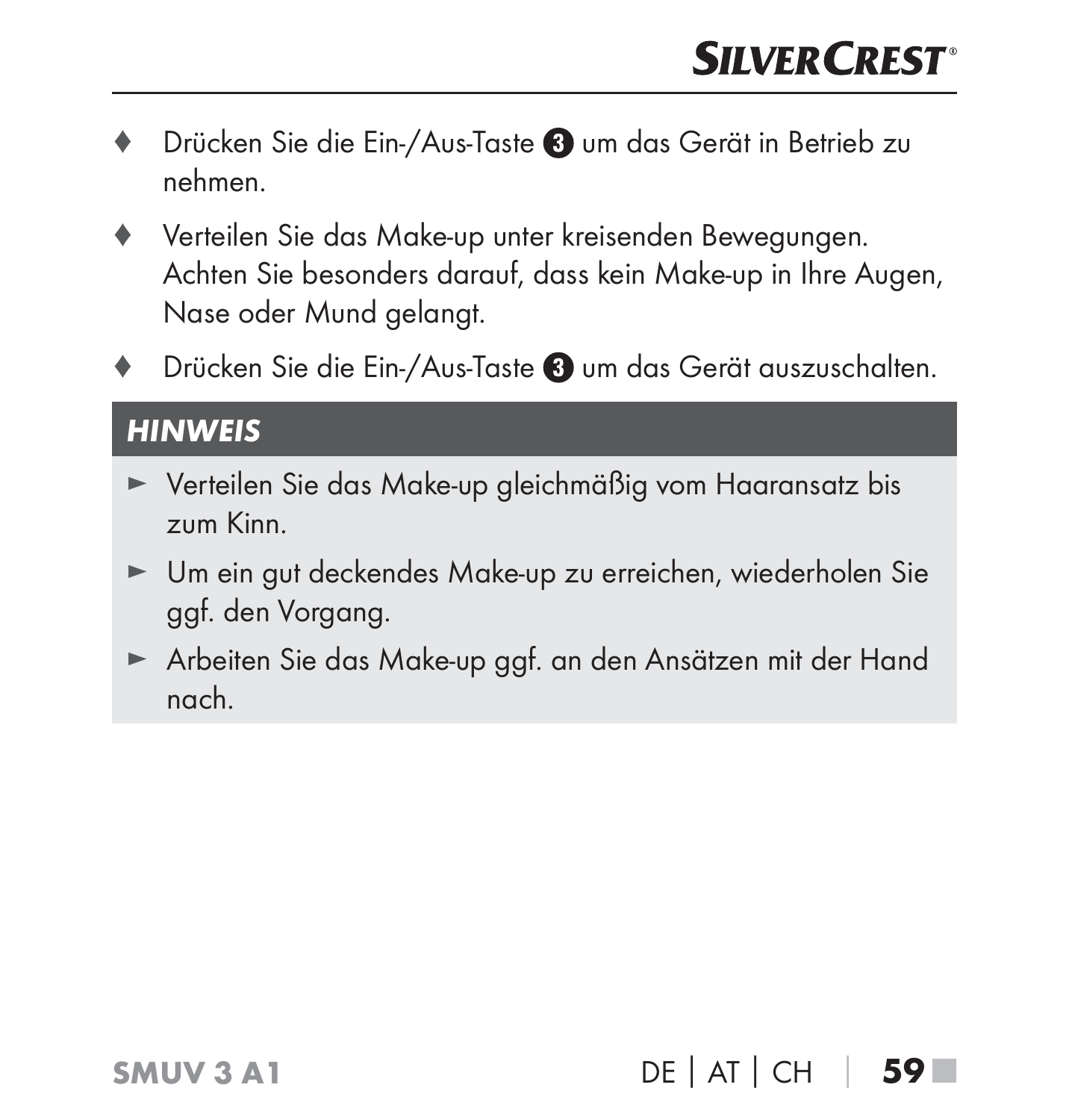# Reinigung

### $A$ ACHTUNG

#### Beschädigung des Gerätes!

- ► Stellen Sie sicher, dass bei der Reinigung keine Feuchtigkeit in das Gerät eindringt, um eine irreparable Beschädigung des Gerätes zu vermeiden.
- ► Verwenden Sie keine ätzenden, scheuernden oder lösungsmittelhaltigen Reinigungsmittel. Diese können die Oberflächen des Gerätes angreifen.
- Ziehen Sie den Applikatorschwamm  $\bigcirc$  /  $\bigcirc$  vom Gerät ab.
- ♦ Reinigen Sie die Oberflächen des Gerätes mit einem weichen, trockenen Tuch. Bei hartnäckigen Verschmutzungen verwenden Sie ein leicht feuchtes Tuch mit einem milden Reinigungsmittel.
- Geben Sie einen Tropfen Shampoo oder flüssige Seife auf die Applikatorschwämme  $\bigcirc$  /  $\bigcirc$ . Reinigen Sie diese durch kreisende Bewegungen mit dem Finger und warmem Wasser.
- Spülen Sie die Applikatorschwämme  $\bigcirc/\bigcirc$  mit klarem Wasser aus und lassen Sie diese vor einer erneuten Benutzung trocknen.

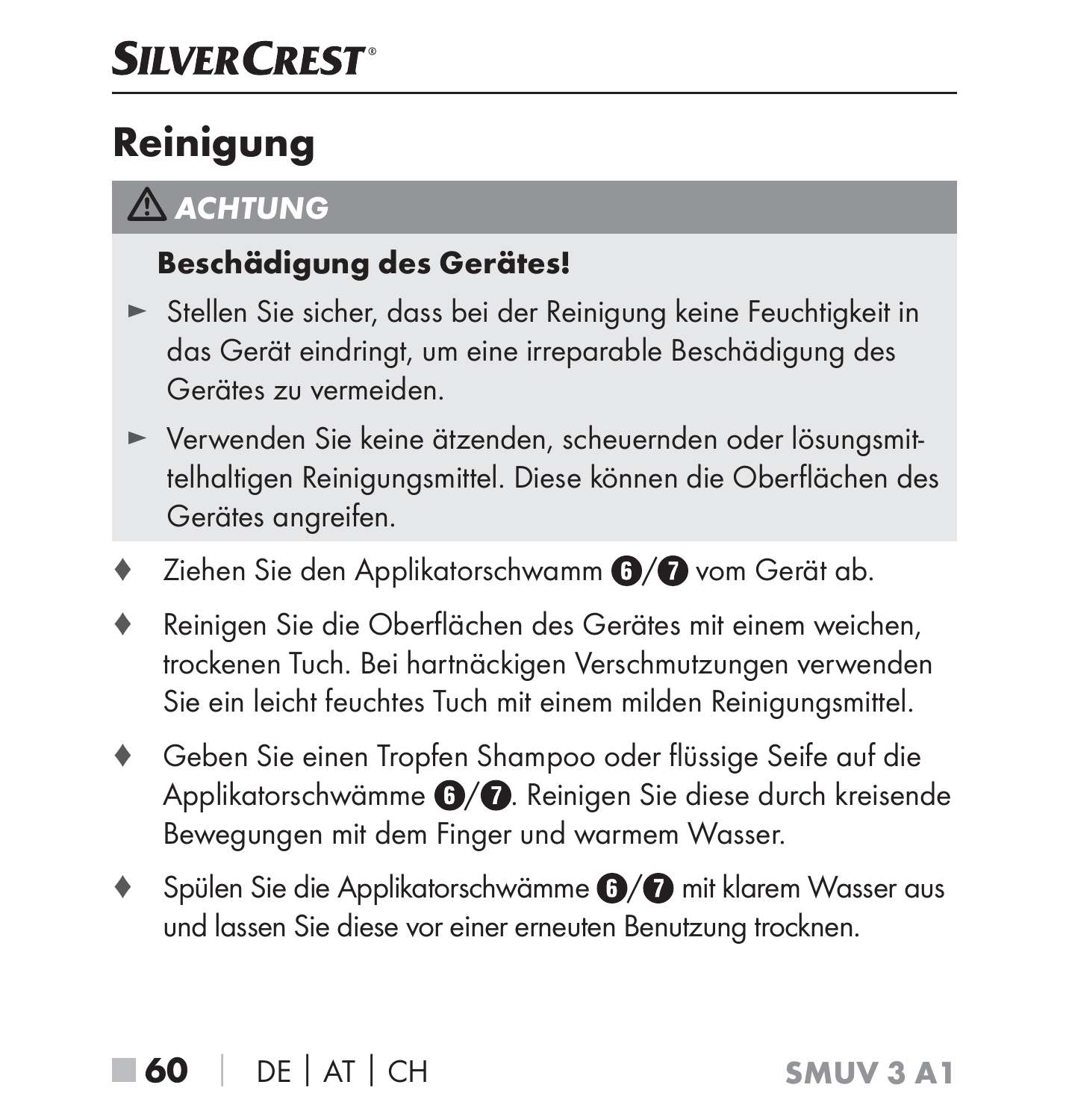#### **HINWEIS**

- ► Nach ca. 30 Tagen der Anwendung empfehlen wir Ihnen die Applikatorschwämme  $\bigcirc$  / auszutauschen.
- ► Sie können bei Bedarf neue Applikatorschwämme  $\bigcirc$  /  $\bigcirc$  über unseren Service bestellen (Kontaktdaten siehe Kapitel Service).

## Lagerung bei Nichtbenutzung

- Sollten Sie das Gerät längere Zeit nicht benutzen, entnehmen Sie die Batterie und lagern es an einem sauberen, trockenen Ort ohne direkte Sonneneinstrahlung.
- $\blacklozenge$  Wir empfehlen Ihnen die Applikatorschwämme  $\bigcirc$  *Q*, die nicht aktuell auf der Applikatoraufnahme 2 stecken, in einer trockenen Aufbewahrungsbox zu lagern.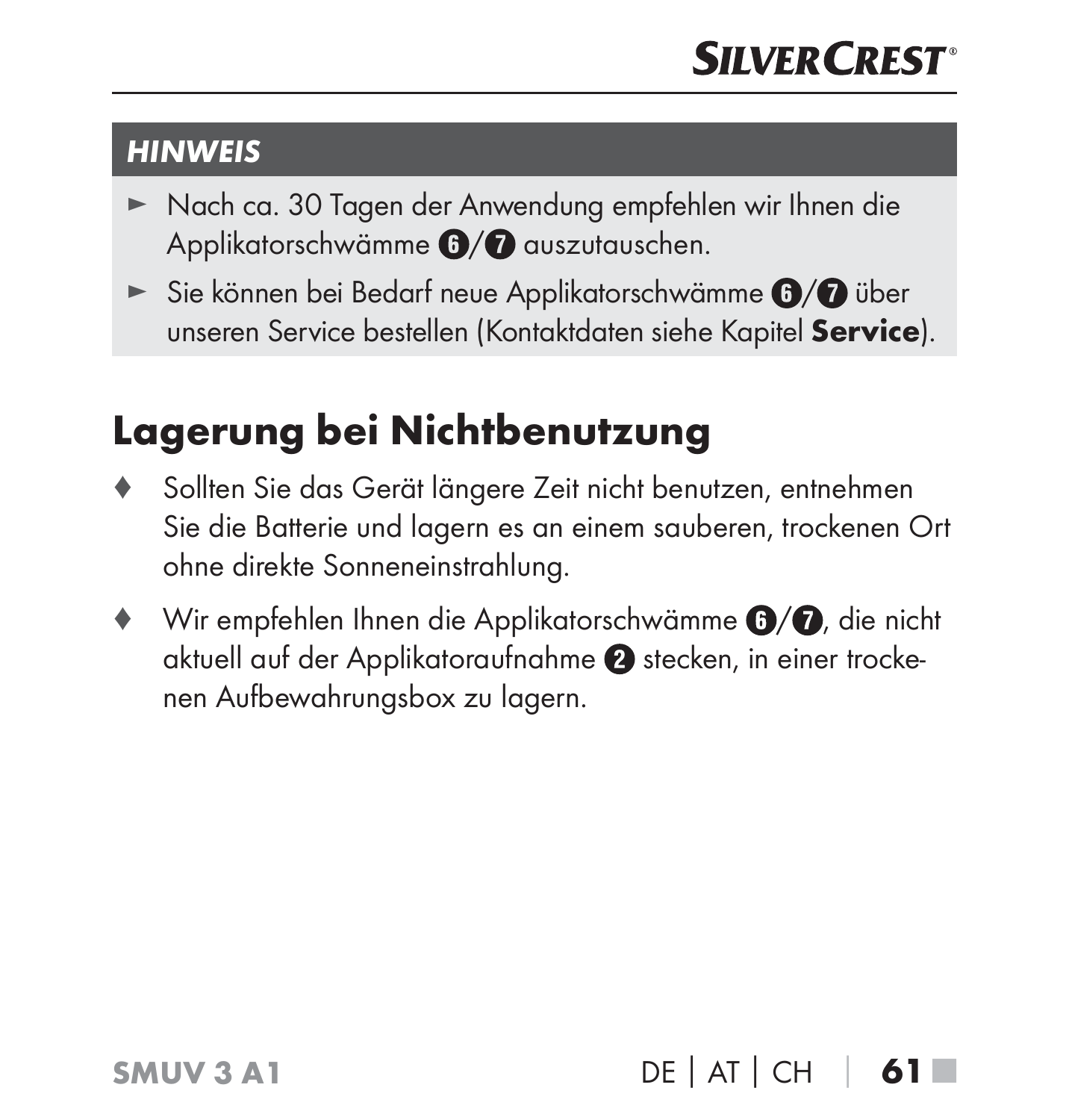## Entsorgung

#### Gerät entsorgen



 Das nebenstehende Symbol einer durchgestrichenen Mülltonne auf Rädern zeigt an, dass dieses Gerät der Richtlinie 2012/19/EU unterliegt.

Diese Richtlinie besagt, dass Sie dieses Gerät am Ende seiner Nutzungszeit nicht mit dem normalen Hausmüll entsorgen dürfen, sondern in speziell eingerichteten Sammelstellen, Wertstoffhöfen oder Entsorgungsbetrieben abgeben müssen.

#### Diese Entsorgung ist für Sie kostenfrei. Schonen Sie die Umwelt und entsorgen Sie fachgerecht.

Weitere Informationen erhalten Sie bei Ihrem lokalen Entsorger oder der Stadt- bzw. Gemeindeverwaltung.

■ 62 │ DE│AT│CH SMUV 3 A1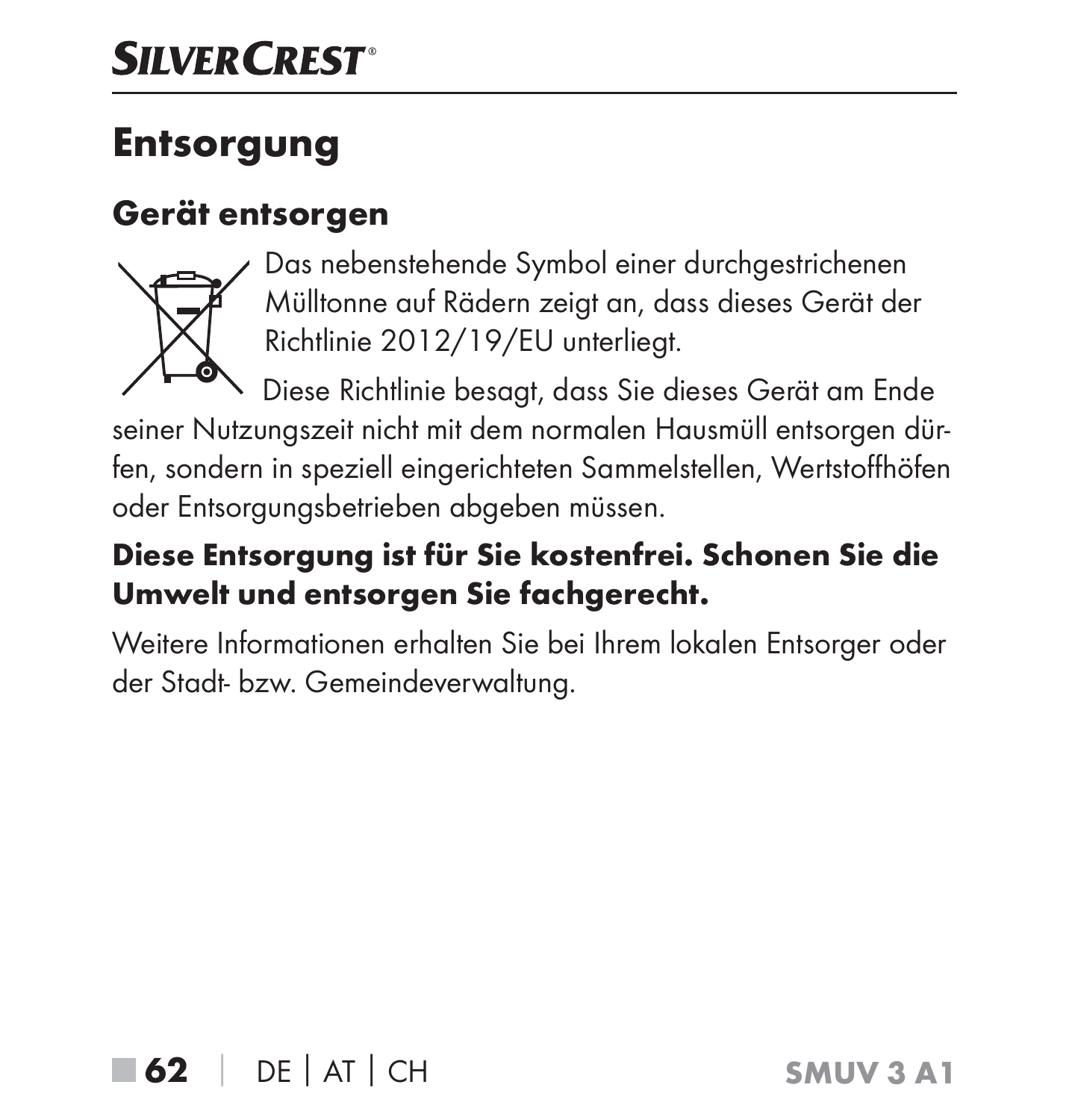#### Batterien entsorgen



 Batterien dürfen nicht im Hausmüll entsorgt werden. Defekte oder verbrauchte Batterien müssen gemäß Richtlinie 2006/66/EC recycelt werden. Jeder Verbraucher ist gesetzlich verpflichtet, Batterien bei einer

Sammelstelle seiner Gemeinde / seines Stadtteils oder im Handel abzugeben. Diese Verpflichtung dient dazu, dass Batterien einer umweltschonenden Entsorgung zugeführt werden können. Geben Sie Batterien nur im entladenen Zustand zurück.

## **Garantie**

Sie erhalten auf dieses Gerät 3 Jahre Garantie ab Kaufdatum. Das Gerät wurde sorgfältig produziert und vor Auslieferung gewissenhaft geprüft.

Bitte bewahren Sie den Kassenbon als Nachweis für den Kauf auf. Bitte setzen Sie sich im Garantiefall mit Ihrer Servicestelle telefonisch in Verbindung. Nur so kann eine kostenlose Einsendung Ihrer Ware gewährleistet werden.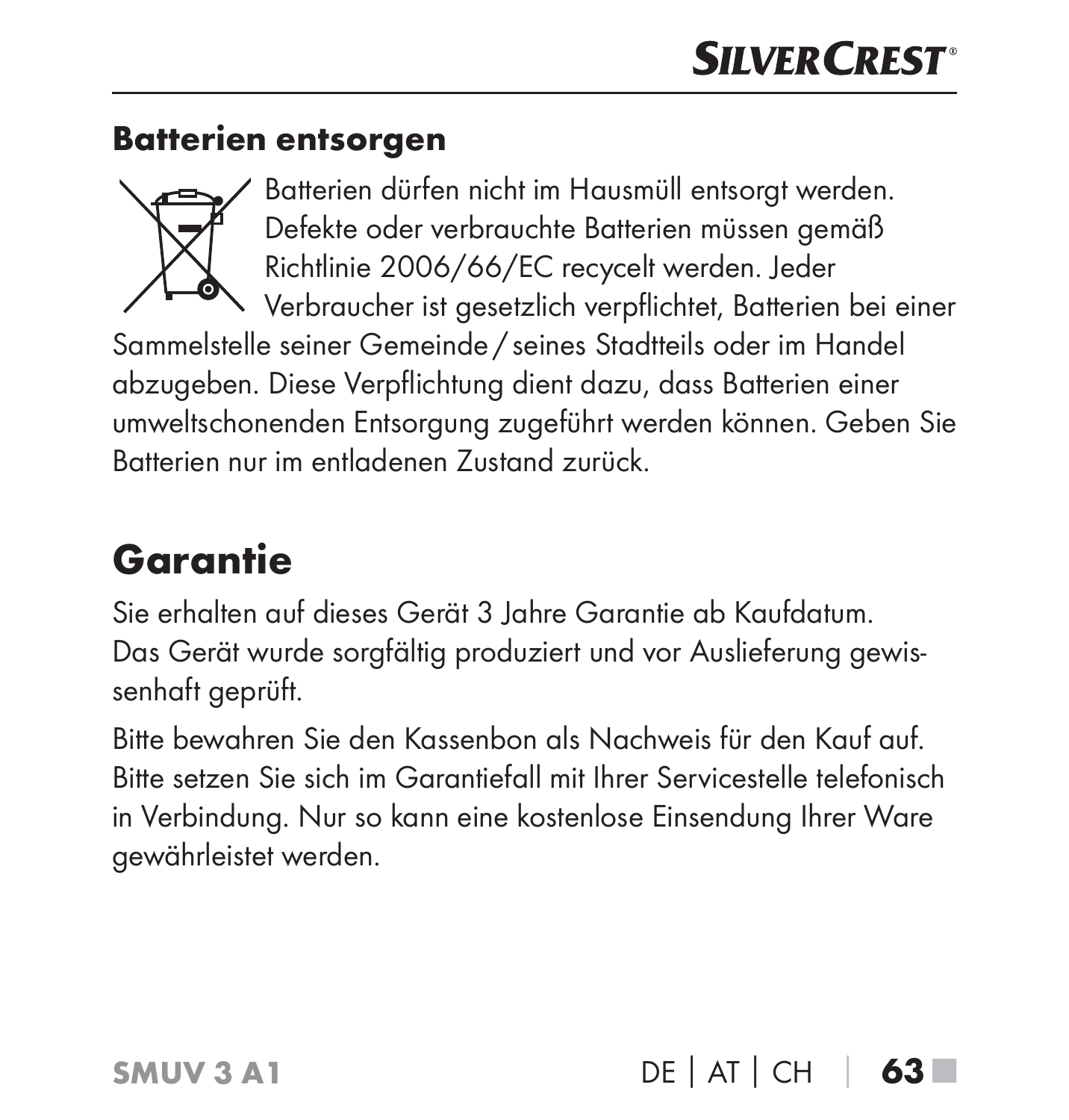#### **HINWEIS**

► Die Garantieleistung gilt nur für Material- oder Fabrikationsfehler, nicht aber für Transportschäden, Verschleißteile oder für Beschädigungen an zerbrechlichen Teilen, z. B. Schalter oder Akkus.

Das Produkt ist nur für den privaten und nicht für den gewerblichen Gebrauch bestimmt. Bei missbräuchlicher und unsachgemäßer Behandlung, Gewaltanwendung und bei Eingriffen, die nicht von unserer autorisierten Service-Niederlassung vorgenommen wurden, erlischt die Garantie.

Ihre gesetzlichen Rechte werden durch diese Garantie nicht eingeschränkt. Die Garantiezeit wird durch die Gewährleistung nicht verlängert. Dies gilt auch für ersetzte und reparierte Teile.

Eventuell schon beim Kauf vorhandene Schäden und Mängel müssen sofort nach dem Auspacken gemeldet werden, spätestens aber zwei Tage nach Kaufdatum.

Nach Ablauf der Garantiezeit anfallende Reparaturen sind kostenpflichtig.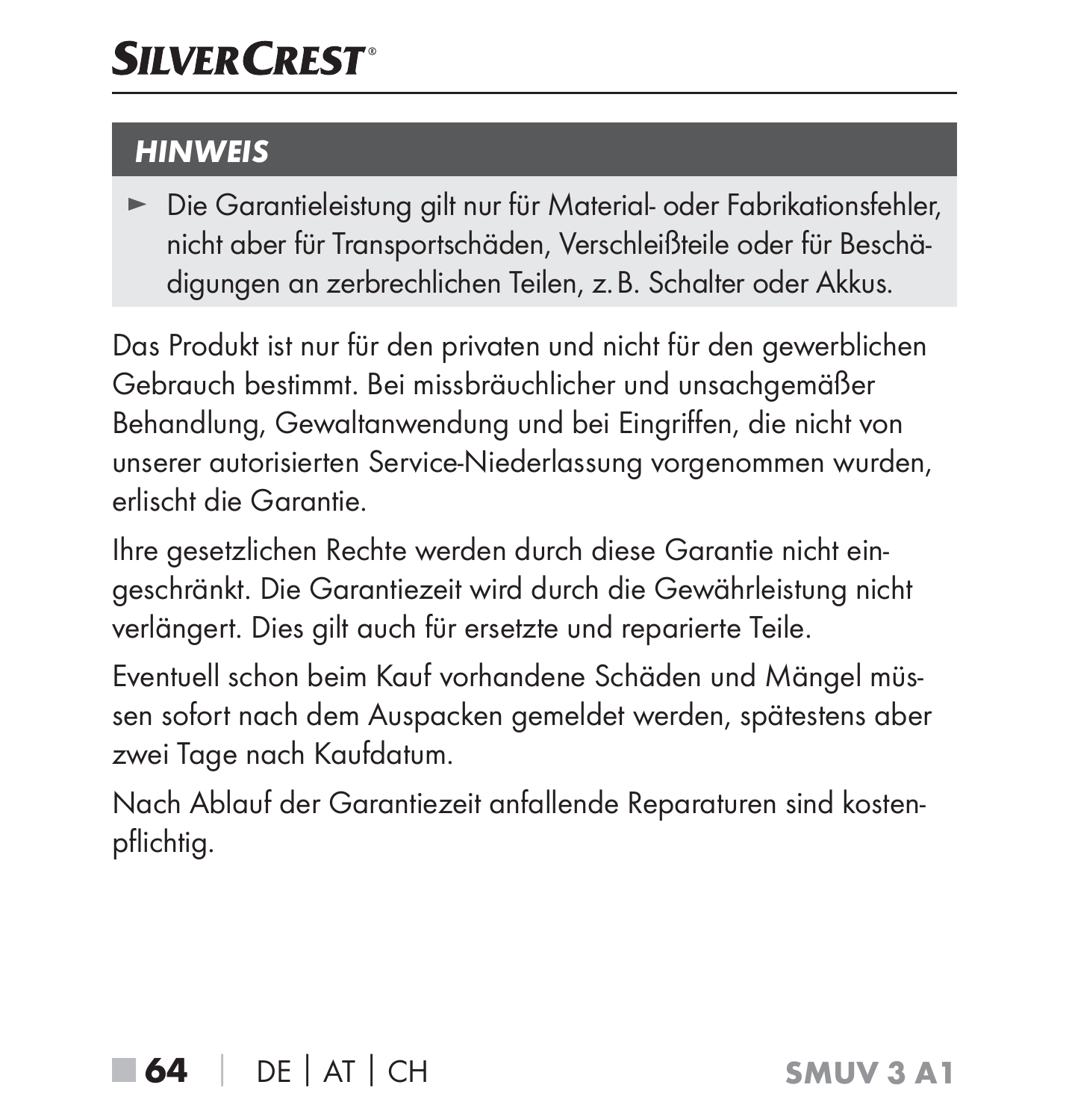## Service

#### Service Deutschland

Tel.: 0800 5435 111 (Kostenfrei aus dem dt. Festnetz/Mobilfunknetz) E-Mail: kompernass@lidl.de

IAN 275914

### **AT** Service Österreich

Tel.: 0820 201 222 (0,15 EUR/Min.)

E-Mail: kompernass@lidl.at

IAN 275914

#### (CH) Service Schweiz

Tel.: 0842 665566 (0,08 CHF/Min., Mobilfunk max. 0,40 CHF/Min.) E-Mail: kompernass@lidl.ch IAN 275914

## Importeur

KOMPERNASS HANDELS GMBH BURGSTRASSE 21 · 44867 BOCHUM · GERMANY www.kompernass.com

SMUV 3 A1 DE│AT│CH │ 65 ■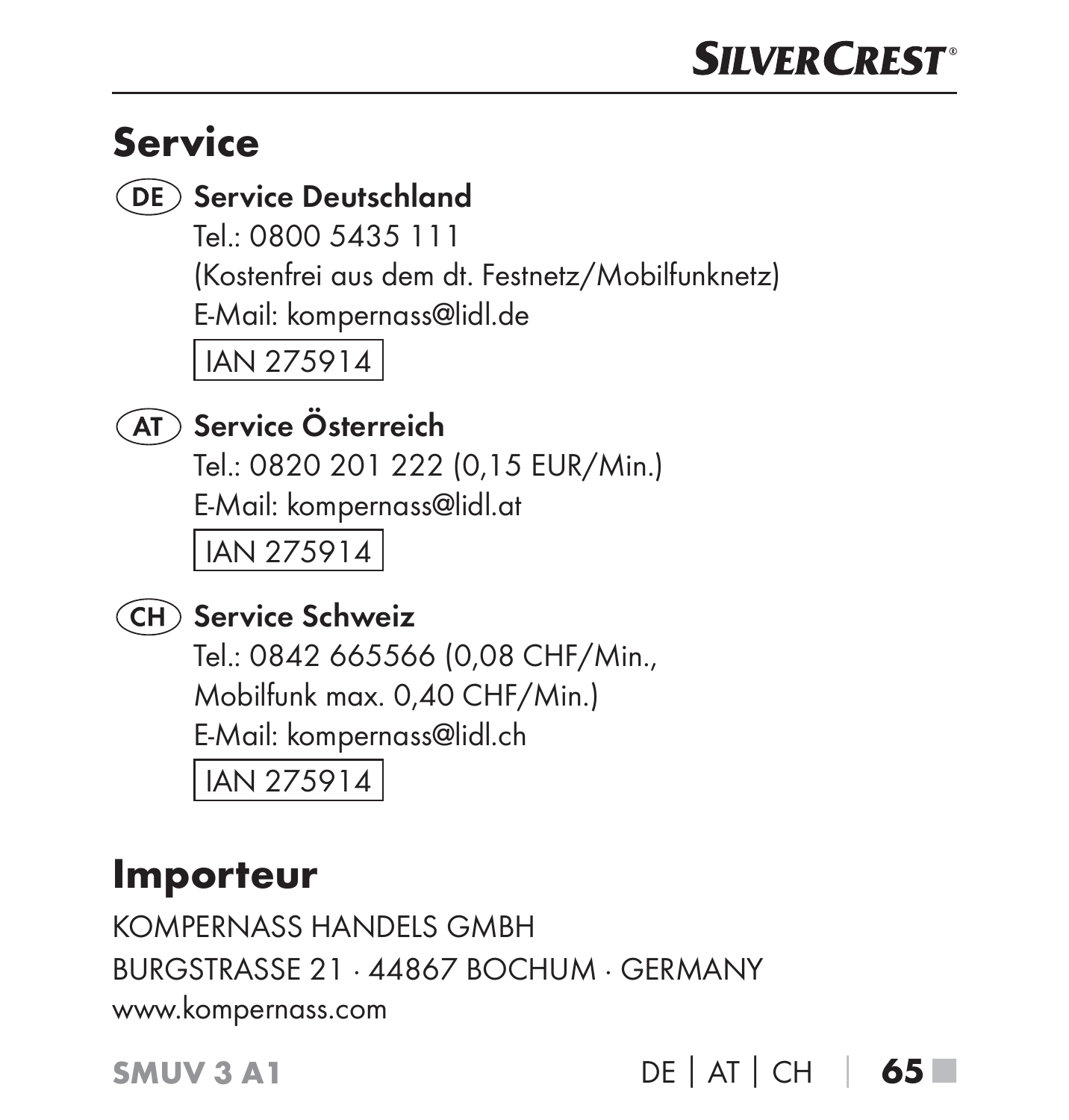